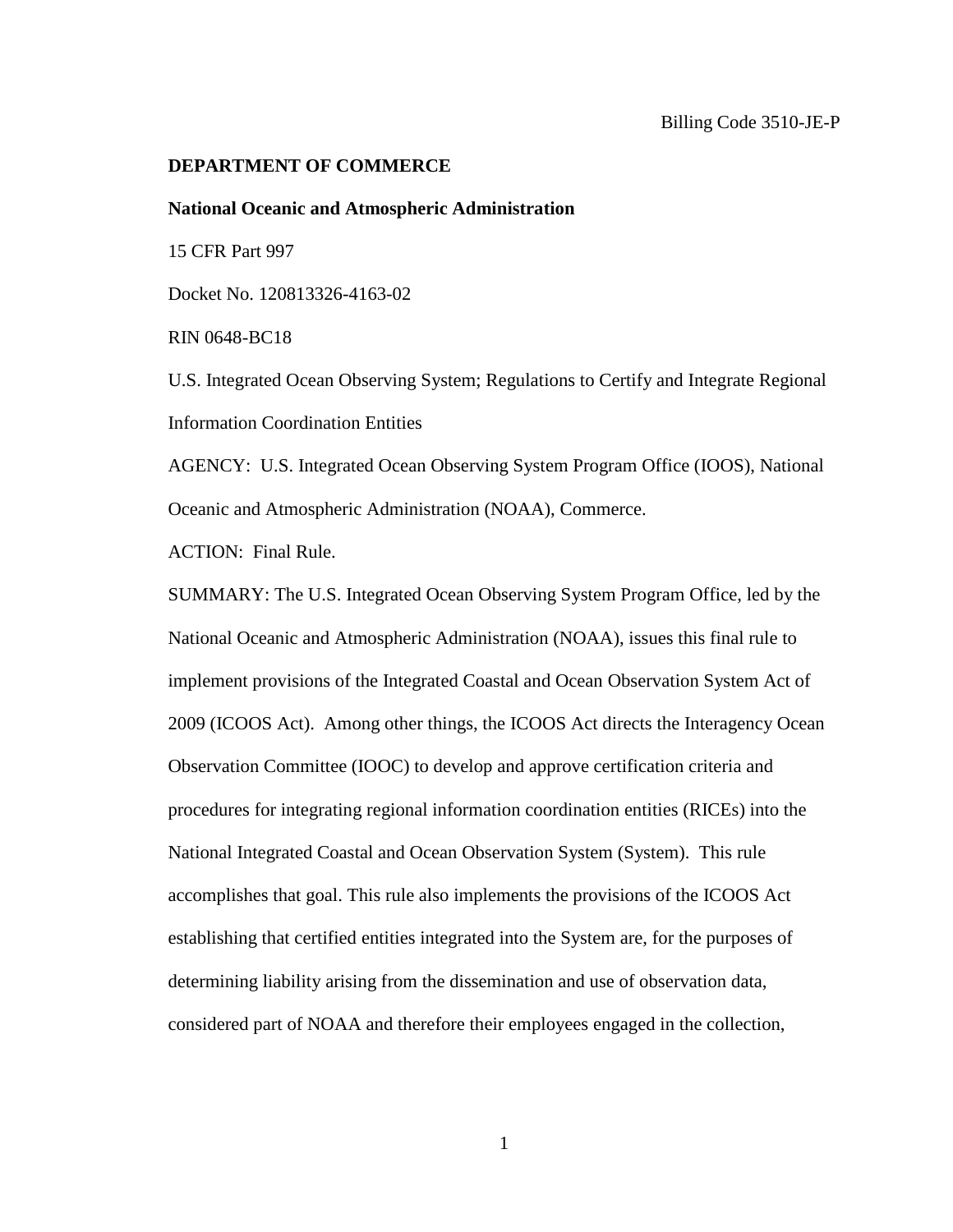management, and dissemination, of observation data in the System receive the same tort protections for use of that data as Federal employees.

DATES*: Effective Date:* [insert date 30 days after date of publication in the Federal Register].

ADDRESSES: Copies of the final rule are available upon request to U.S. Integrated Ocean Observing System Program Office, 1100 Wayne Ave., Suite 1225, Silver Spring, MD 20910. The final rule can also be viewed on the Web and downloaded at [http://www.ioos.noaa.gov/certification/.](http://www.ioos.noaa.gov/certification/)

FOR FURTHER INFORMATION CONTACT: Dave Easter, U.S. Integrated Ocean Observing System Program Office, at (301) 427-2451.

# SUPPLEMENTARY INFORMATION:

### *Background*

The Integrated Coastal and Ocean Observation System Act of 2009 (Public Law 111-11) (ICOOS Act or Act) (codified at 33 U.S.C. 3601-3610) directs the President, acting through the National Ocean Research Leadership Council (Council), to establish a National Integrated Coastal and Ocean Observation System (System). The System must "include[] in situ, remote, and other coastal and ocean observation, technologies, and data management and communication systems, and [be] designed to address regional and national needs for ocean information, to gather specific data on key coastal, ocean, and Great Lakes variables, and to ensure timely and sustained dissemination and availability of these data." 33 U.S.C. 3601(1). Another purpose of the System is "to fulfill the Nation's international obligations to contribute to the Global Earth Observation System of Systems and the Global Ocean Observing System." 33 U.S.C. 3601(1) and 3603(a).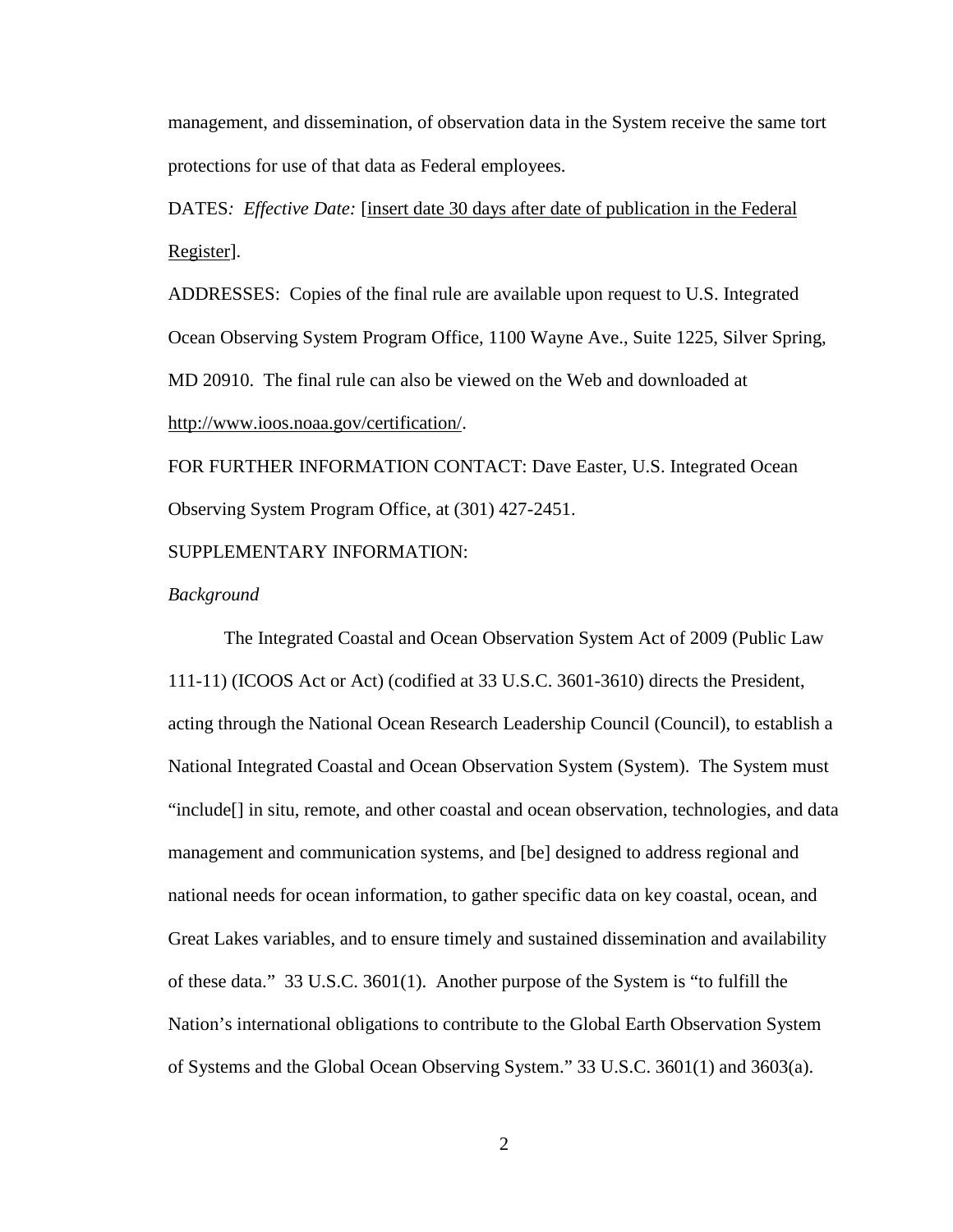The System is built upon a national-regional partnership, with contributions from both Federal and non-Federal organizations, promoting the quick and organized collection and distribution of ocean, coastal, and Great Lakes data and data products to meet critical societal needs. System data is used by both governmental and non-governmental concerns, to, among other things, "support national defense, marine commerce, navigation safety, weather, climate, and marine forecasting, energy siting and production, economic development, ecosystem-based marine, coastal, and Great Lakes resource management, public safety, and public outreach training and education." It is also used to promote public awareness and stewardship of the Nation's waterways, coasts and ocean resources, and to advance scientific understanding of the use, conservation, management, and understanding of healthy ocean, coastal, and Great Lake resources. 33 U.S.C. 3601(1)(A)-(C).

The ICOOS Act directs the Council to establish or designate an Interagency Ocean Observation Committee (IOOC). In 2010, the Joint Subcommittee on Ocean Science and Technology (JSOST), acting on behalf of the Council, established the IOOC. The IOOC replaced, and assumed and expanded the role of its predecessor, the Interagency Working Group on Ocean Observations, which was originally established by the JSOST under the Ocean Action Plan.

Under the ICOOS Act, the IOOC must "develop contract certification standards and compliance procedures for all non-Federal assets, including regional information coordination entities, to establish eligibility for integration into the System." 33 U.S.C.  $3603(c)(2)(E)$ . To create the certification criteria, the IOOC chartered two working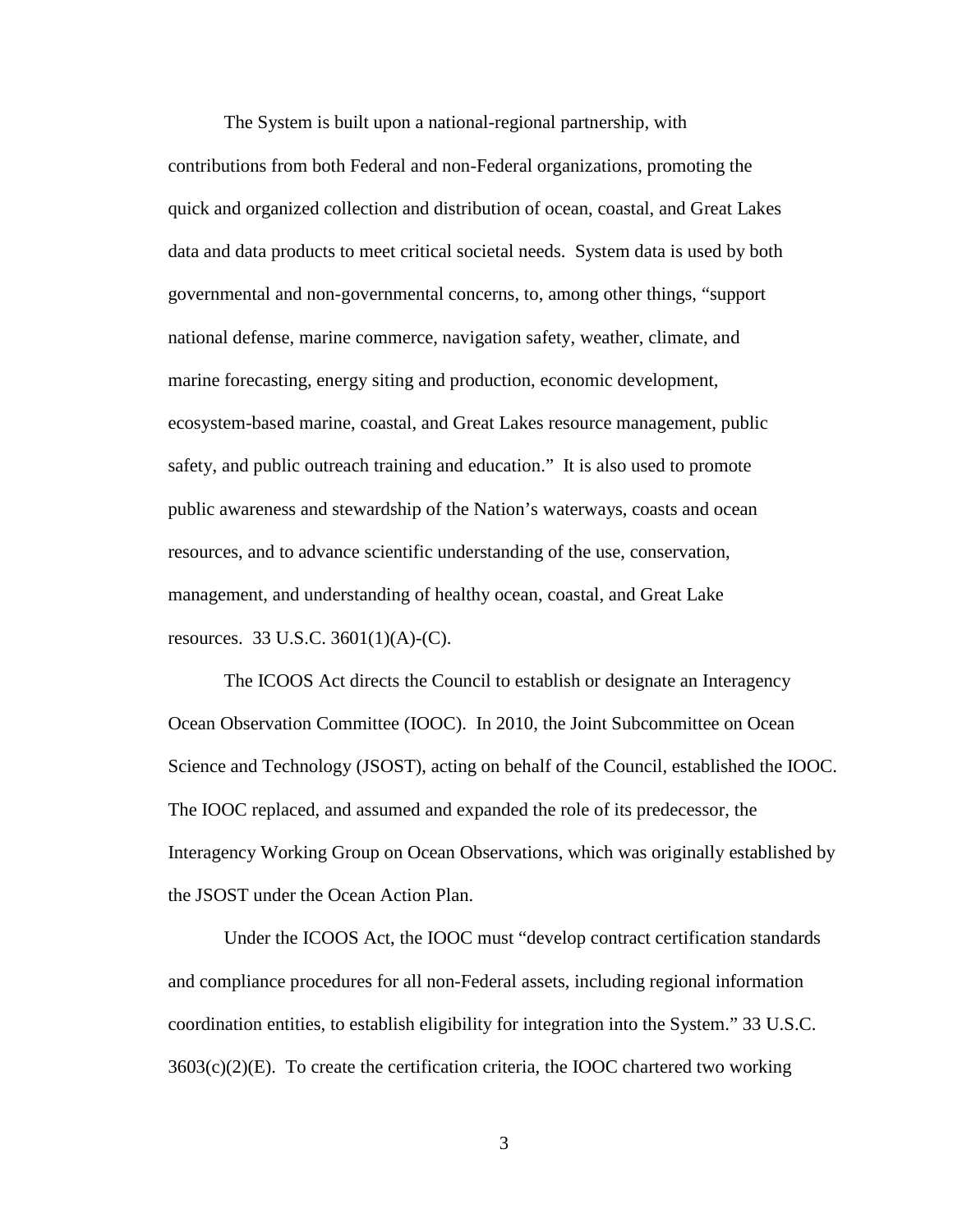groups consisting of subject matter experts on IOOS data partners and regional entities to draft recommended certification criteria. The recommended draft criteria were approved by the IOOC in October 2011 and released for public input. After a sixty-day public comment period and adjudication of public input, the IOOC drafted final certification criteria.

In developing certification criteria, the IOOC focused on identifying the governance and management criteria a RICE - organizations that coordinate regional observing efforts; manage and operate observing assets; manage and distribute data; and engage user groups in product development – must have in place to allow NOAA to coordinate non‐federal assets for the purposes of the ICOOS Act. The IOOC certification standards ensure the necessary policies, standards, data, information, and services associated with eligibility for integration into the System are appropriately established, coordinated, overseen and enforced.

This rule establishes the criteria and procedures for how RICEs can apply and become certified for and integrated into System. Integration into the System formally establishes the role of the RICE and ensures that the data collected and distributed by the RICE are managed according to the best practices, as identified by NOAA.

Additionally, under the ICOOS Act, employees of RICEs that NOAA has certified and incorporated into the System who gather and disseminate information under this Act are, for the purposes of determining liability arising from the dissemination and use of observation data, considered to be part of NOAA. In other words, they are federal employees for the purposes of tort liability relating to their work directly related to the System. Only those non-federal entities that agree to meet the standards established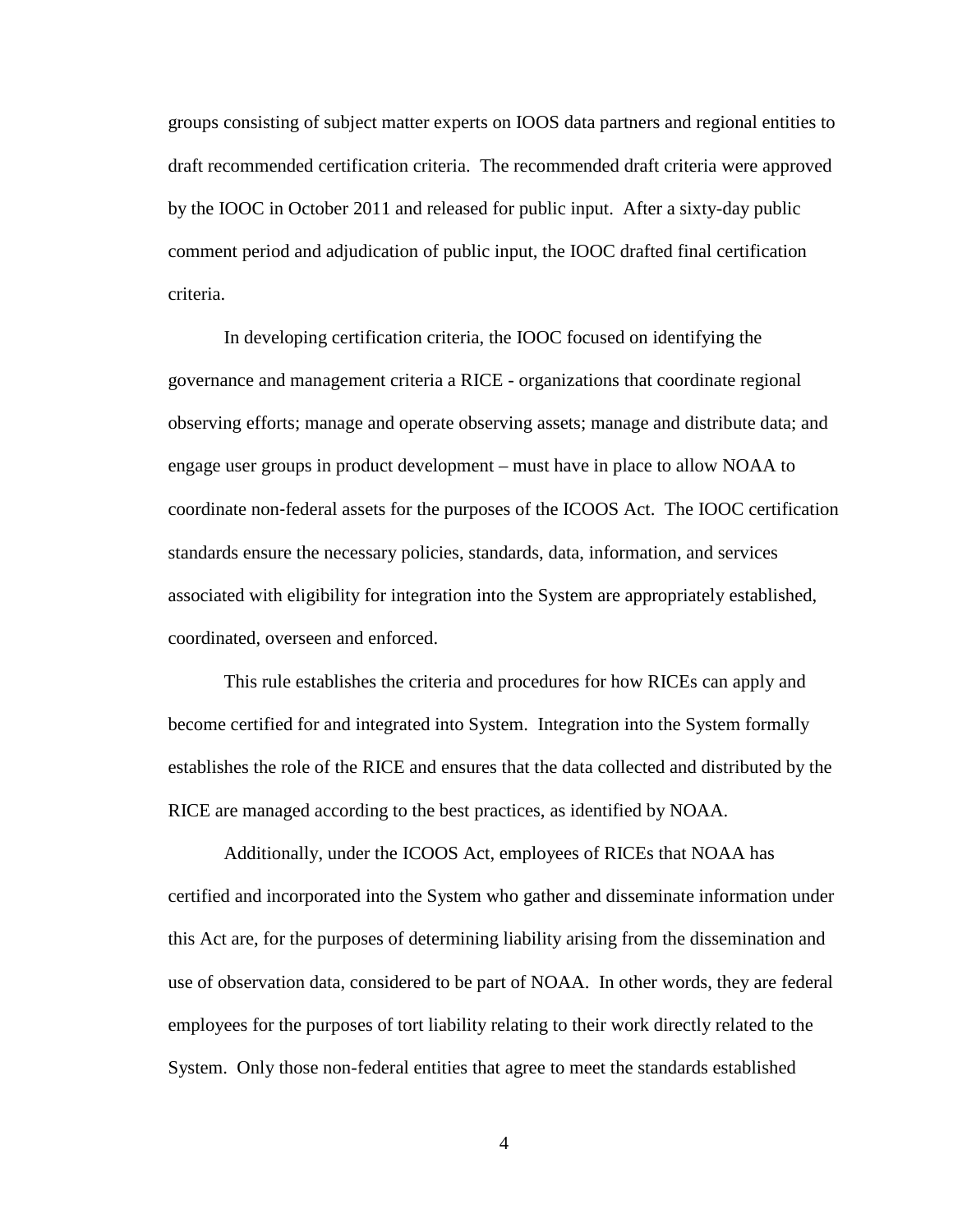under the process described in the ICOOS Act, and that are designated by NOAA as certified entities in the System, will be considered as "certified" for purposes of these regulations.

This rule satisfies the ICOOS Act requirement that NOAA, as the lead Federal agency for implementing the System, "promulgate program guidelines to certify and integrate non-federal assets, including regional information coordination entities, into the System." 33 U.S.C. 3603(c)(3)(C). Accordingly, it details the compliance procedures and requirements for certifying RICEs that satisfy the IOOC-approved certification standards.

Among other things, to become certified, RICEs must provide NOAA with information about their organizational structure and operations, including capacity to gather required System observation data. They must also document their ability to accept and disburse funds and to enter into legal agreements with other entities. RICEs must have by-laws, accountability measures governing boards and an explanation of how they are selected, and be able to provide information about RICE diversity, user feedback processes, and transparency. Moreover, RICEs must submit to NOAA a strategic operation plan to ensure the efficient and effective administration and operation of programs and assets to support the System, and agree to and actually work cooperatively with other governmental and non-governmental entities to the benefit of the System. Importantly, an application for certification must include a description of the RICE's management of ongoing regional system operations and maintenance. The RICE must illustrate its standard operating procedures for ensuring the continued validity and maintenance of equipment used; strategies to enhance the System. Additionally, a RICE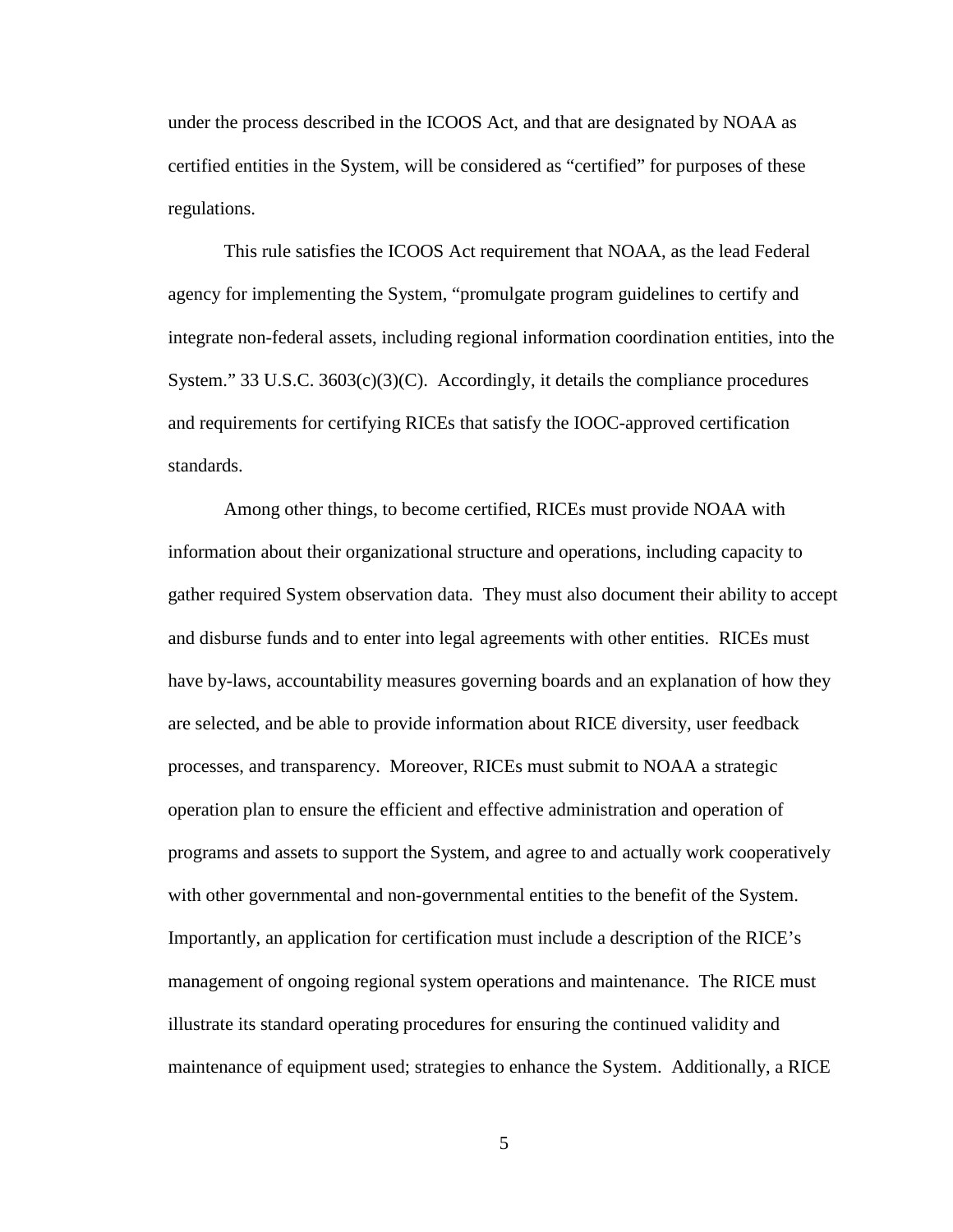must also provide a Data Management and Communications Plan documenting how the RICE maintains and controls data quality and distribution. Certification lasts for five years, after which time a certified RICE must apply for re-certification.

These regulations apply to the certification of RICEs only. Further regulations will be developed by NOAA to provide certification for other non-federal assets that do not meet the definition of RICEs.

### *Differences Between the Proposed Rule and the Final Rule*

The Administrative Procedure Act (APA) notice-and-comment process (5 U.S.C. 553) contemplates that changes may be made to the proposed rule without triggering an additional round of public notice and comment so long as the changes are ''in character with the original scheme'' and are of a type that could have been reasonably anticipated by the public (i.e., a logical outgrowth of the proposal or comments received) (Foss v. National Marine Fisheries Service, 161 F.3d 584, 591 (9th Cir. 1998); Chemical Mfrs Ass'n v. United States Environmental Protection Agency, 870 F.2d 177 (5th Cir. 1989). The differences from the proposed rule text, published in July 2013 (78 FR 39638) and this final rule, including the basis for changes, are summarized as follows:

A. NOAA added a definition of "Equipment" to §997.1 to clarify the extent of requirement §997.23 (d)(4)(i). The new language defines equipment "as a tangible asset that is functionally complete for its intended purpose and has a capital cost of over \$5000. Both individual sensors and collections of sensors on a platform are considered equipment and are subject to the \$5000 minimum cost."

B. NOAA revised §997.13(c) to now require a RICE to notify NOAA only when substantive changes are made to its organizational structure or Strategic Operational Plan,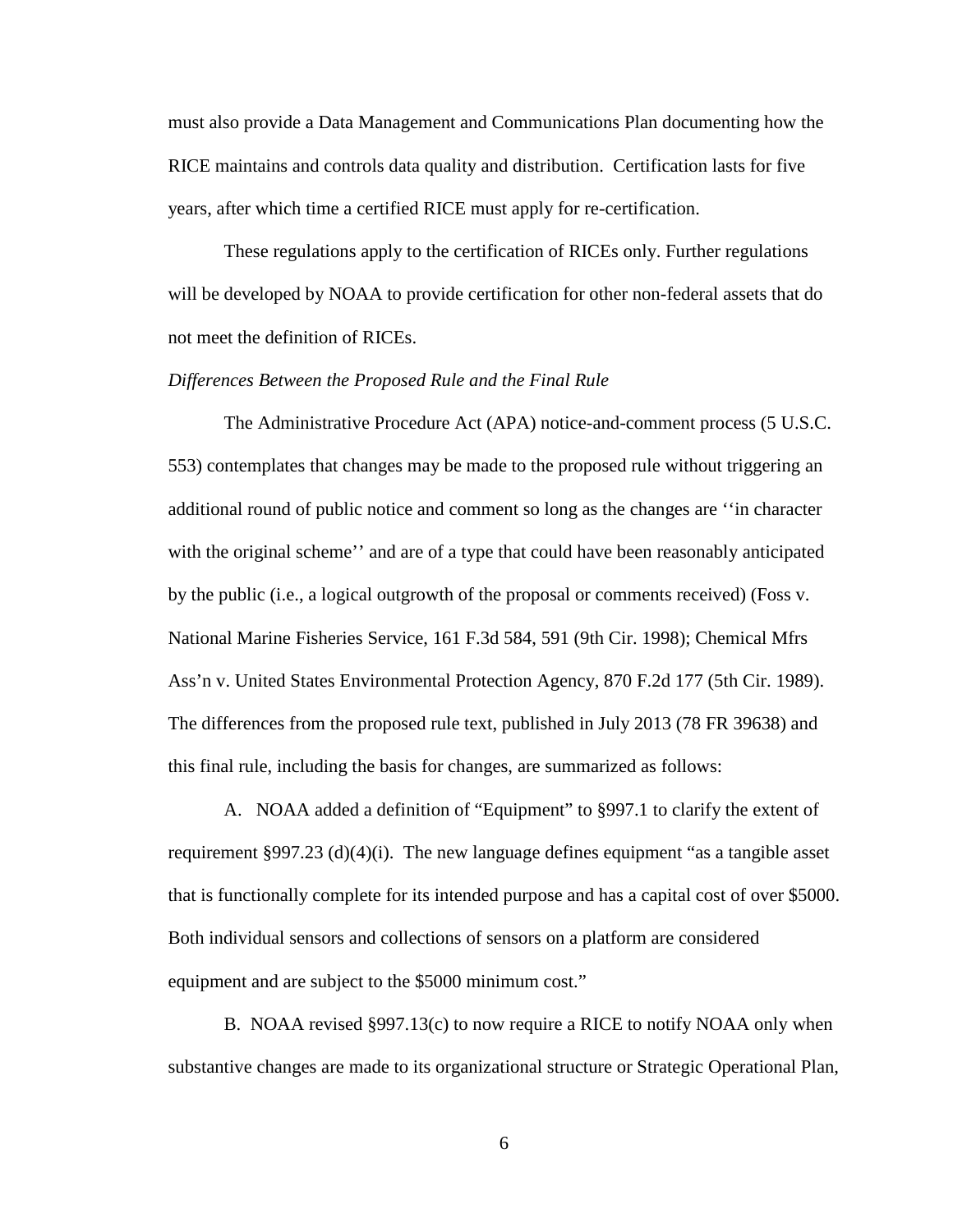rather than when any changes are made to the details of the structure or Plan as published in the proposed rule. There were a number of comments submitted that stated the proposed language would be onerous for a RICE. NOAA's intention with this requirement is to be notified and approve significant changes to the RICE's management and operational practices, not to be involved in the day to day operations of the RICE.

C. NOAA revised §997.15(a) to remove the language allowing NOAA to conduct an audit without notice, and to now indicate that NOAA will work with the RICE on the timing and process for the audit. The intention of the audit is not punitive, but more evaluative and is consistent with language in the ICOOS Act requiring that NOAA, as the lead federal agency for the System, shall develop and implement a process for the periodic review and evaluation of the RICEs (Sect.  $12304(c)(3)(H)$ ). NOAA's desire is to work with the RICE to review and evaluate the RICE's procedures with a goal to improve effectiveness and maintain credibility.

D. NOAA revised §997.15(c) to extend the time available to request in writing that NOAA reconsider its intent to decertify the RICE or notify NOAA in writing of the corrective action(s) taken, from 30 days to 45 days.

E. NOAA added language to  $\S 997.21(b)(3)$  to clarify that if a RICE has a conflict of interest policy that requires a Board member recuse themselves from funding decisions only when the decision may result in the Board member or a direct family member would benefit financially. NOAA recognizes that the ocean and coastal observing community is small and the proposed language would unnecessarily restrict Board member participation in decision-making if interpreted broadly.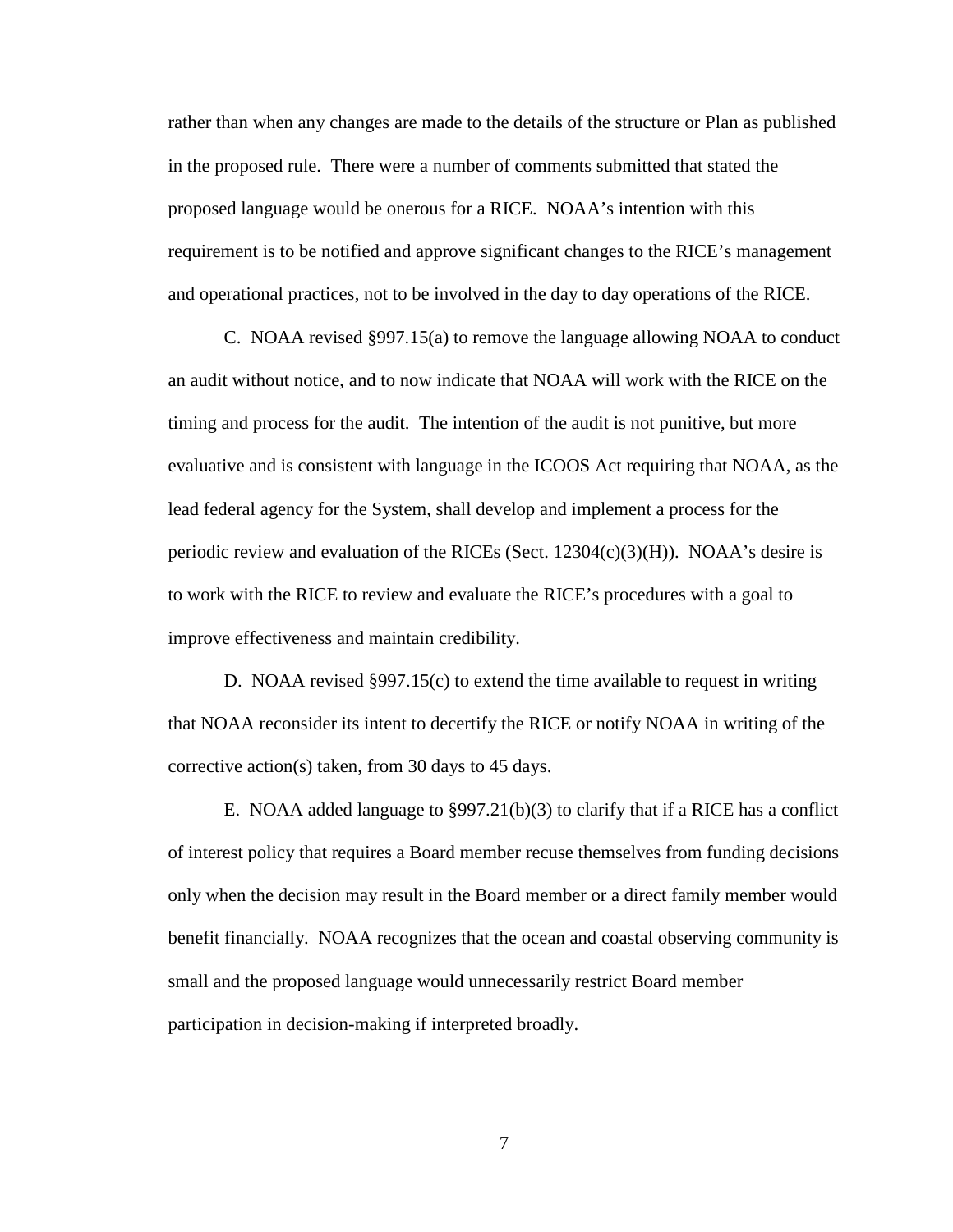F. NOAA revised §997.23(d)(1) and (2) to delete the references to products and services that the system will deliver. NOAA received several comments stating that the focus of the Strategic Operational Plan should be on the process and desired outcomes, not the assets, products, and deliverables. NOAA agrees that the describing the RICE's processes to deliver quality data and desired outcomes is more valuable than specific products and services, that may change over the five year duration of certification.

G. NOAA revised  $\S 997.23(d)(4)(i-ii)$  to clarify its requirement for the calibrating validating, operating, and maintaining equipment owned and/or operated by the RICE, and for maintaining equipment inventories, shipping logs and instrument history logs for equipment owned and/or operated by the RICE. NOAA agrees with the comments on the subjective nature of the word "ensure" and has deleted this language. NOAA has also defined equipment in §997.1, clarifying the extent of the requirement. NOAA's intent is that for assets owned and/or operated by the RICE, the RICE should describe a standard operating procedure for equipment maintenance according to best practices. NOAA's intent is not to dictate the required actions of the RICE, only that the RICE must have a standard operating procedure in place. For assets financially supported by the RICE, fully or partially, but operated by a subcontractor, the RICE should instruct subcontractors to follow best practices and should mandate that equipment maintenance reports should be available periodically or by request.

H. NOAA revised §997.23(f)(3) to add language clarifying that a RICE is not responsible for performing or describing the quality control procedures for data the RICE obtains from a federal data source. NOAA received several comments stating that it would be unreasonable to require RICEs to perform additional quality control procedures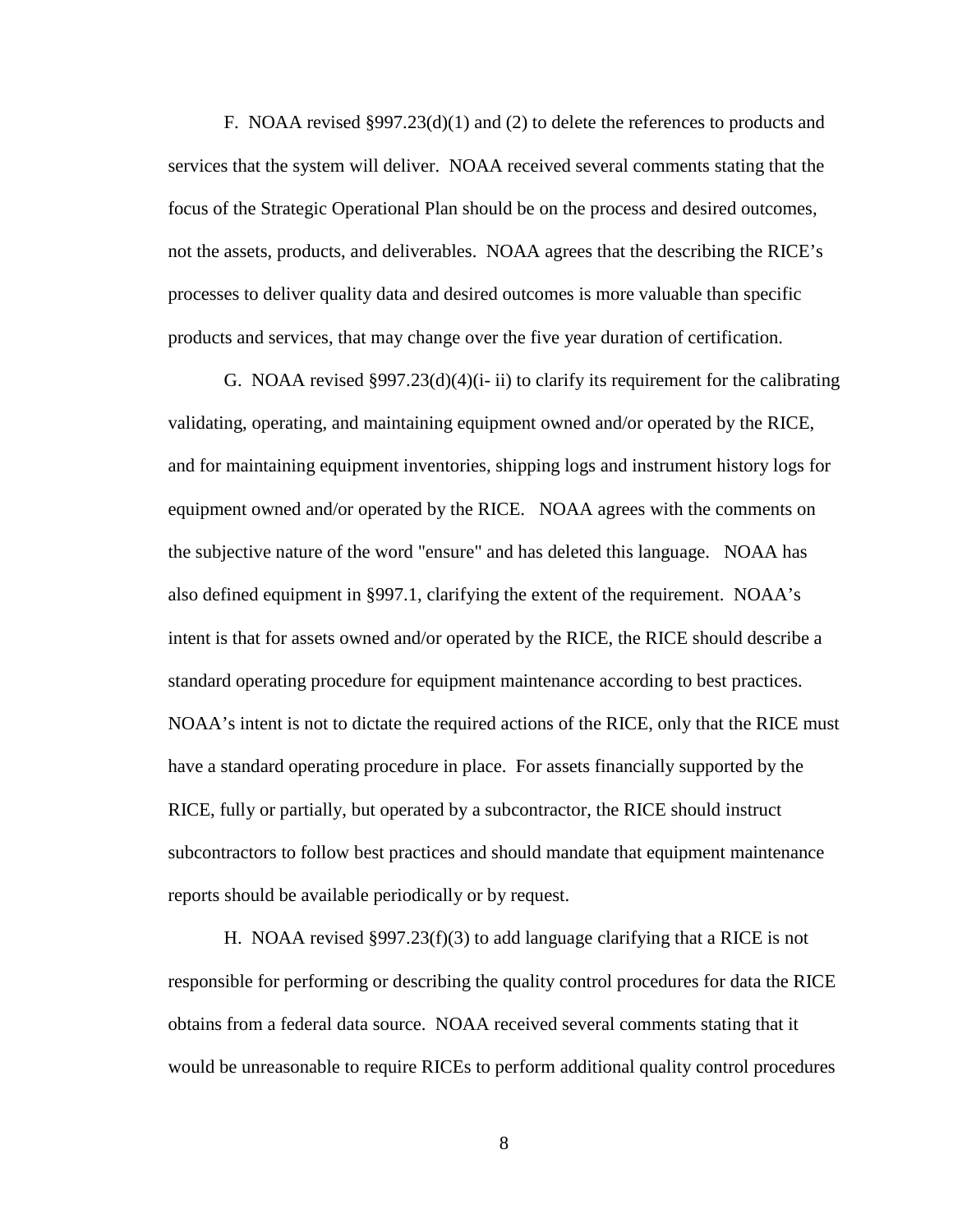on data federal agencies have deemed suitable for public use. While NOAA's intention is that all the data made available by the RICE is quality controlled, it does not see the necessity of applying additional quality control procedures to data these agencies have distributed for use. NOAA added language to clarify that the RICE must use QARTOD quality control procedures for those data with approved QARTOD manuals. This requirement is consistent with the ICOOS Act requirement that NOAA shall implement protocols and standards approved by the IOOC. Lastly, NOAA deleted the examples of different procedures that may be used in the quality control. For variables without documented QARTOD procedures, the quality control procedures are subject to the judgment of the RICE until QARTOD standards become available.

I. NOAA deleted the requirement that a RICE outline their plan and strategies for diversifying their funding sources and opportunities (proposed as  $\S 997.23(g)(2)$ . NOAA received numerous comments that this requirement was not relevant to integrating a RICE into the System. Although NOAA encourages certified RICEs to pursue diversified funding sources and opportunities, it agrees that this requirement was not relevant to being integrated into the System and NOAA's intent is that the certification is not connected to any specific funding opportunities or existing awards.

J. NOAA revised §997.23(d)(3) and §997.23(f)(1)(i) to allow a RICE to identify more than a single individual for each of the positions described in these sub-sections. NOAA received several comments that not all RICEs have a single individual responsible for observations system management across the region and/or data management across the region. Although NOAA has eliminated the limit on the number of individuals a RICE may identified for each of these positions, these individuals must still satisfy the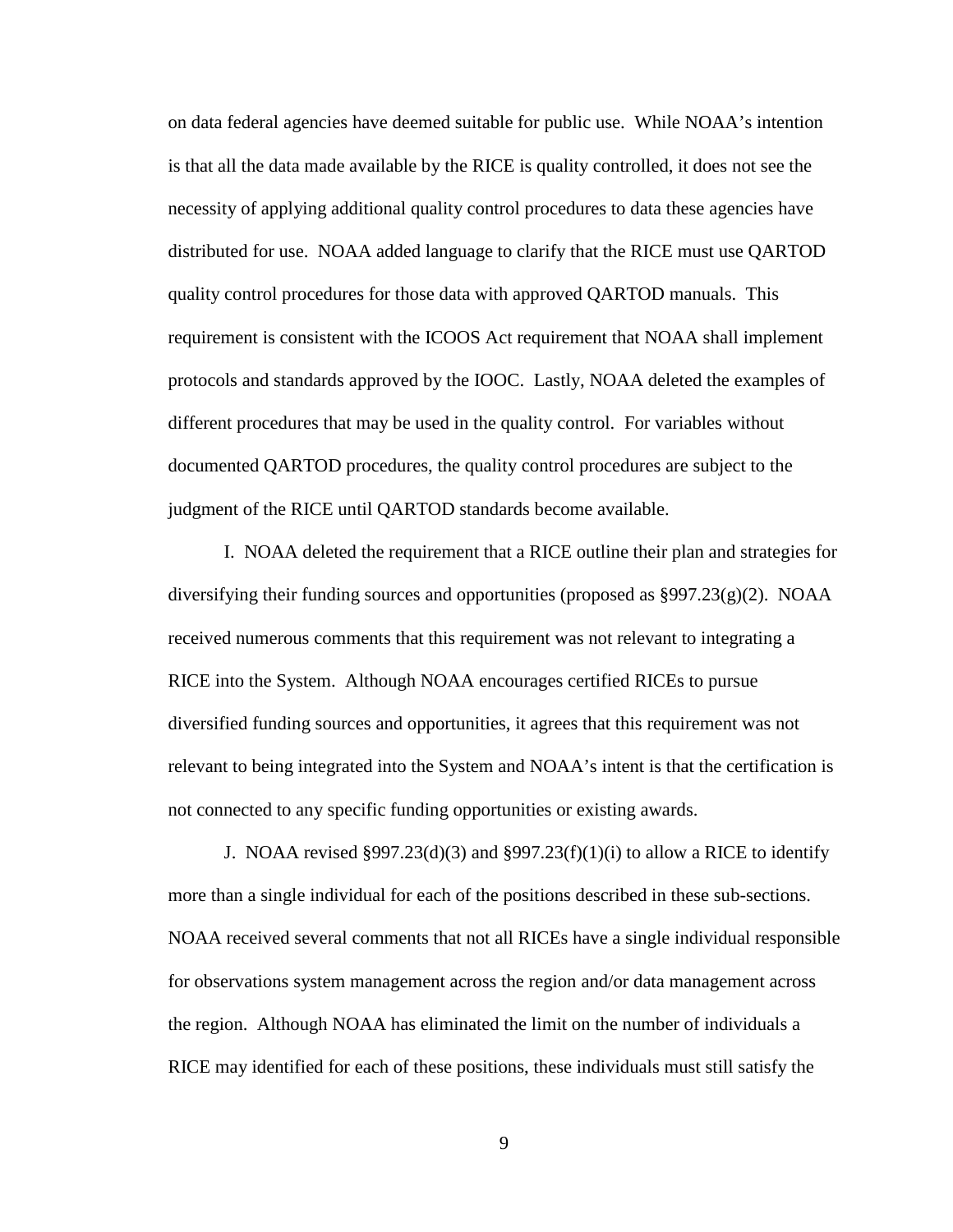requirements listed in §997.26(c) to be considered employees of a RICE as defined in the rule.

K. NOAA revised §997.25(c) to clarify that a RICE only needs to submit to NOAA the documentation on its annual operating and maintenance costs upon request. NOAA recognizes the additional reporting burden that an annual reporting requirement would impose and has modified its approach, while still maintaining NOAA's ability for fiscal oversight as required in the Act.

#### *Responses to Public Comments*

NOAA published the Notice of Proposed Rulemaking on July 2, 2013 soliciting public comments until August 1, 2013. All written and verbal comments received during the public comment period were compiled and grouped into eight categories. Similar comments from multiple submissions have been treated as one comment for purposes of response. NOAA considered all comments and, where appropriate, made changes that are reflected in this final rule. Several commenters expressed concern about the rule under the Regulatory Flexibility Act and those comments are addressed further in the "Classification" section below. Substantive comments received are summarized below, followed by NOAA's response.

#### *Organizational Structure*

Comment 1: Many Governing Board members have direct interest in the operations of the RA. If the rule is interpreted so that Board members whose institutions receive any funding from the RA would have to recuse themselves on any funding decisions, then it would be impossible to achieve a quorum. Perhaps the conflict of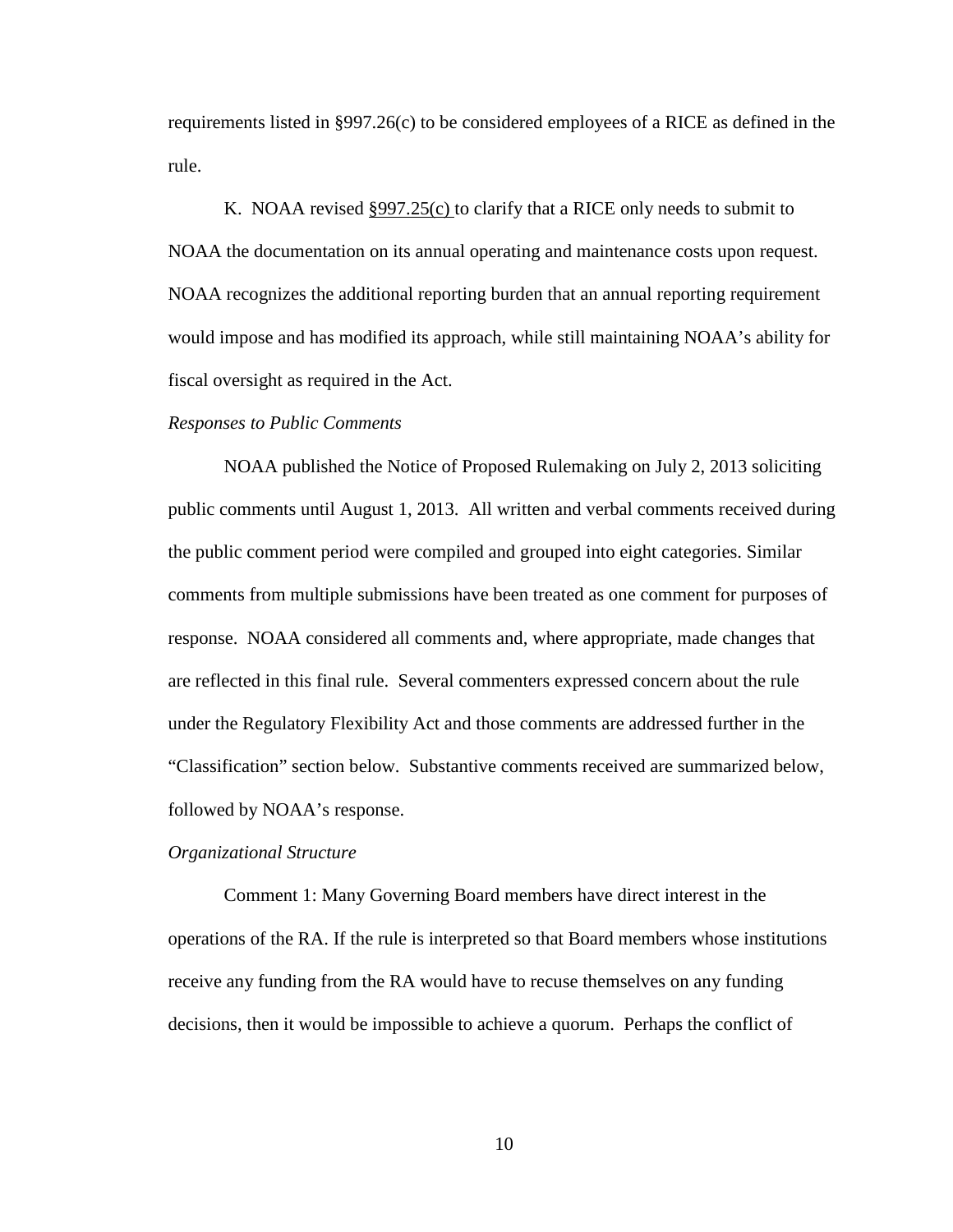interest could be defined as applying to a council member receiving funds that benefit their own financial situation or that of their family members.

Response 1: NOAA agrees that the definition of the term "conflict of interest" may have the potential to create unintended consequences, and has revised the term at  $\S 997.21(b)(3)$  to indicate that a conflict of interest occurs when actions benefit a Board member's financial situation or that of their family members.

Comment 2: We request more clarity on definition of "solicits and receives advice on participant diversity, etc." The requirements stated here seem redundant with requirements which follow in  $(b)(5)(iii)$  with the exception of the term "advice." This paragraph also lacks supporting guidance about what would be considered sufficient documentation to demonstrate compliance.

Response 2: The objective of the requirement to solicit and receive advice on participant diversity is to show that the organization is actively soliciting feedback on their priorities and organizational structure. This requirement is different from the requirements in §997.21(b)(5)(iii),in that the requirement in §997.21(b)(3) seeks information on how the RICE solicits their partners for feedback on the RICE organizational structure, whereas the requirement in  $\S 997.21(b)(5)(iii)$  asks for feedback to gauge the effectiveness of the organization.

When possible, NOAA has provided supporting guidance about what it considers sufficient documentation for approval within this rule, particularly when it considers doing so critical to defining the requirement. In addition, NOAA will publish guidance on complying with the requirements when the Final Rule is published. For this particular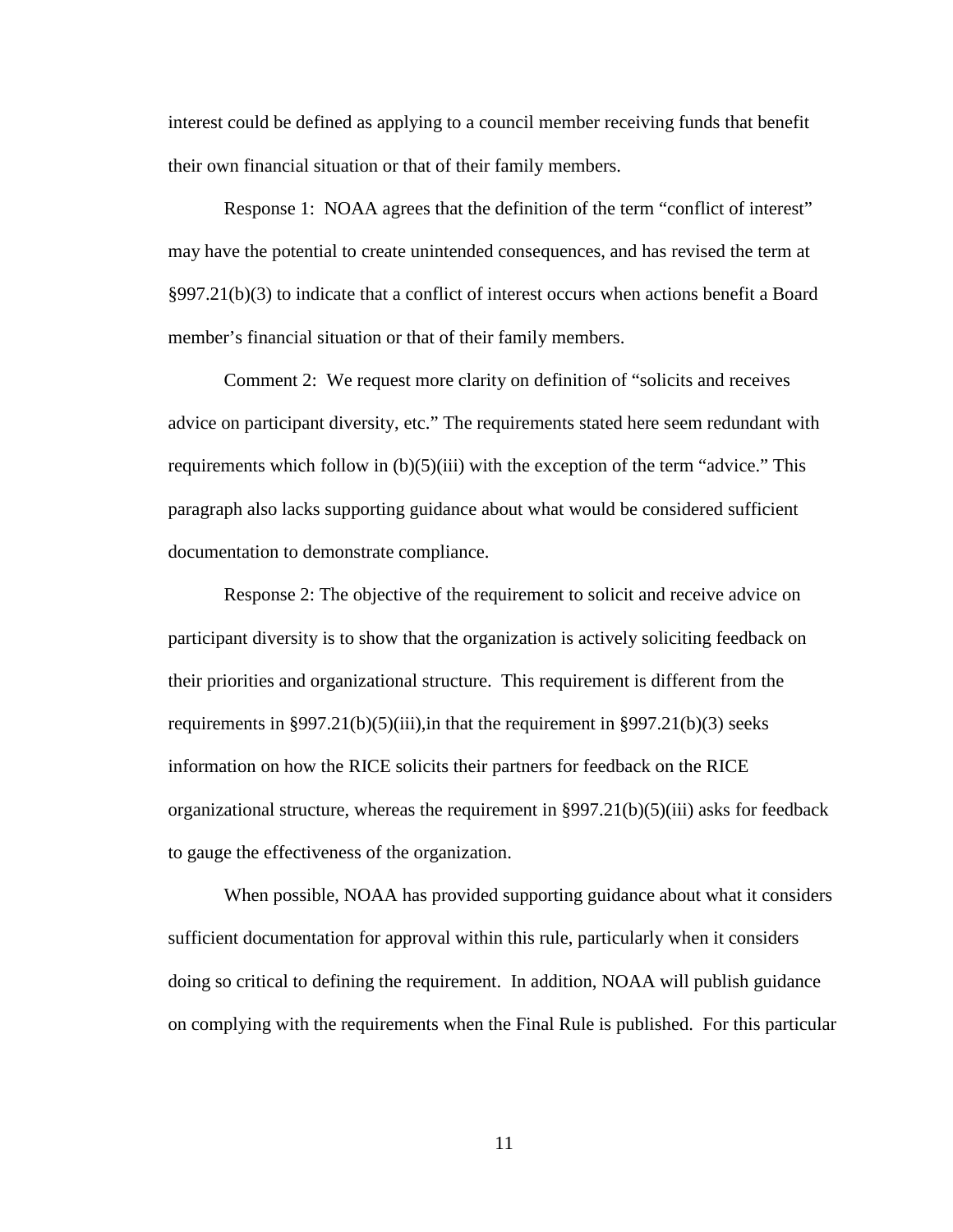requirement, there is no "standard" for approval other than describing how and with what frequency the RICE solicits and receives advice.

Comment 3: Establishing a membership policy that "strives for diversity" is something that is difficult to demonstrate aside from a statement to the effect. This is an example of a requirement that appears to be outside the scope of necessary elements for certification. If that is not the case, the proposed rule must be modified to define "diversity" clearly and provide more information about the minimum necessary requirements.

Response 3: The rule identifies "strives for organizational diversity" as including intra-regional representation and addresses interests from both the public and private sectors. The objective of this requirement is to ensure that a RICE avoids the establishment of a limited and restricted organization that addresses a narrow set of user needs. This is consistent with the ICOOS Act language that states a RICE shall work cooperatively with a variety of entities and consider the needs of multiple users within the region. Because this is clear in this final rule, no additional language is needed. *Strategic Operational Plan* 

Comment 4: The requirements for the SOP could be streamlined as some pieces of information are requested multiple times. Both the Development Strategy and the Budget Plan ask for information regarding how the RAs make decisions to support the system and for guiding funding decisions. Recommendation: Combine the elements for the Development Strategy and the Budget Plan together to make a more streamlined and coherent document.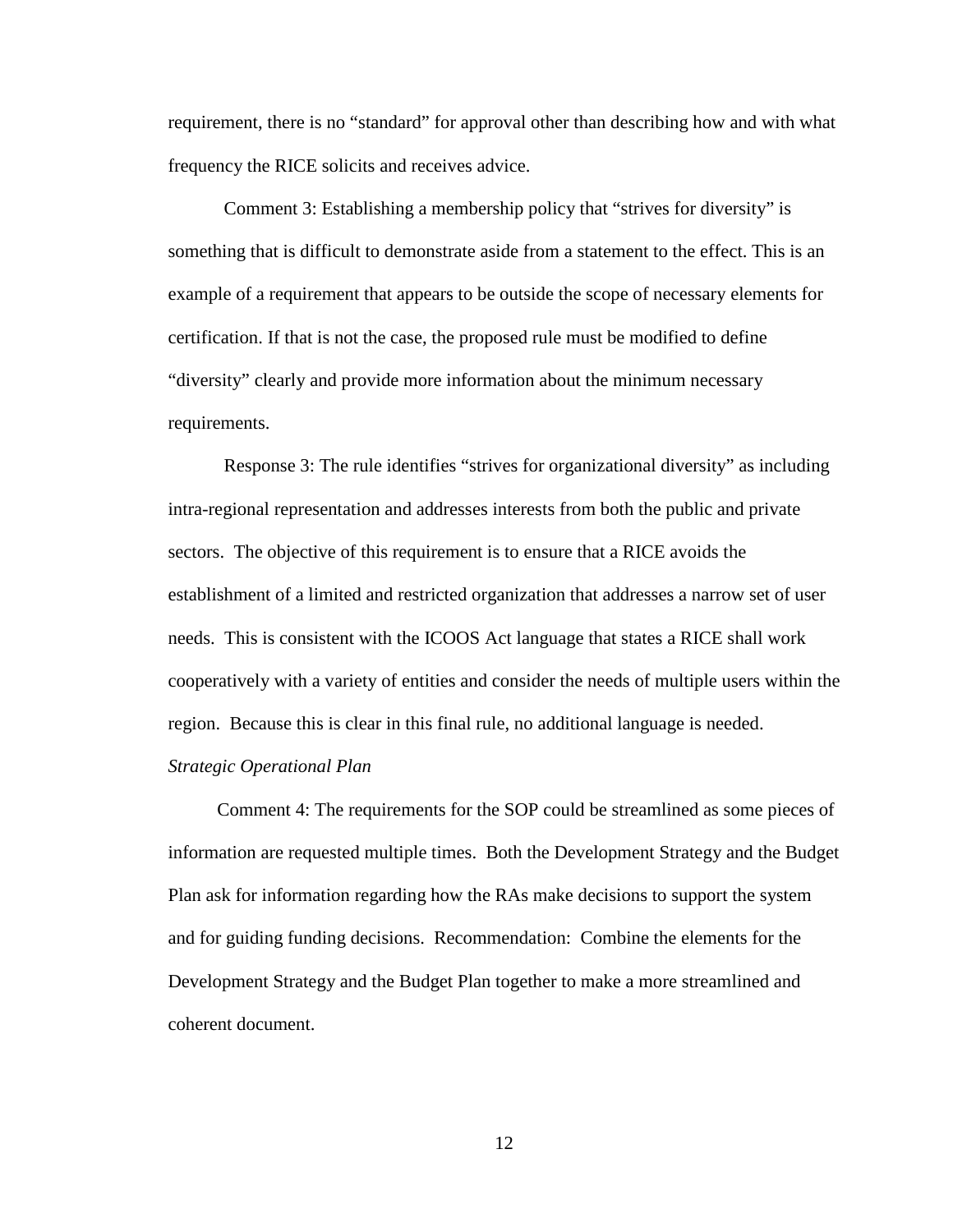Response 4: While  $\S 997.23(e)(1)$  and  $\S 997.23(g)(3)$  are logically related, each guideline asks for different levels of detail. §997.23(e)(1) asks for the RICE to describe an approach for prioritizing new and possibly competing priorities.  $\S 997.23(g)(3)$  asks the RICE for a budget plan which explains/defends the RICE's decisions for funding based on RICE priorities. For this reason, NOAA makes no changes to the proposed language.

Comment 5: As written, there are many requirements that are excessive or in need of clarification to demonstrate they are not excessive in application to RICEs that have a mix of assets supported financially by different sources. The elements required for certification must only be those necessary to achieve the stated purpose of the proposed rule: to integrate RICEs into the National Integrated Coastal and Ocean Observation System.

Response 5: NOAA maintains that the rule represents the minimum requirements for certification and integration into the System, based on the ICOOS Act language and the approved IOOC certification criteria. As part of the rule development process, NOAA performed a review of existing RICE documentation and operating procedures, and found that those documents can be reasonably adapted to meet the requirements written in the rule.

Comment 6: The focus of the Strategic Operational Plan (SOP) should be on the process and desired outcomes, not the assets, products, and deliverables. It is too restrictive and binding to presume that specific products should/will be delivered. Instead, develop SOPs that document processes, such as describing approaches to ensure documentation of QA/QC procedures in metadata.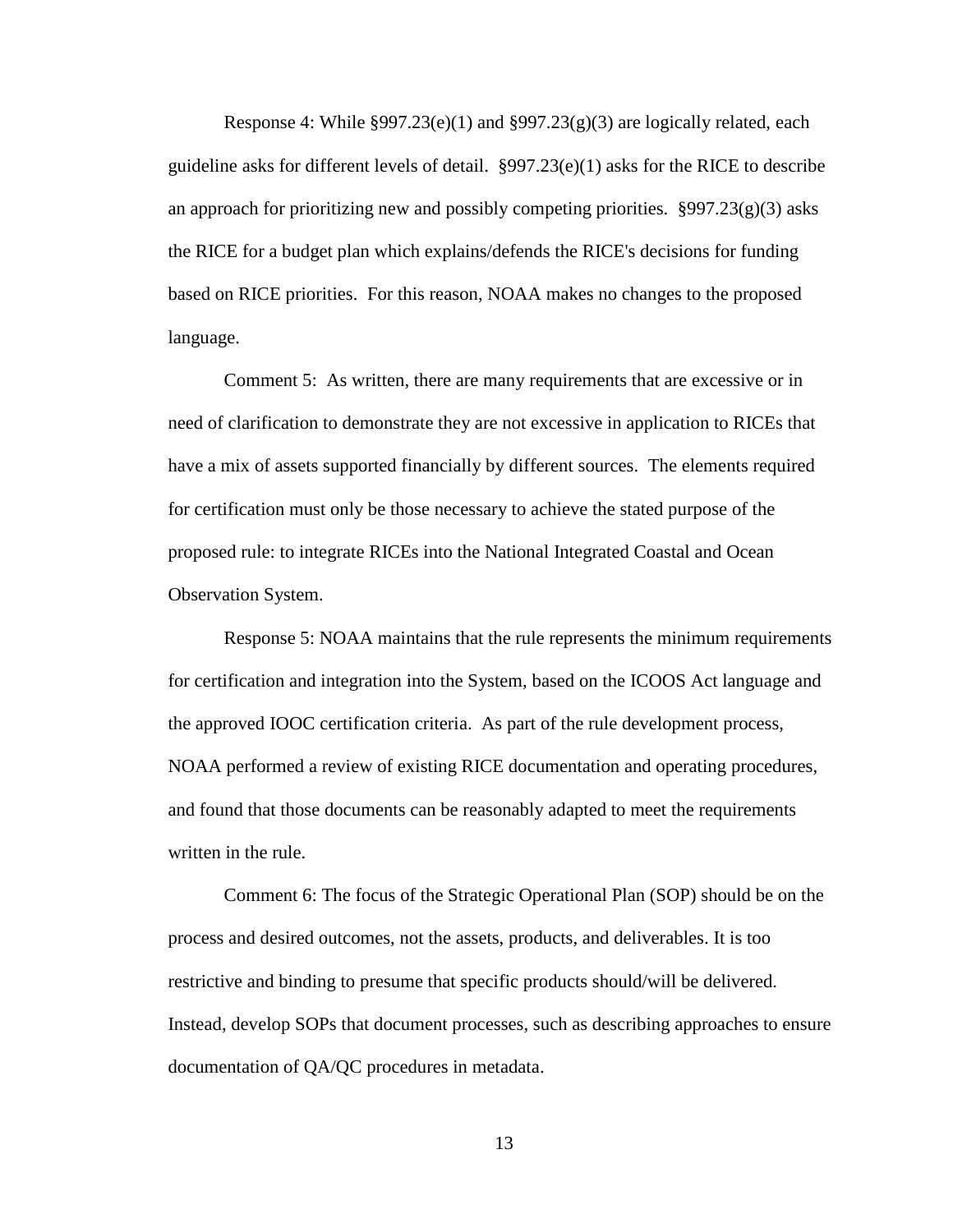Response 6: NOAA agrees with the comment that the focus of the Operational Plan should be on the process and desired outcomes. The intent of the Operational Plan is to identify, at a high-level, how the RICE manages and operates the integrated system to achieve the desired outcomes. NOAA agrees that over the five year duration of certification, the assets, products, and deliverables that contribute to the system may change, and new approaches may be preferred to meet its objectives. NOAA's intent is that the RICE clearly identify the processes it has in place to achieve its desired outcomes, and amended the text in §997.23(d)(1) and (2) accordingly.

Comment 7: This rule requires identification of the individuals responsible for observations system management and data management. Not all regional associations have a single individual who fills this role, which often is shared among a number of people. The certification, and therefore indemnification, process should acknowledge that NOAA has allowed regional association structures to develop that are best for each region. This section should be clarified to accommodate the current operational model and many RAs.

Response 7: NOAA accepts that RICE structures will vary; and has revised the rule to state that, for the purposes of indemnification and accountability, a RICE shall identify the individual(s) responsible for the coordination and management of observation data across the region, and as applicable, the individual(s) for observations systems management across the region. These individuals must still satisfy the requirements listed in §997.26(c) to be considered employees of a RICE as defined in the rule.

Comment 8: Personnel evaluation (Rice Management & Data Manager) should not be part of certification.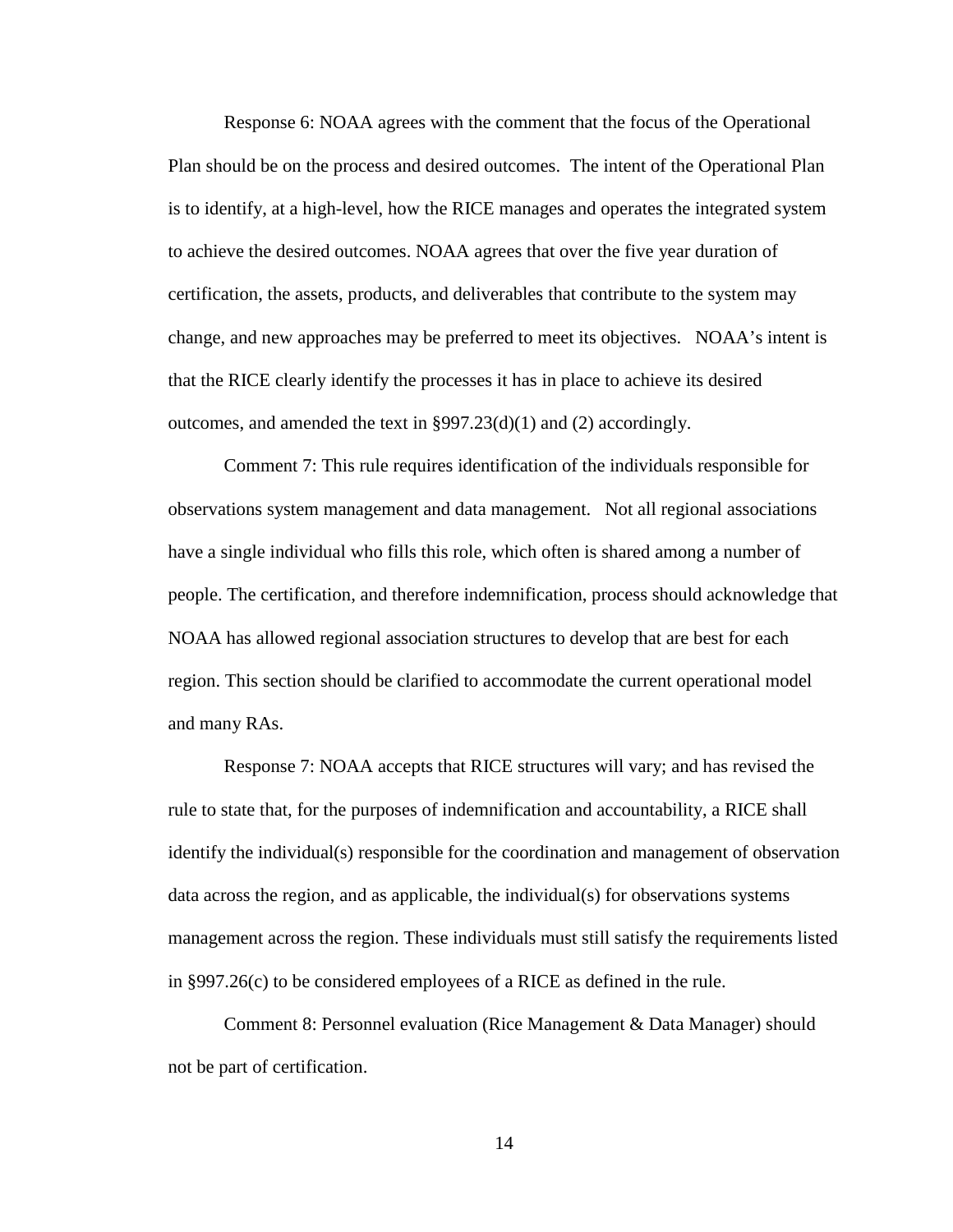Response 8: The ICOOS Act mandates that the RICE develop a strategic operational plan that ensures "effective administration" of programs and assets, "pursuant to standards approved by the Council". The primary purpose of this guideline is to ensure that 1) the RICE has a process in place for evaluating the capabilities of key personnel and 2) the people hired can perform the duties required. We do not believe that requesting a CV is excessive as Federal agencies routinely require CVs in grant proposals submissions, federal advisory committee nominations, etc., and therefore is not adopting the commenter's suggestion.

Comment 9: In section  $997.23(d)(4)$ , an active maintenance oversight program would burden operators with submitting detailed maintenance records and protocols and would be a significant new burden that may result in fewer assets and data streams being available to the System. This requirement would be too labor intensive for the description of minimal anticipated efforts and costs associated with certification outlined under Regulatory Flexibility Act section. Furthermore, the rules should be clarified to define what is meant by "ensure" and also provide an example of how the RICEs are to comply with this provision. RAs should be given flexibility in how they ensure that those responsible for managing hardware owned and operated by the RA (even partially) be calibrated, validated, operated, etc. For instance, it should be specified that providing links to established procedures addressing these issues at the operators' institutions is sufficient to meet this requirement.

Response 9: NOAA has amended the rule based on reviewers' comments of the subjective nature of the word "ensure" by removing the reference to "ensuring that those responsible for managing hardware" from this rule and simplifying the language in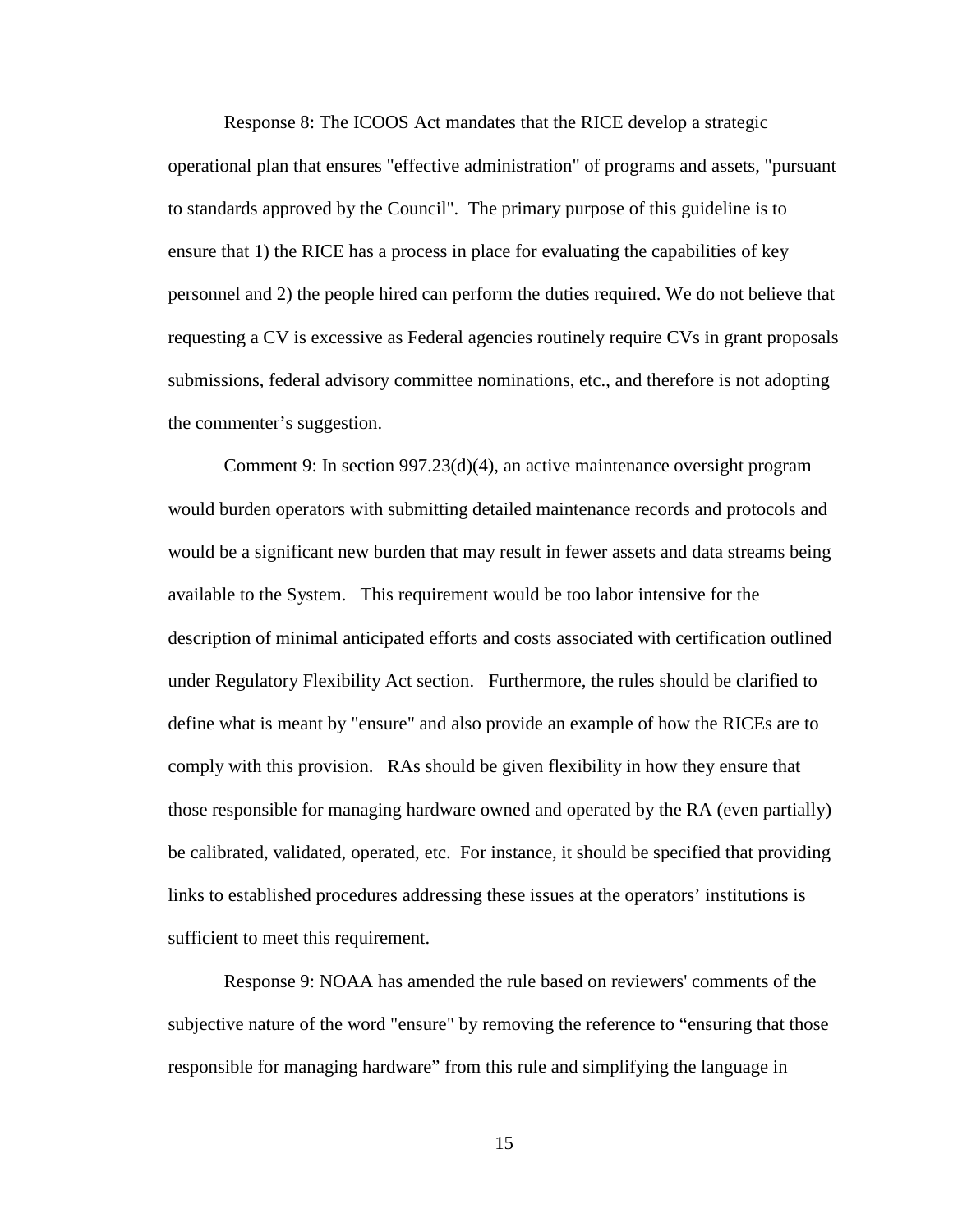section  $997.23(d)(4)$  to describe the standard operating procedures used for quality assurance processes. An example of how the RICEs are to comply with this provision is, for assets owned and/or operated by the RICE, the RICE should describe a standard operating procedure for equipment maintenance according to best practices. NOAA agrees that reviewing subcontractors' inventories and equipment history logs would be overly burdensome; yet, the rule does not dictate the required actions of the RICE, only that the RICE must have a standard operating procedure in place. For assets financially supported by the RICE, fully or partially, but operated by a subcontractor, the RICE should instruct subcontractors to follow best practices and should mandate that equipment maintenance reports should be available periodically or by request.

Comment 10: Section 997.23(d)(4)(i) requires more definition. Equipment should be specifically defined as capital equipment, e.g. exceeding \$5000 in value with a shelf life of greater than three years. Also, Terms and Conditions to meet this requirement should be supplied by NOAA for inclusion in sub-awards from the RAs.

Response 10: NOAA agrees that §997.23(d)(4)(i) requires clarification, and has amended the rule to include a definition for the term equipment, which includes a price floor of \$5000. This amount is used to be consistent with OMB Circular No. A-122, establishing principles for determining costs of grants, contracts and other agreements with non-profit organizations. A-122 defines equipment as "nonexpendable, tangible personal property having a useful life of more than one year and an acquisition cost which equals or exceeds the lesser of the capitalization level established by the non-profit organization for financial statement purposes, or \$5000." NOAA stresses that even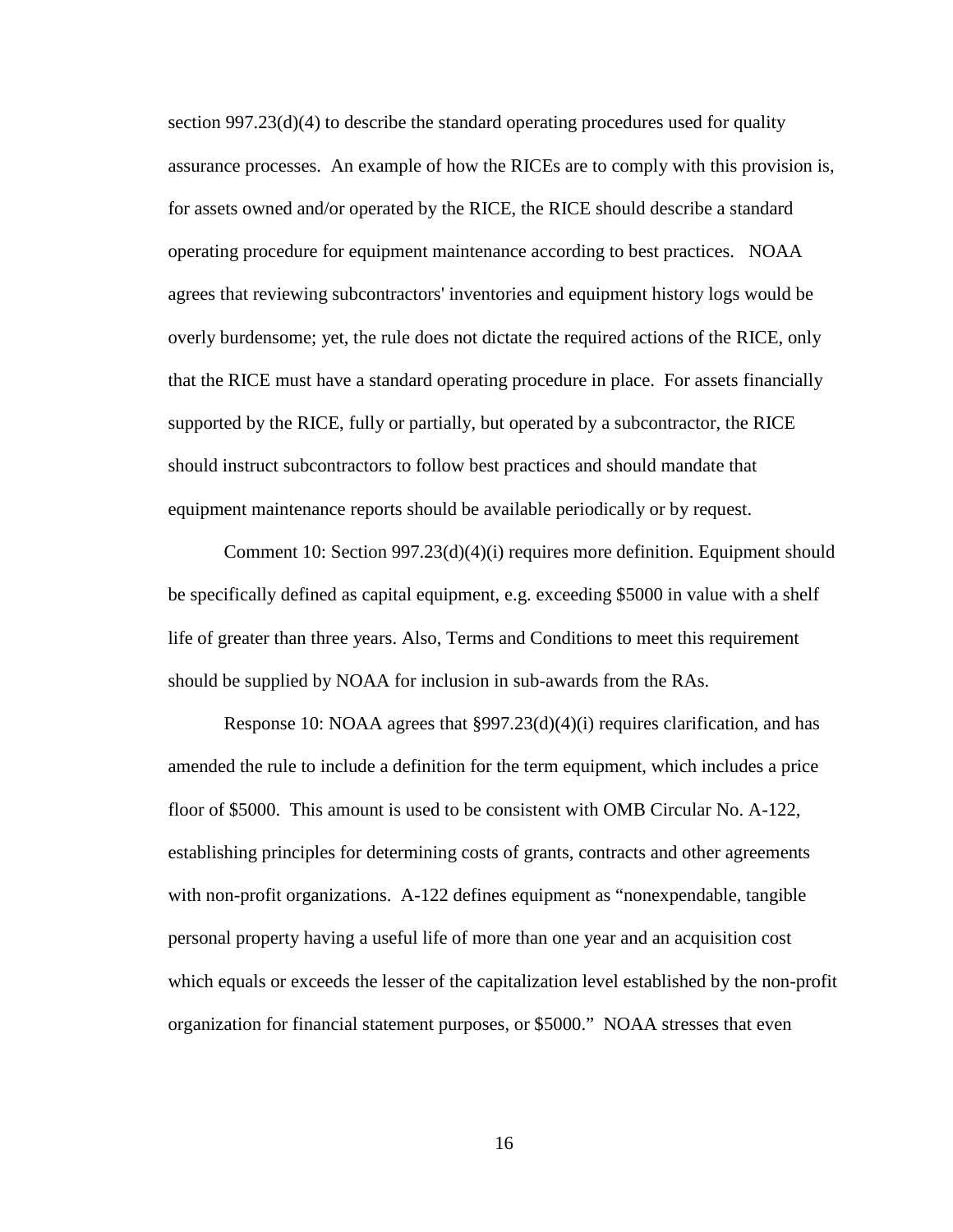though documented procedures are not required for certification for assets below the price floor, RICEs should maintain all equipment according to industry best practices.

NOAA disagrees that it should supply Terms and Conditions for this requirement. NOAA has taken a position, based on feedback from the RICEs during the development of the rule, that where possible, this rule shall avoid being too prescriptive, so as to allow each RICE to address the requirements as they see best, given their unique situation. NOAA believes that it is the responsibility of each RICE to work with their legal counsel and fiscal agents to develop contract language that meets their specific needs.

Comment 11: Section 997.23(f) of the Strategic Operational Plan (Data Management and Communication Plan) lists six actions. Shall these actions be implemented simultaneously, or can the regional or local entity prioritize? Data quality control procedures vary from entity to entity. It is going to take time and effort to bring everyone to the same level.

Response 11: All actions must be sufficiently addressed to achieve certification. The order by which the actions are addressed is at the discretion of the RICE.

Comment 12: The rules should state how the U.S. IOOS Program intends to handle model output, observational grids, or project level GIS data layers*.*

Response 12: Through this rule, NOAA is not providing guidance on model output or any other non-observational data in the certification requirements at this time. The IOOS Program Office welcomes a discussion with all IOOS partners to develop best practices related to these other types of information, but any proposed standards/processes would not be tied to certification.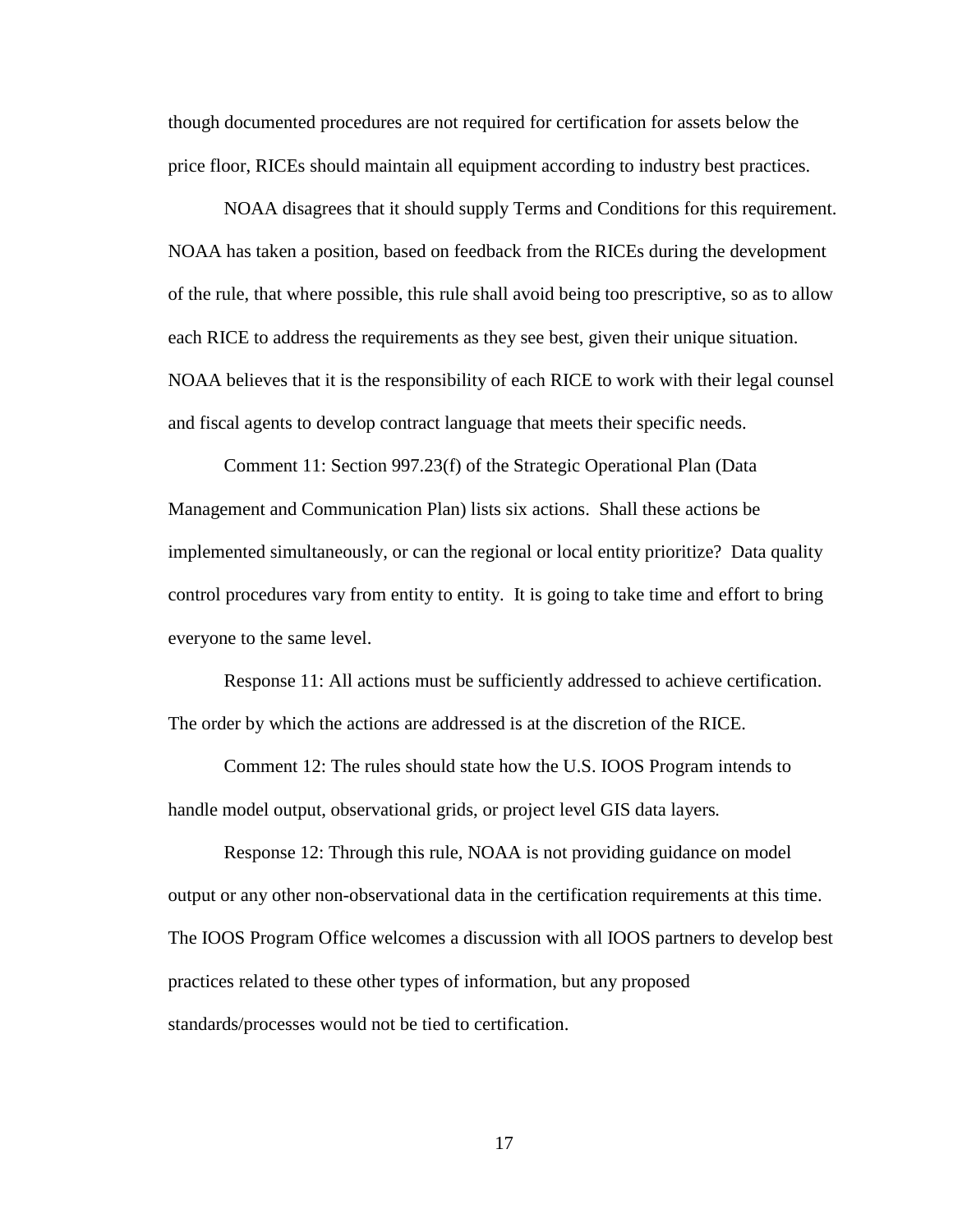Comment 13: Will a program that wants to contribute data to an IOOS-supported regional data portal be expected to adhere to an IOOS-sponsored or supported DMAC requirement for metadata (e.g., ISO 19115 and SensorML) and QA/QC (e.g., QARTOD)? The rule provides examples of qualified procedures (e.g., QARTOD, JCOMM/IODE, scientific literature), but we interpret these as examples and not mandates. If adherence to the specific standards mentioned is mandatory, this will discourage many programs from sharing data through IOOS.

Response 13: NOAA has clarified the guideline to address the commenters' concerns. For variables with documented QARTOD procedures, these procedures must be implemented and referenced on the RICE's website. For variables without documented QARTOD procedures, the quality control (QC) procedures are subject to the judgment of the RICE until QARTOD standards become available, but QC of some type must be performed and referenced. The RICE may choose to make data contributors responsible for QC and reference the procedures in the DMAC plan, or may perform the QC itself. Because the RICE can choose to perform QC of the data, we believe this requirement should not substantially deter other programs from sharing data through IOOS. Certification does not specifically mandate any DMAC requirements for metadata.

Comment 14: Greater flexibility is needed in the regulations to allow the wide spectrum of contributions to IOOS. The RICE should be allowed to provide data of various levels of quality to the system as long as the provenance of the data being discovered and exposed is made easily accessible through metadata that allows the user to assess the veracity and quality of the data.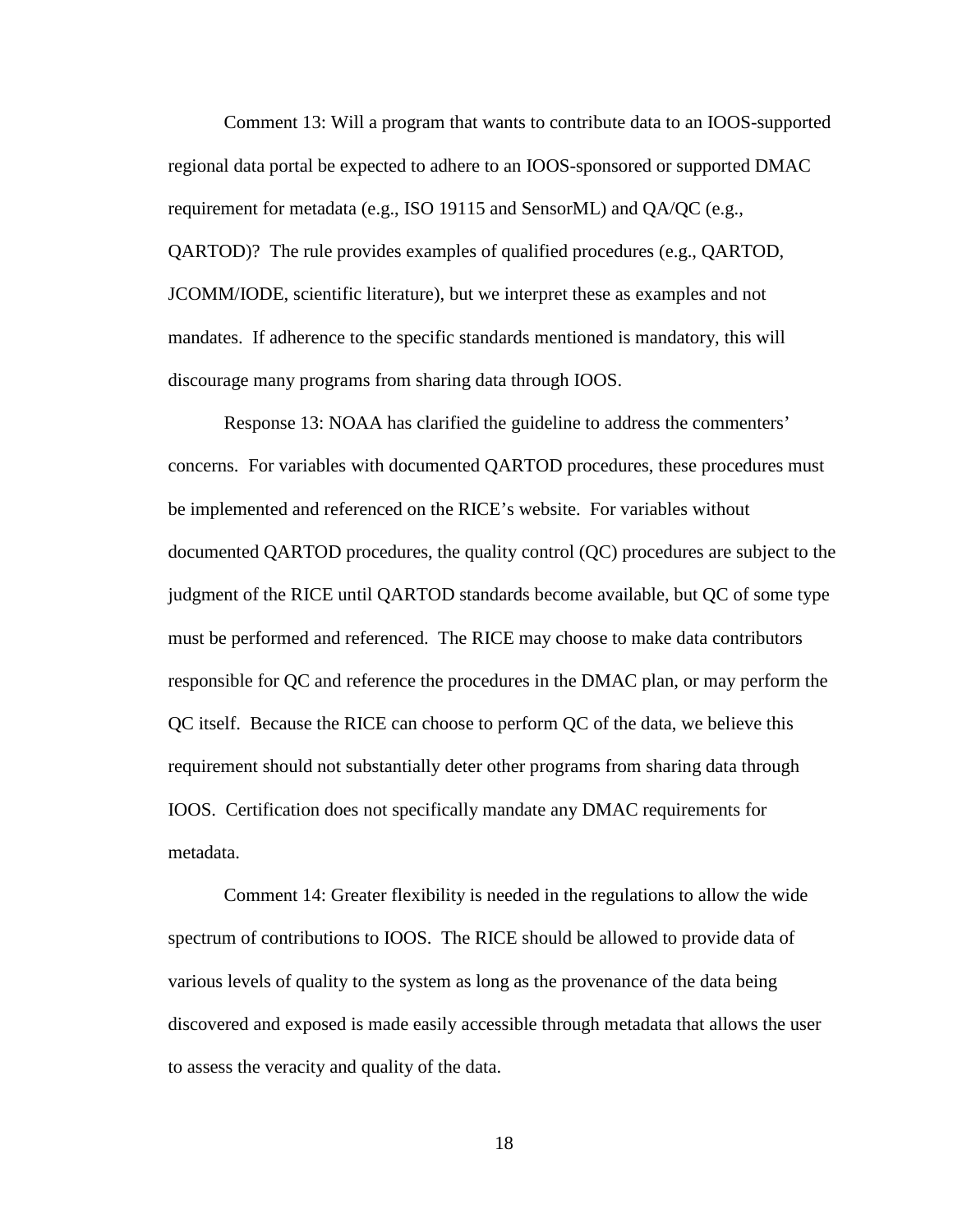Response 14: Since NOAA will provide the RICE with liability protection for activities related to its work on the dissemination and use of observation data, it is important that proper data management practices are in place and followed to mitigate the risk of liability. At a minimum, all data distributed by the RICE must be quality controlled either by the RICE or by the entity providing data to the RICE. This is the minimum step necessary to ensure data quality. While the RICE may include a description of the provenance of the data in the metadata, this does not replace the need to perform quality control on all data.

Comment 15: Documenting the quality control and assurance procedures for each individual data stream will be repetitive and time consuming. Rather, it would be more realistic to document the quality assurance protocols developed by individual data providers/sources. Overall, additional guidance detailing best practices and real world approaches to applying QC in an operational setting would be useful due to the large number of data streams that a RICE makes available.

Response 15: Since a data source can produce multiple data streams, and since each data stream must be quality controlled, the language was not changed. In practice, the RICE does not need to document the quality control procedures for each and every data stream. Data streams with similar QC procedures can be combined into larger categories, and the QC procedures for these larger categories can be described in the RICE's Data Management Plan as part of the certification application. The comment also asks for guidance on real world approaches to applying QC in an operational setting. The new rule language mandates QARTOD procedures for variables which QARTOD manuals are available. These manuals establish a framework that addresses real time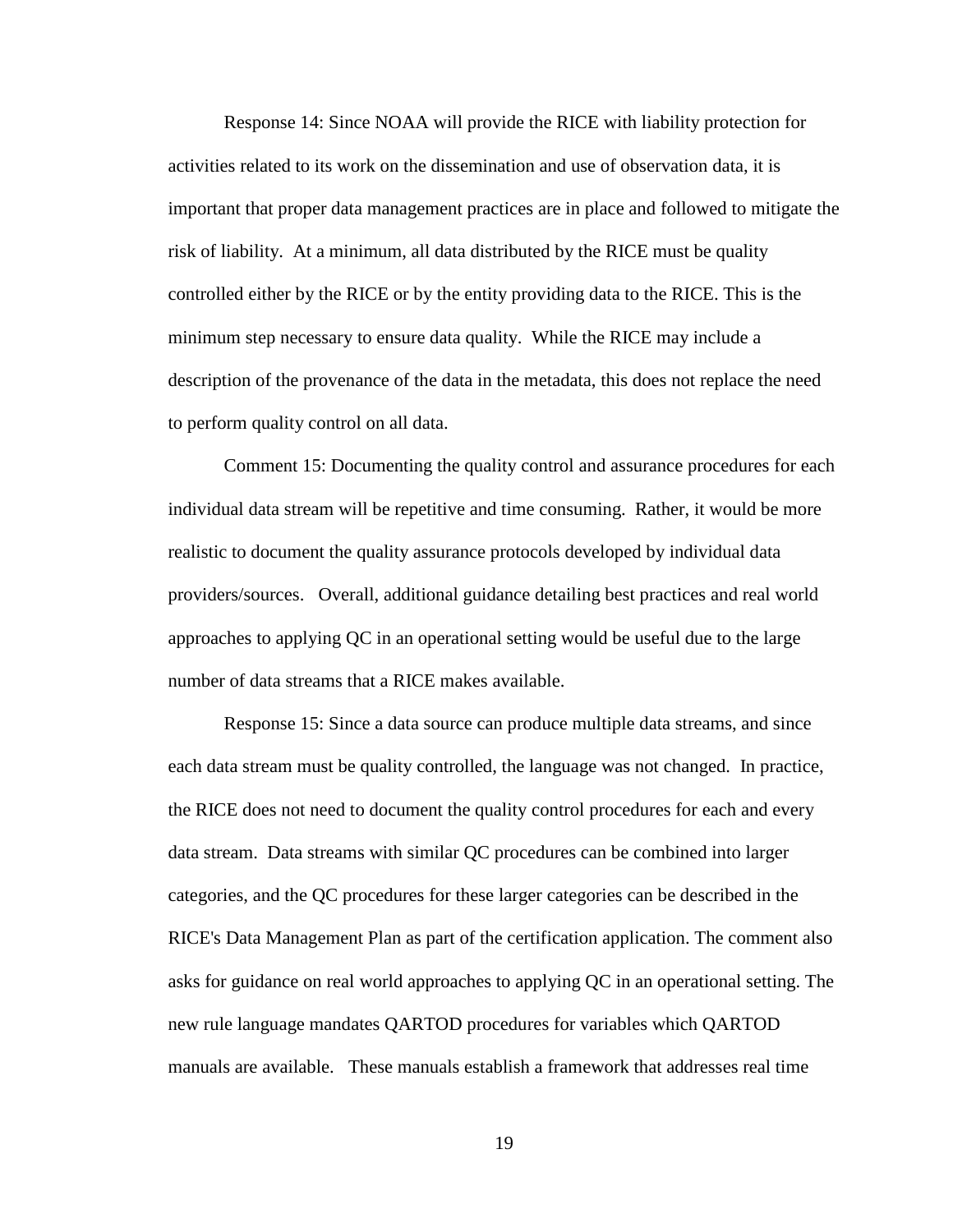collection and processing of these data through QC tests with codeable instructions. For variables which QARTOD manuals do not exist, quality control procedures are subject to the judgment of the RICE, providing flexibility to the RICE.

Comment 16: Federal agencies collecting ocean data that are distributed through RICE portals should have the QC responsibility for their own data streams. It would be helpful if the certification document clarified the nature of observing programs and networks that are the result of federal-regional partnerships, particularly CDIP and NERRS.

Response 16: NOAA does not expect that RICEs should perform their own QC on Federal data sources, but are encouraged to reference existing Federal QC procedures if the RICE makes these data available. For CDIP and NERRS, these programs are considered largely Federal and thus the RICE would not be required to perform QC on these data, if they are redistributing that data as is. In the case of CDIP, if a RICE deploys a wave buoy and provides that data independently on the RICE data portal, QC must be performed according to QARTOD standards, if available, or documented procedures if QARTOD manual is not available. For other federal-regional partnership programs that may exist currently or in the future, RICEs and the IOOS Program Office will assess on case by case basis.

Comment 17: Some Federal data sources serve RICE data, and it seems unreasonable for IOOS to require RICEs to document or enforce additional standards and protocols for data that is 'qualified' to be presented via these other federal portals.

Response 17: Within NOAA, when a Federal center receives a RICE data source, the QC procedures of that center are required to ensure NOAA meets its own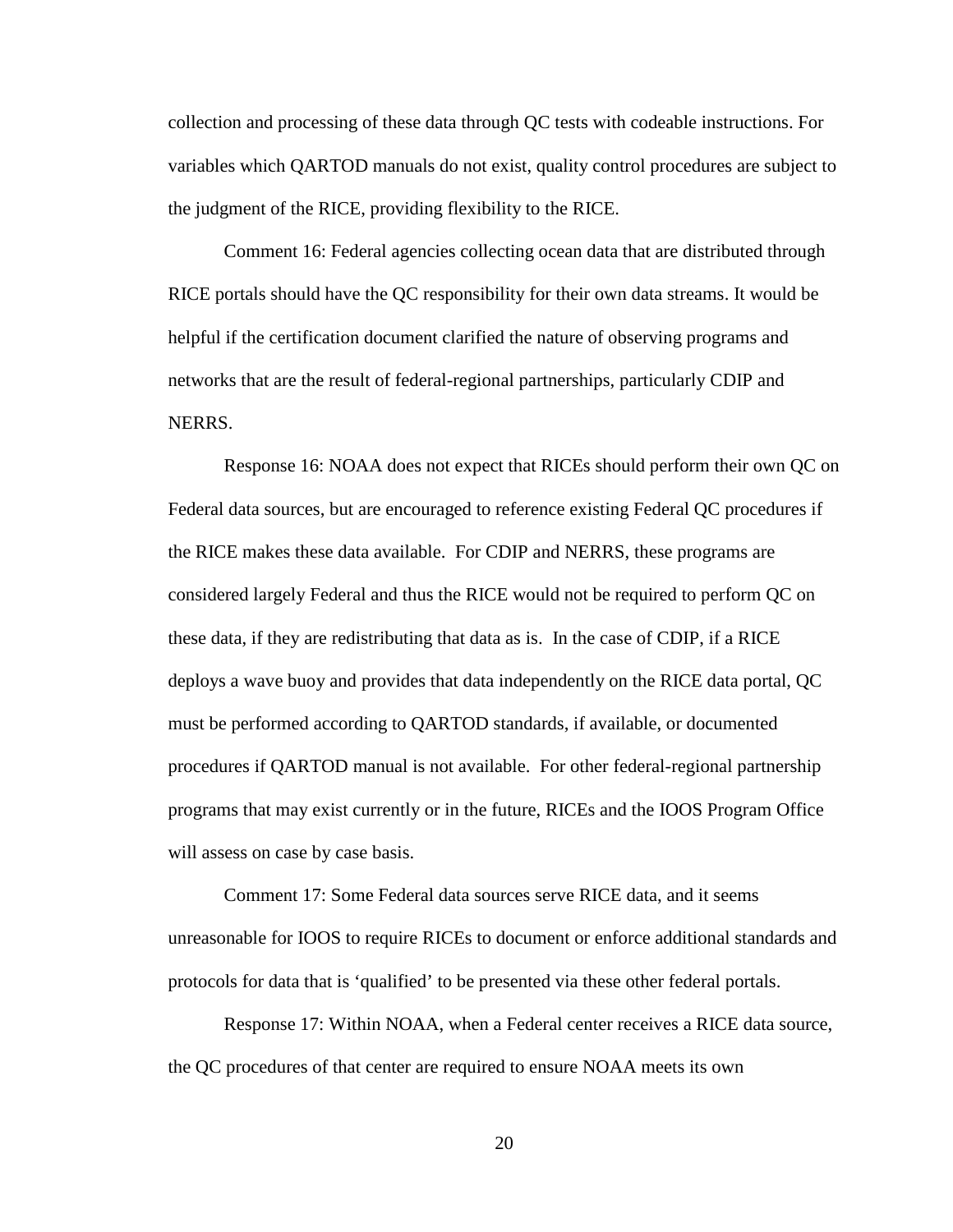indemnification. For example, in the case of NDBC, mentioned in the comment, NDBC applies QC procedures before making the data public, so in effect, the RICE data is not "qualified as is" to be disseminated via NDBC. Further, the data that NDBC rebroadcasts is only a subset of the total RICE data. Finally the process is that the RICE data is simultaneously disseminated to NDBC and the RICE data portal. The RICE does not wait until NDBC has performed the QC to disseminate their data. Therefore, NOAA maintains for the purpose of certification, the RICE must separately perform quality control on the data.

Comment 18: We request that the US IOOS Program Office host discussion sessions with the IOOS community about the IOOS standards for metadata and quality assurance and how all the individual parts fit together.

Response 18: NOAA agrees discussion sessions would be beneficial. The IOOS Program Office hosted annually since 2008 a collaborative working session with the Regional Association Data Managers where quality control and metadata standards have been discussed. Specifically at the Data Management and Communications Meeting in September, 2013 in Silver Spring a session was dedicated to the implementation of IOOS certification requirements and data management requirements from NOAA. For the last three years, at both the Spring and Fall IOOS association meetings, data management has been on the agenda. These topics have been discussed at a number of IOOS Regional Association meetings and it is almost always requested and discussed at the individual regional meetings. The IOOS Program Office will continue to participate/host additional discussion sessions.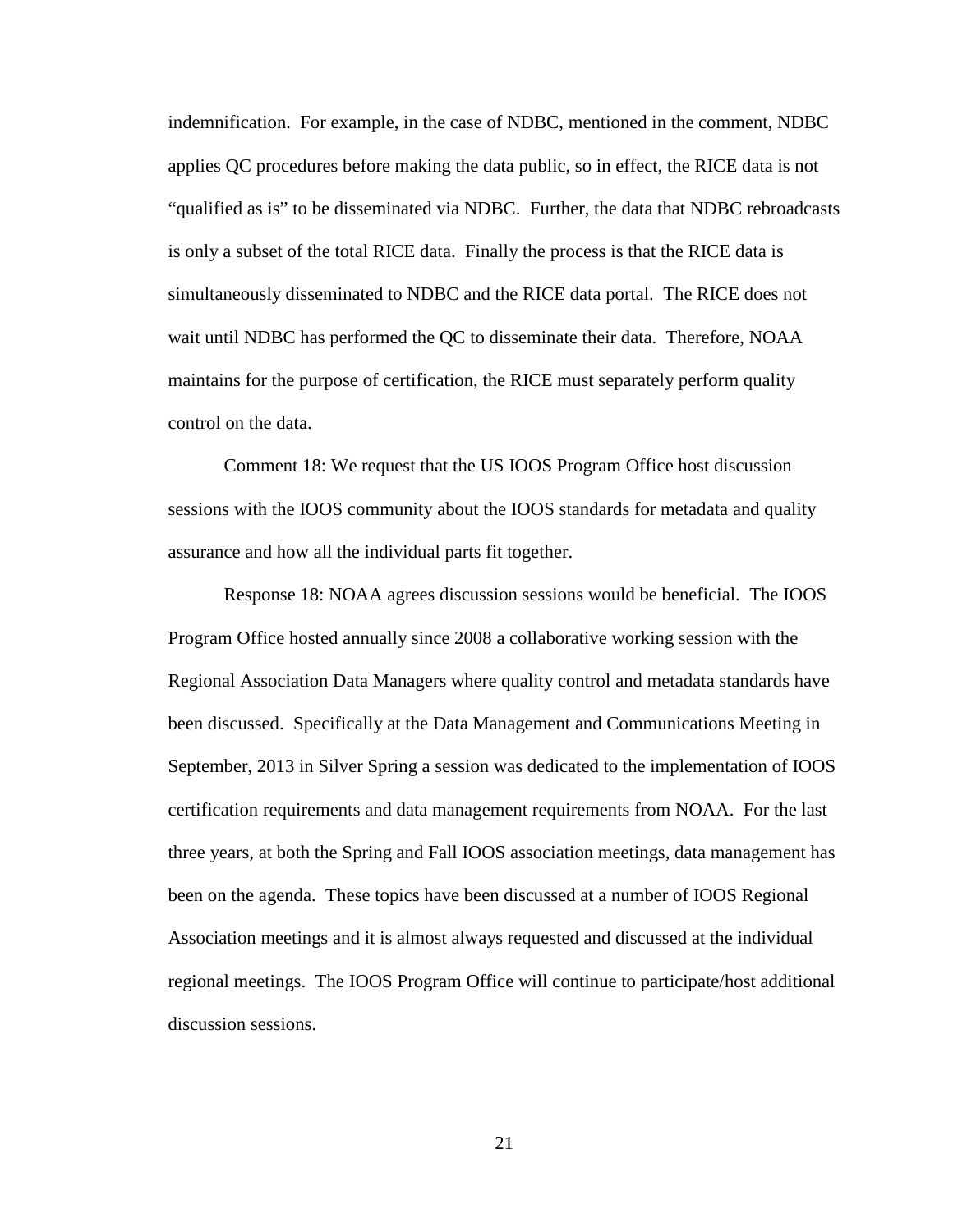Comment 19: The RICE cannot exert much control over partners with little or no financial support from IOOS. The inclusion of a limited set of metadata and QA/QC flags transmitted to the RICE is not unreasonable from non-IOOS funded data streams. However, data generated with IOOS funding would be a different matter as the RICE would have more control over those operations and data processing steps. RAs should have the option of serving data from non-federal providers who don't receive financial support from the RAs without going through the same level of QC and oversight that they provide for organizations they do support. A suggestion would be to have different categories of data streams on the portal: Federal, RA-supported, and other. Data streams would be clearly identified as to their source and which category they fell in, and metadata would be provided to allow users to decide which data streams were adequate for their use.

Response 19: NOAA disagrees that the RICE should have the option of serving data from non-federal providers who don't receive financial support from them without going through the same level of QC and oversight that they provide for organizations they do support. QC must be performed on all data that the RICE makes available, regardless of funding source. The quality control requirements are not overly burdensome since the rule does not require that the RICE partners perform their own QC. Rather, the RICE is responsible for QC and may assign the responsibility to its partners or may choose to perform the QC itself. NOAA does not agree with the idea of developing data categories based on financial contribution from the RICE. The premise of IOOS is to leverage capabilities from a variety of Federal, non-Federal, academic, industry, etc. sources in order to increase the availability and use of coastal and ocean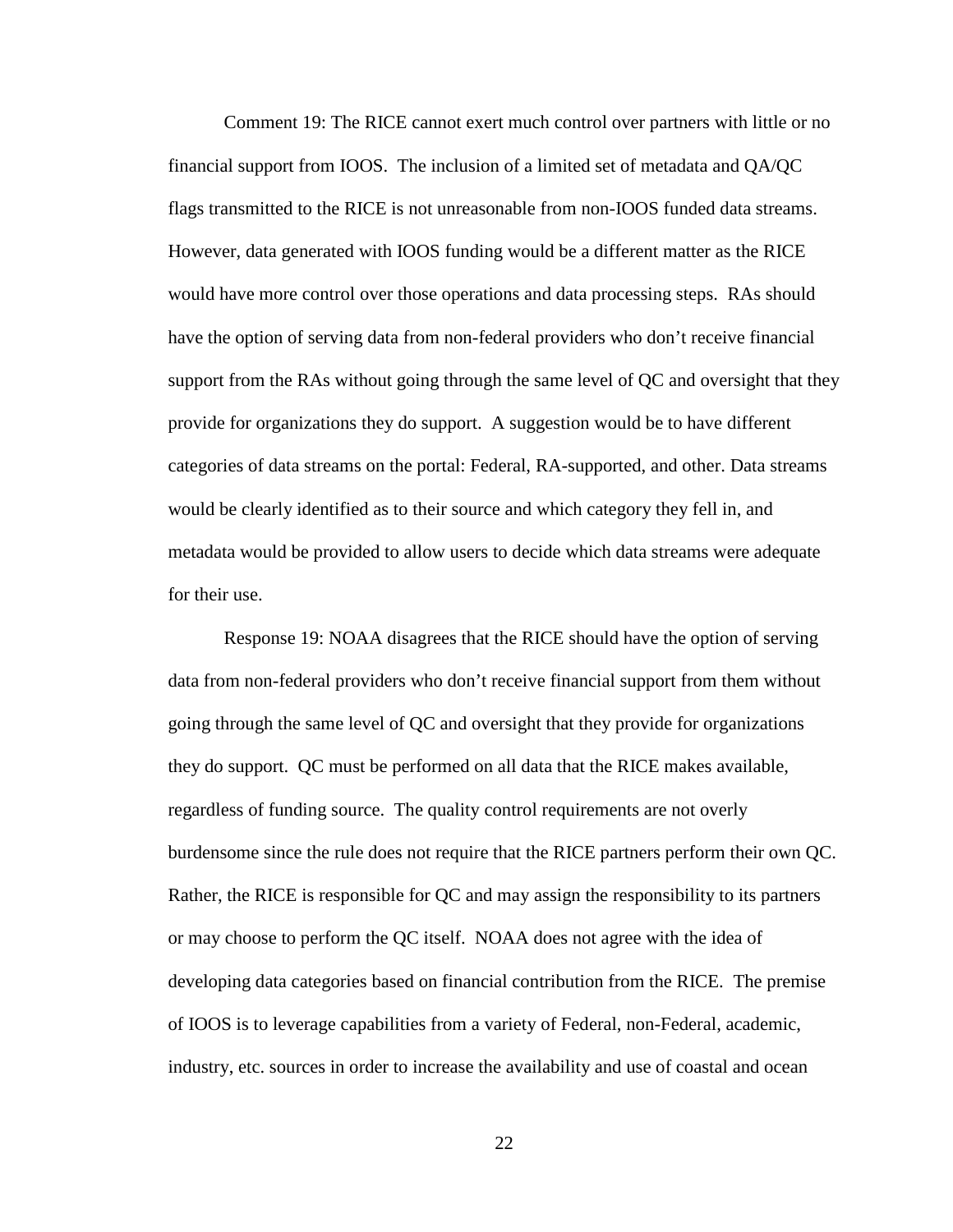information. Data categories based on funding would result in confusion and would oppose the concept of open data sharing through the RICE.

Comment 20: It is not clear why the "RICE's plans and strategies for diversifying funding sources and opportunities;" is relevant to integration into the national program. This should not be part of a federal certification process.

Response 20: NOAA agrees that the requirement is not relevant to integration into the national program, and has removed this requirement from the rule.

Gaps Identification

Comment 21: Certification should not establish new unfunded mandates. The current certification process establishes the need for an online "Regional Asset Inventory" that has previously not been required.

Response 21: The rule sets minimum requirements for certification based on the ICOOS Act language and the IOOC approved certification criteria. NOAA does not agree that the rule establishes unfunded mandates, as the pursuit of certification is voluntary. Regarding the Gaps Identification requirement referenced in the comment, the rule does require the establishment of a regional asset inventory, but states that a "database or portal accessible for public viewing" *could* demonstrate that a RICE meets this requirement.

### Financial Oversight

Comment 22: Requiring the RICE's subcontractors document operating and maintenance costs for their observing platforms that contribute data even when IOOS funds may not contribute to that operation or maintenance may discourage participation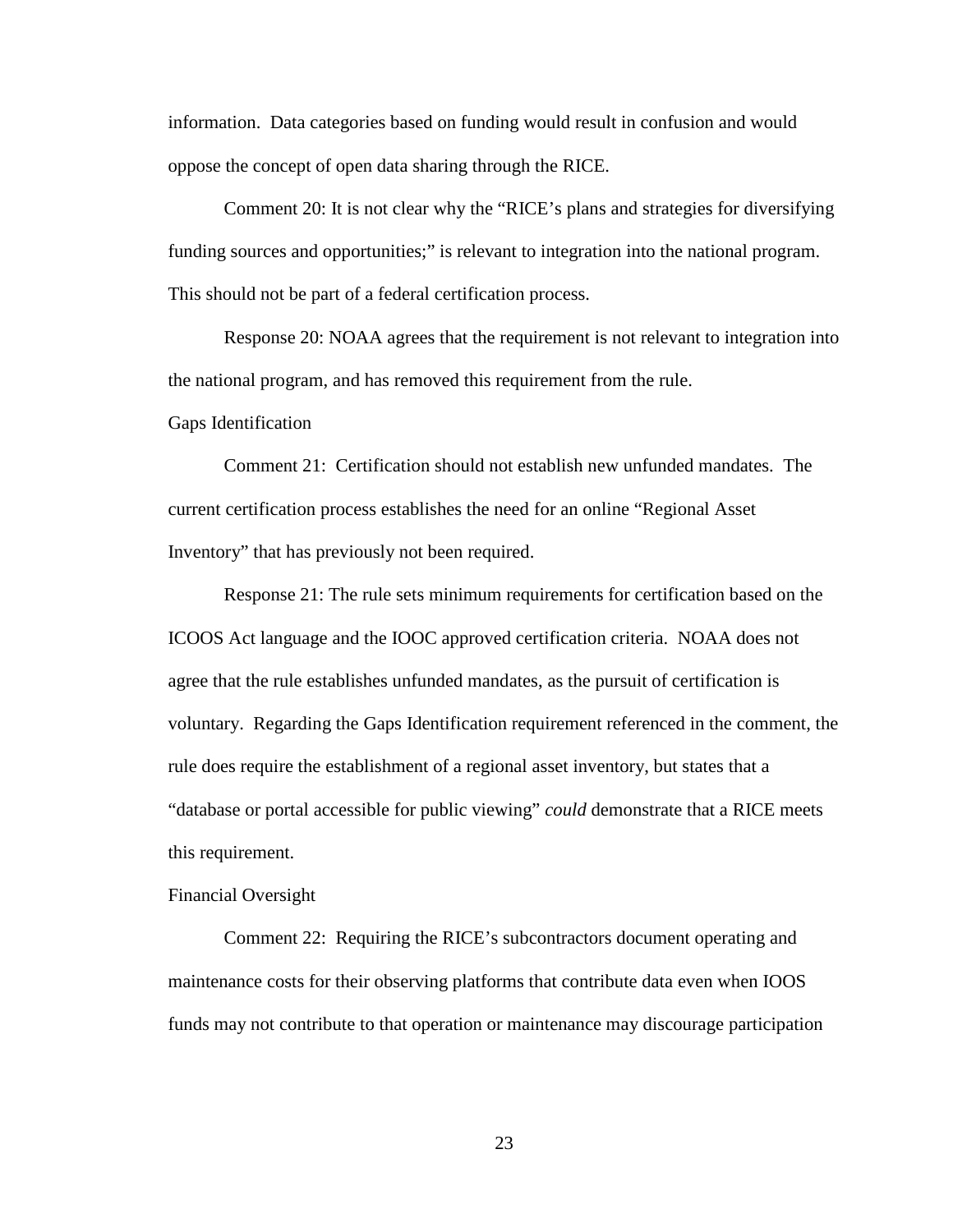in the system. Certification should be a five year process with no pieces in between. Operating costs should not be required annually.

Response 22: A RICE is only required to document its annual operating and maintenance costs for assets owned and/or operated by the RICE as defined. The annual financial information is intended to report on expenditures by the RICE. For example, in a RICE to subcontractor relationship, only the RICE funds to the sub-contractor would be included in the reports. Funds the sub-contractor receives from other entities would not be included in the report by the RICE. The annual budgets submitted by the RICE, as part of a cooperative agreement, will meet this requirement.

With respect to the commenter's concern that certification "should be a five year process with no pieces in between," NOAA revised §997.25 (c) to clarify that the RICE need only submit the annual operating and maintenance costs upon request. While NOAA understands the desire to have manageable tasks associated with certification, it believes that although a RICE is certified, there should be measures in place to ensure accountability. The Act requires a RICE to "comply with all financial oversight requirements established by the Administrator, including requirements relating to audits." NOAA must be able to have a process, in addition to audits, to ensure fiscal oversight. Requiring the RICE to annually document its operations and maintenance costs, and providing those upon request, is one way to achieve this.

## Civil Liability

Comment 23: One of the main incentives for a Regional Association (RA) to apply for certification is for liability protection. The extension of liability protection to no more than three individuals doesn't seem to fulfill the sense of the ICOOS Act. It is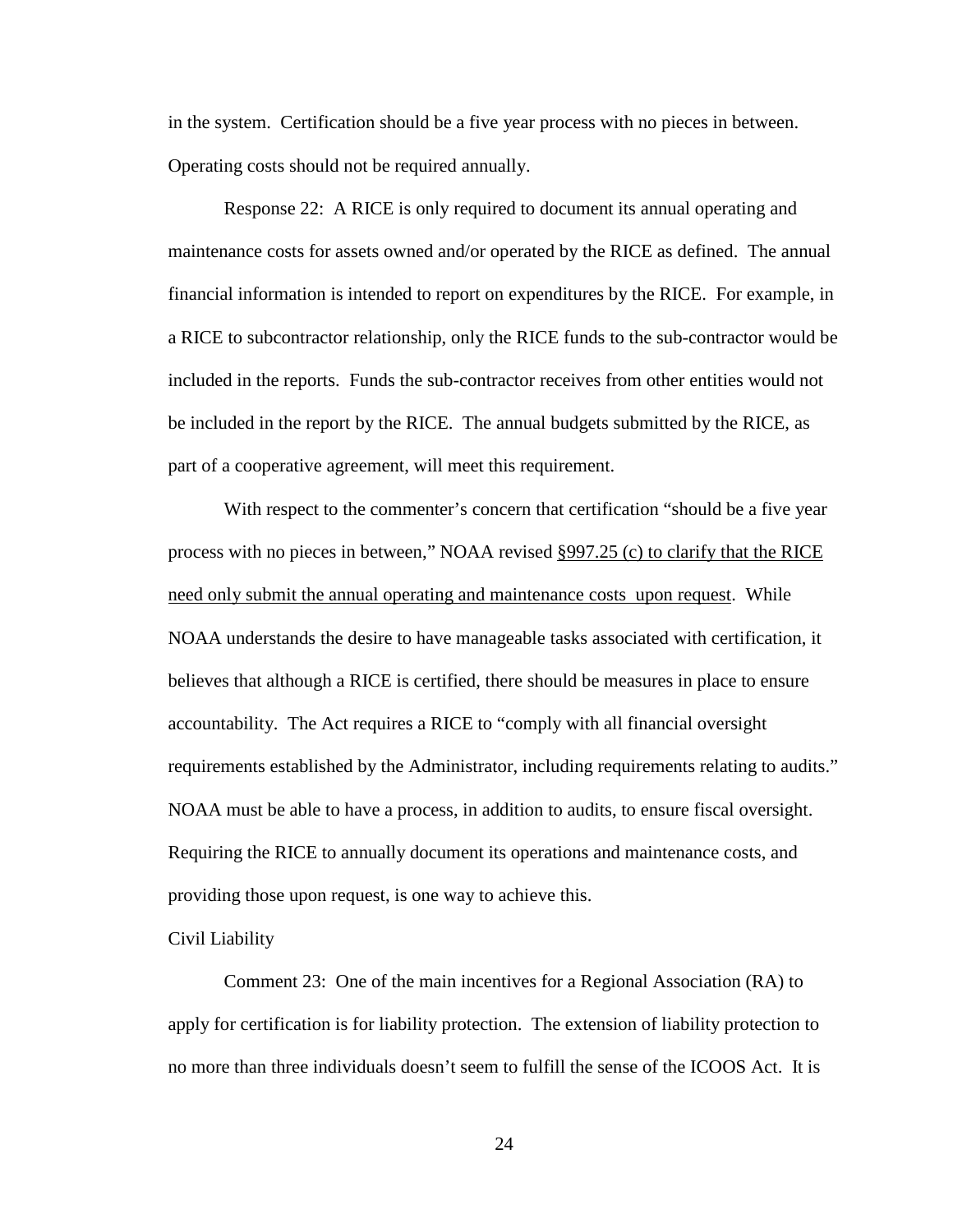not clear why limiting indemnification is relevant or necessary. The limitation of protection to three individuals should be removed so as to allow the RA to submit the names of all individuals responsible for operations, including Board members and contractors, to NOAA for review and approval. Civil liability should not be limited when all affiliates are potentially at risk for legal action as well. This will lead to challenges recruiting Board members and the kind of staff members necessary to continue to develop the U.S. IOOS system at the regional level. Additional language is needed to explain the meaning and extent of "The individual is responsive to federal government control."

Response 23: NOAA agrees there may be more than three individuals who are responsible for RICE operations. NOAA has revised the rule, allowing a RICE to identify more than one individual responsible for each of these areas: overall system management; observations system management across the region; and, management of data operations across the region. In order to be approved for certification, a RICE must demonstrate that these individuals are responsible for managing operations across the region, and are responsive to federal control.

The ICOOS Act associates civil liability to employees. While the ICOOS Act does not clearly define employee, causing some ambiguity about who qualifies for the extension of civil liability, the term employee does have specific meaning in Federal tort law. According to the Federal Tort Claims Act, and for the purposes of this rule, an employee of the government includes, "persons acting on behalf of a federal agency in an official capacity, temporarily or permanently in the service of the United States, whether with or without compensation." Given this definition, to be considered a RICE employee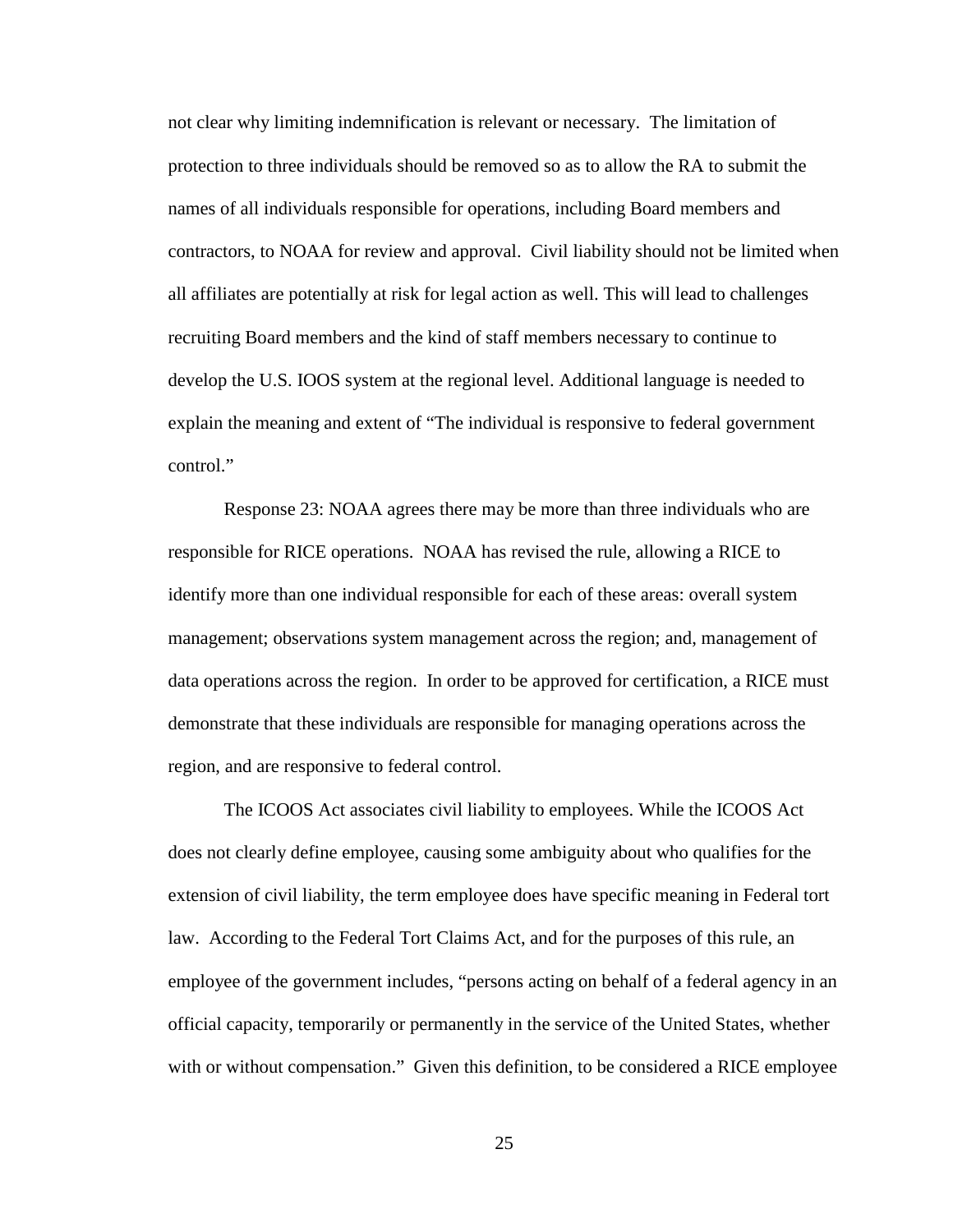under this rule, an individual must be formally acknowledged by NOAA and that individual shall be responsive and accountable to NOAA.

In response to the comment suggesting that NOAA further explain the "meaning and extent of 'The individual is responsive to federal government control,' " NOAA has chosen to leave the language of this rule unchanged in order to retain flexibility in working with each RICE. This approach is necessary due to the variations in RICE organizational structures and the mechanisms available to NOAA to ensure RICE employee responsiveness. Since RICEs by their nature operate through the extensive use of partnerships and non-traditional employee/employer relationships, this creates challenges in applying the definition of employee from Federal tort law.

NOAA has identified in the rule, those positions that most closely meet the intent of the meaning of employee from Federal tort law. The positions identified in the rule have significant impact on, and are influential in, assuring the reliability of the data. As such they are in positions to mitigate the risk of liability arising from the dissemination and use of observation data. These positions work across the region and are accountable to the RICE and NOAA for data collection, dissemination, and use.

Comment 24: It is recommend that NOAA and the IOOS Program Office work with the regional associations to undertake a full review of the options available to limit the RICE's liability risk.

Response 24: NOAA is available to discuss the rule and how it will be implemented. NOAA understands the commenter's concern about a RICE's liability risk, but each RICE should seek its own legal advice.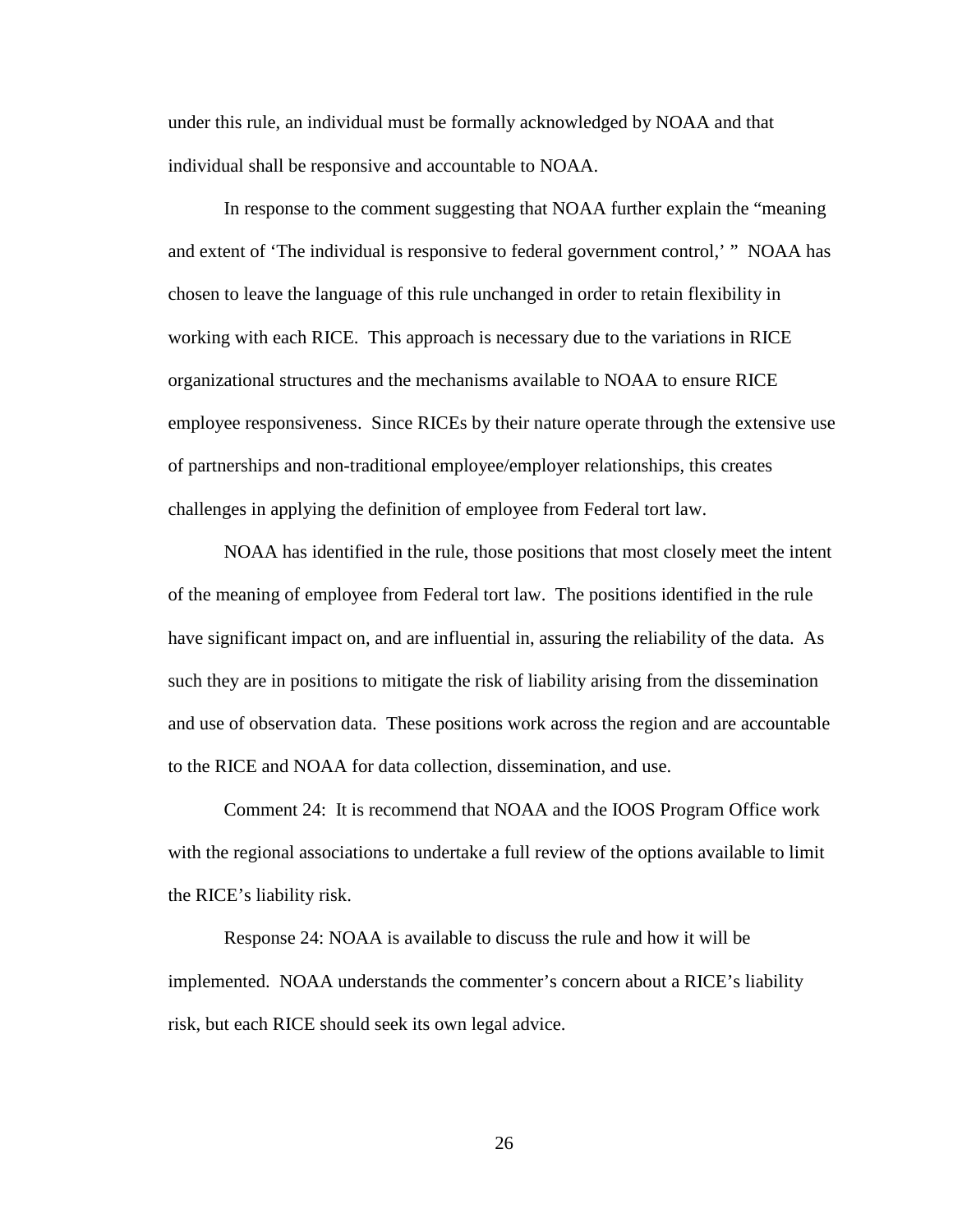Comment 25: Please clarify – do data providers or regional partners to GCOOS have to have individual contracts, leases, grants, or cooperative agreements with NOAA to be protected, or can their membership in GCOOS qualify them as protected from civil liability? We strongly encourage the latter to minimize costs and facilitate participation in the RICE and IOOS.

Response 25: While NOAA appreciates the RICE's concern about the liability status of their partners, certification is for the RICE alone and the extension of civil liability protection is to certified RICEs and their employees only. Under the rule, employees of a RICE are defined as those individuals filling the positions identified in the rule and are the only individuals covered by the civil liability protection. Neither membership in a RICE or a contract, lease, grant, or cooperative agreement with NOAA is sufficient to qualify an entity, organization, or individual as protected from civil liability.

Comment 26: The benefits of certification are not clear. One is the extension of federal tort liability protection to two or three employees of a certified RICE. I say two or three because it is not clear that three are actually covered.  $\S 997.30(c)(2)$  states that the individuals to be protected must be identified under  $\S 997.23(d)(3)$ , which only lists two positions.

Response 26: NOAA agrees that paragraph  $(c)(2)$  of the civil liability section is not clear and revised the section to account for all the individuals that may fill the three positions identified in §997.23(d)(3) and §997.23(f)(1)(i) and to be consistent with the definition of Employee of a Regional Information Coordination Entity in the rule.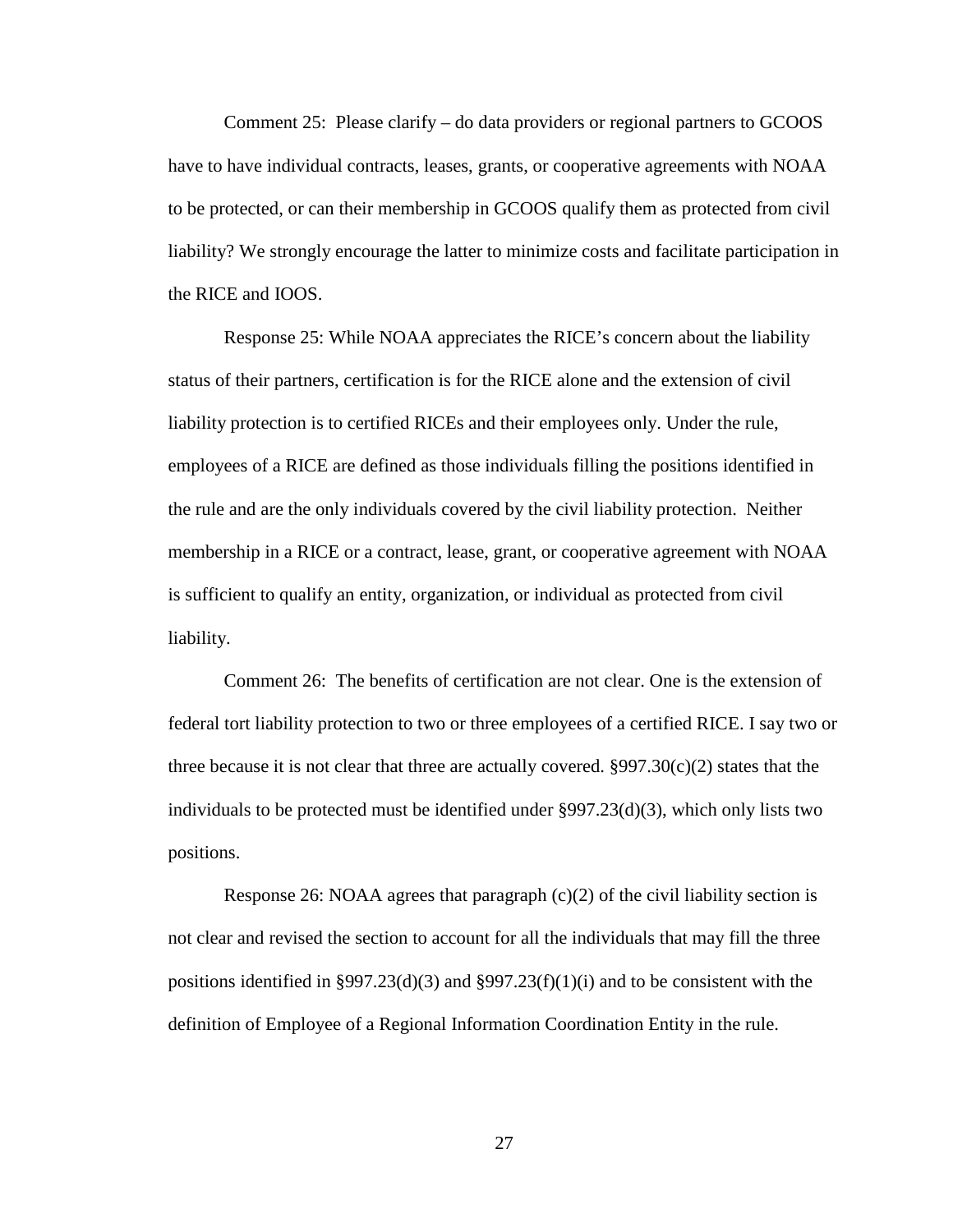Comment 27: The primary responsibility of an employee and / or Board of Directors is to the corporation. As such, conceding power to another organization (NOAA) in oversight of RICE employees and / or contractors as required in the regulations (§997.30) has the potential for conflict of interest and is unacceptable. Compliance with program requirements is already legally covered through the Cooperative Agreements.

Response 27: In order for the federal government to afford civil liability to an employee, there must be a relationship between the federal government and the employee characterized by responsiveness and accountability. Certification requirements are separate and distinct from the cooperative agreements, which are awarded through a competitive process. A funding agreement with NOAA is not a requirement for certification. Having a stand-alone certification process ensures that NOAA has a mechanism for working with certified RICEs.

Comment 28: Shall a non-federal employee who is participating in the System, being paid one month salary by contract (ICOOS, etc.) and eleven month by his or her local entity, be considered, with respect to tort liability, an employee of the Federal Government?

Response 28: The extension of civil liability protection is to employees of certified RICEs only as defined in the rule.

Comment 29: If the local entity has a "Disclaimer" on its own web site for data users that it does not accept liability for any damages or misrepresentation caused by inaccuracies in the data or as a result of changes to the data caused by system transfers, transformations, or conversions, nor is there responsibility assumed to maintain the data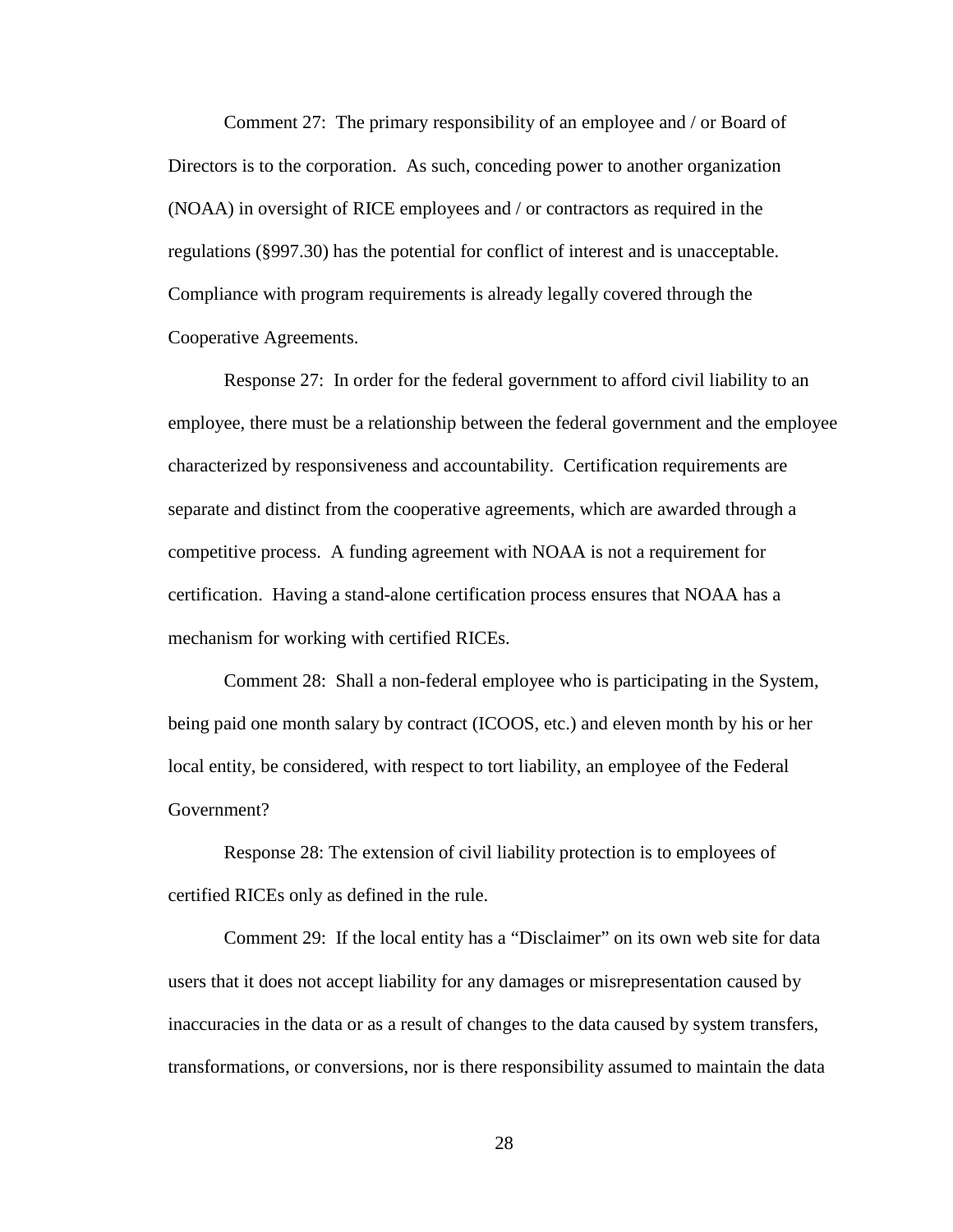in any manner or form, will this Disclaimer contradict with the IOOS tort liability/civil liability?

Response 29: The grant of civil liability protection applies only to a certified RICE and its employees identified in §997.26(c)(2). A disclaimer would not affect this status.

Comment 30: Switching the focus of certification to those activities that are 100% funded by IOOS could help simplify the limitation of what is covered under indemnification, without also limiting the number of potential individuals that could be impacted by legal action.

Response 30: The extension of liability coverage is to the RICE and its employees as defined in the rule, and is independent of funding amounts or sources that support the dissemination and use of observation data. The certification process is separate from the competitive grants process that NOAA uses to fund the development of regional observing systems and the regional entities that coordinate this development. Certification Process

Comment 31: The draft rules define "owned and/or operated" as an asset that is supported financially in part or full by the RICE. This implies that we would be required to meet these standards even, if we are providing only a small portion of the operational costs for an asset. We recommend that this section be reworded to be less stringent and that the definition of "owned and/or operated" be changed to an asset that is supported financially in full by the RICE.

Response 31: This rule clearly defines "owned and/or operated" as including any asset that is supported financially in part or in full by the RICE, regardless of the amount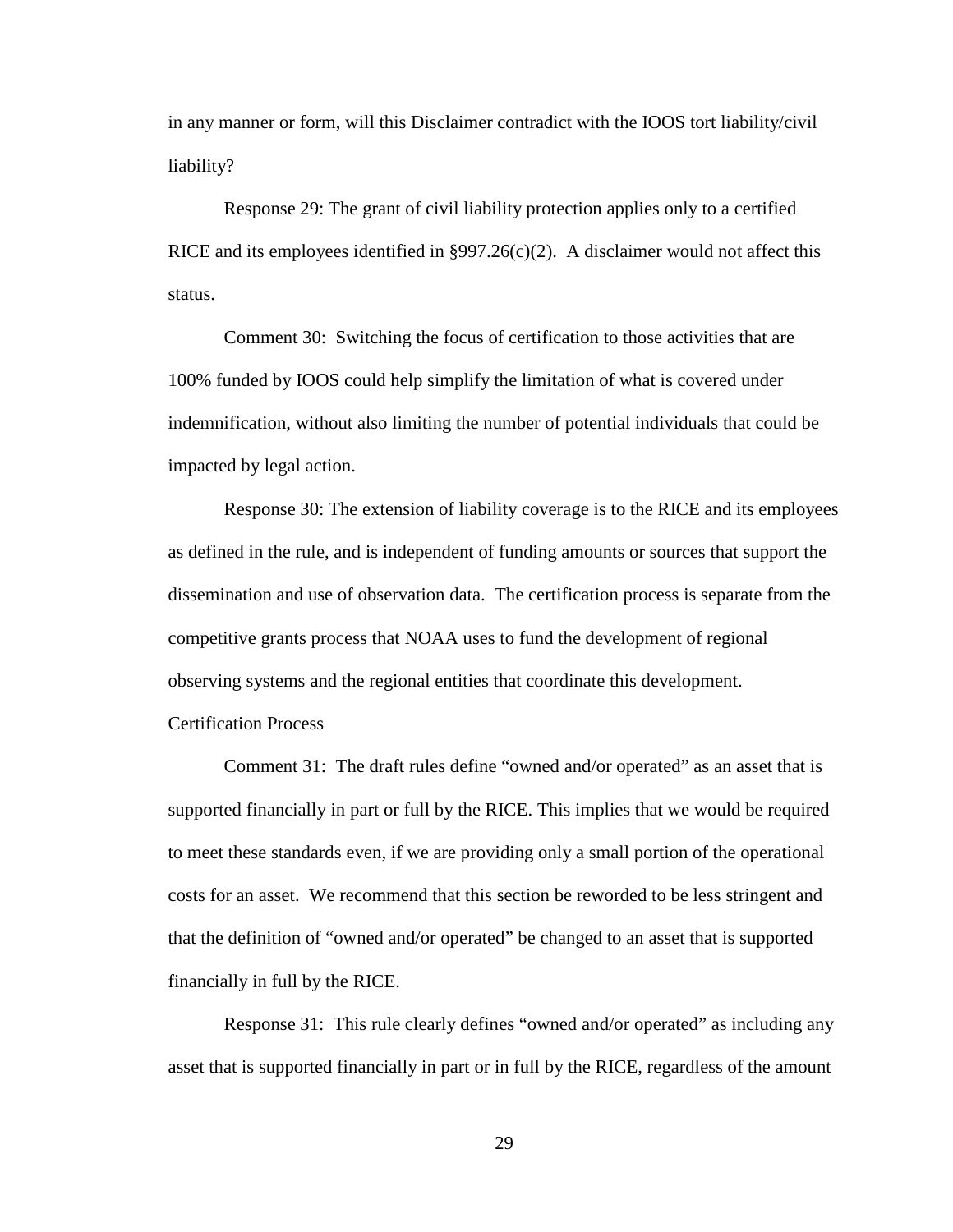of this support. To be certified, a RICE must meet the standards for all assets that fall within this "owned and/or operated" definition, even if the RICE provides relatively little funding to support those assets. NOAA stands by this definition and disagrees with the comment suggestion that this definition "be changed to an asset that is supported financially in full by the RICE." In order to certify a RICE and extend liability protection under the Act, NOAA must ensure that all data distributed by that RICE, regardless of funding source or amount, meets quality assurance standards.

Comment 32: The description also fails to state that there will be one RICE per region. NOAA should clarify the language to state that, "Existing Regional Associations in IOOS will be prioritized for the designation as the single RICE for IOOS in the region."

Response 32: NOAA cannot accept the suggested text because it is inconsistent with the Act and would give preferential treatment to some applicants over others. The Act defines RICEs as including Regional Associations, but does not limit RICEs to only these entities. Further, the Act makes no mention of limiting the number of RICEs by geography or any other criteria. NOAA must review all applications it receives and objectively evaluate them against this rule's requirements.

NOAA is committed to having regional entities that cover the entire U.S. ocean and Great Lakes coasts. These regional entities are an important component of the overall IOOS system. NOAA has worked closely with the eleven regional associations that belong to the IOOS Association to develop the organizational and observing system capacity to serve in the role of a RICE, and expects that these entities will be well suited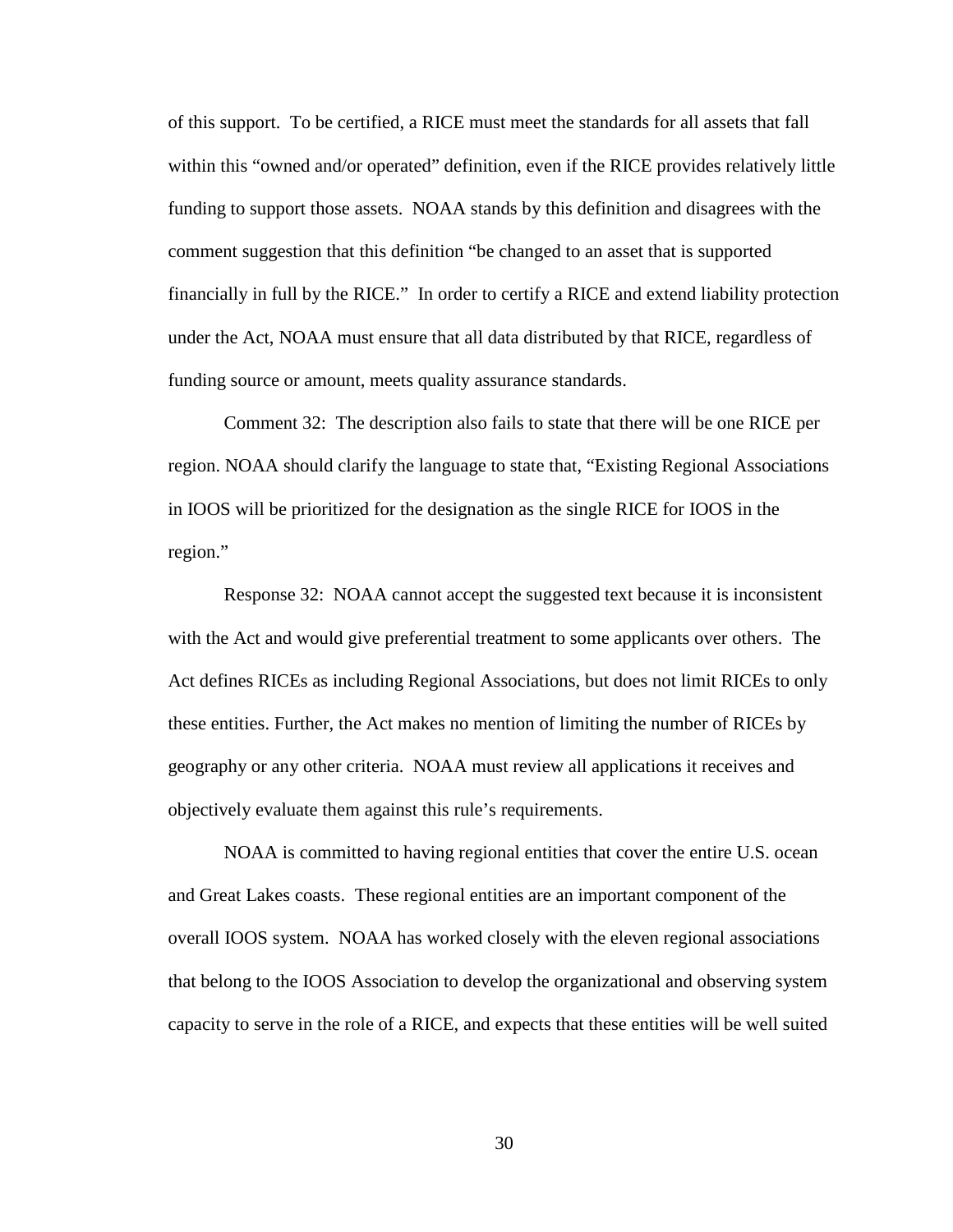to become certified RICEs should they choose to apply. However, NOAA is required to consider all the applications that it receives for certification as a RICE.

Comment 33: Provide guidance on what happens if an RA chooses not to be certified or becomes decertified. Would they still be "integrated into the System"? If a RICE is decertified, will they risk losing funding or other benefits?

Response 33: Certification is the formal process for incorporating a RICE into the System. A regional association that chooses to not pursue certification will not be formally incorporated into the System. If a RICE is decertified, that entity will no longer be incorporated into the System and will not receive the benefits of being a certified RICE. The certification process is separate from the competitive grants process that NOAA uses to fund the development of regional observing systems and the regional entities that coordinate this development. It is not the intent of NOAA to tie certification to the competitive funding program.

Comment 34: Section 997.13(c) requires written notification from the RICE to NOAA and approval by NOAA of any changes to the "details originally provided" for the Strategic Operational Plan (SOP). This language is too prescriptive and burdensome. An annual statement could be filed outlining any substantive changes at an RA. Change 997.13(c) to read: A certified RICE shall provide NOAA with written notification of the RICE's intention to substantively change its organizational structure or SOP.

Response 34: NOAA concurs that the original language is too prescriptive and has revised §997.13(c) to now require a RICE to notify NOAA only when substantive changes are made to its organizational structure or Strategic Operational Plan, rather than when any changes to the details of the structure or Plan as published the proposed rule..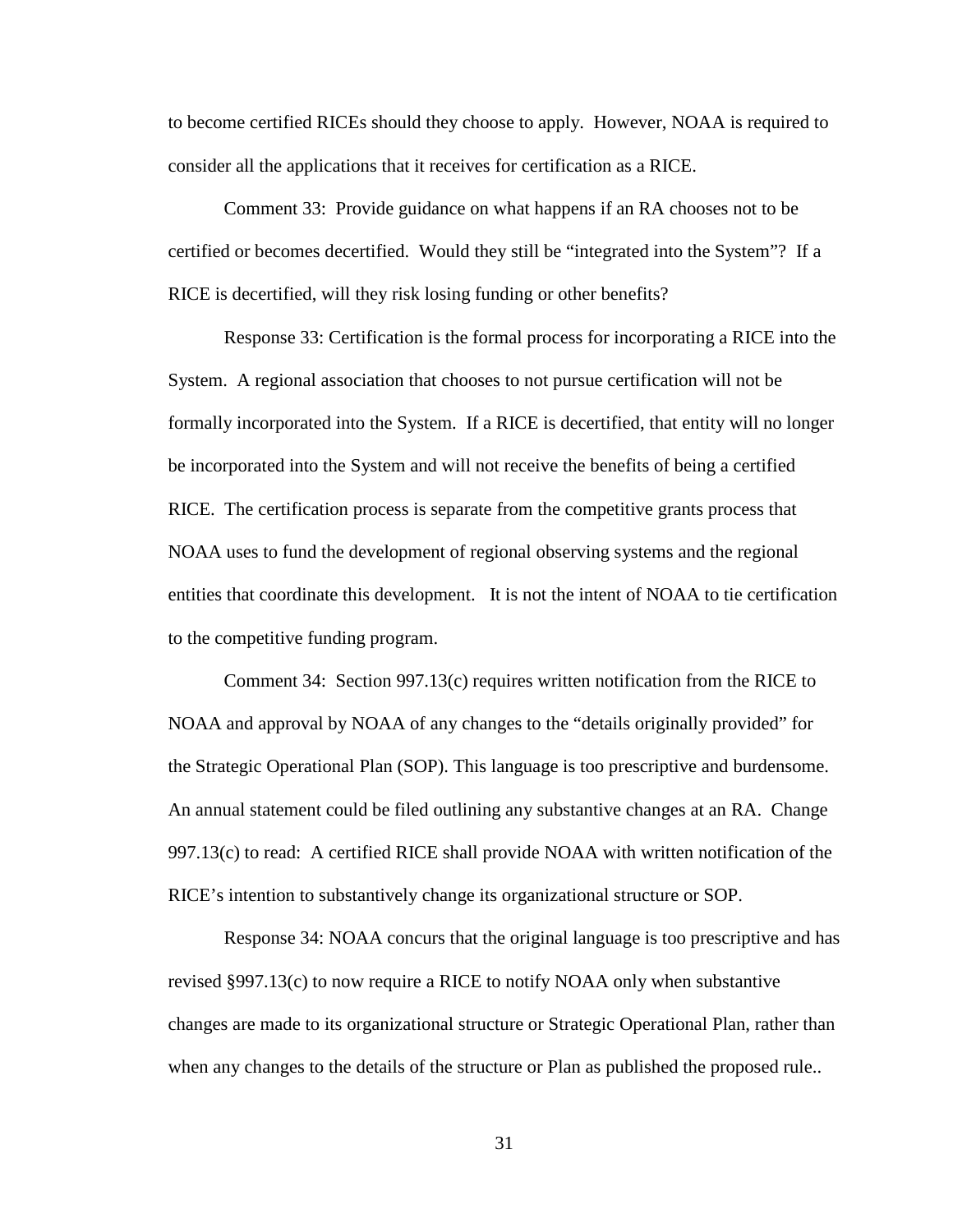Comment 35: I recommend that the RICEs be given 45 days, not 30, to request in writing a reconsideration of NOAA's decision to decertify or to notify NOAA of corrective action.

Response 35: NOAA concurs and, based on this public comment, has revised §997.15(c) to now state that RICEs have 45 days to request reconsideration of NOAA decision.

Comment 36: The rule should be amended to require that NOAA inform RICEs of the audit procedure that will be used, and also to provide adequate notice of its intent to audit. Under what conditions may NOAA audit a RICE? Will "just cause" be required to audit a RICE or can it be done randomly?

Response 36: NOAA concurs that a RICE be given notice of an audit and that NOAA will coordinate with the RICE on the timing and process for the audit. Section 997.15(a) has been revised to reflect this policy. NOAA reserves the right to conduct audits as needed to ensure the integrity of the certification process and will work with the RICEs to mitigate potential impacts of the audit.

Comment 37: The rules should acknowledge that compliance will depend on available resources. Each year, the IOOS Program Office works with individual RAs on descoping the annual budgets. This process should be used to fulfill this requirement. Approval by the U.S. IOOS Program Office of the annual spending plans through the descoping process should account for compliance with these regulations.

Response 37: Each organization must decide whether they are going to pursue and maintain certification based on their available resources. Certification is not dependent on any funding amount or agency funding opportunity, and as such, compliance with the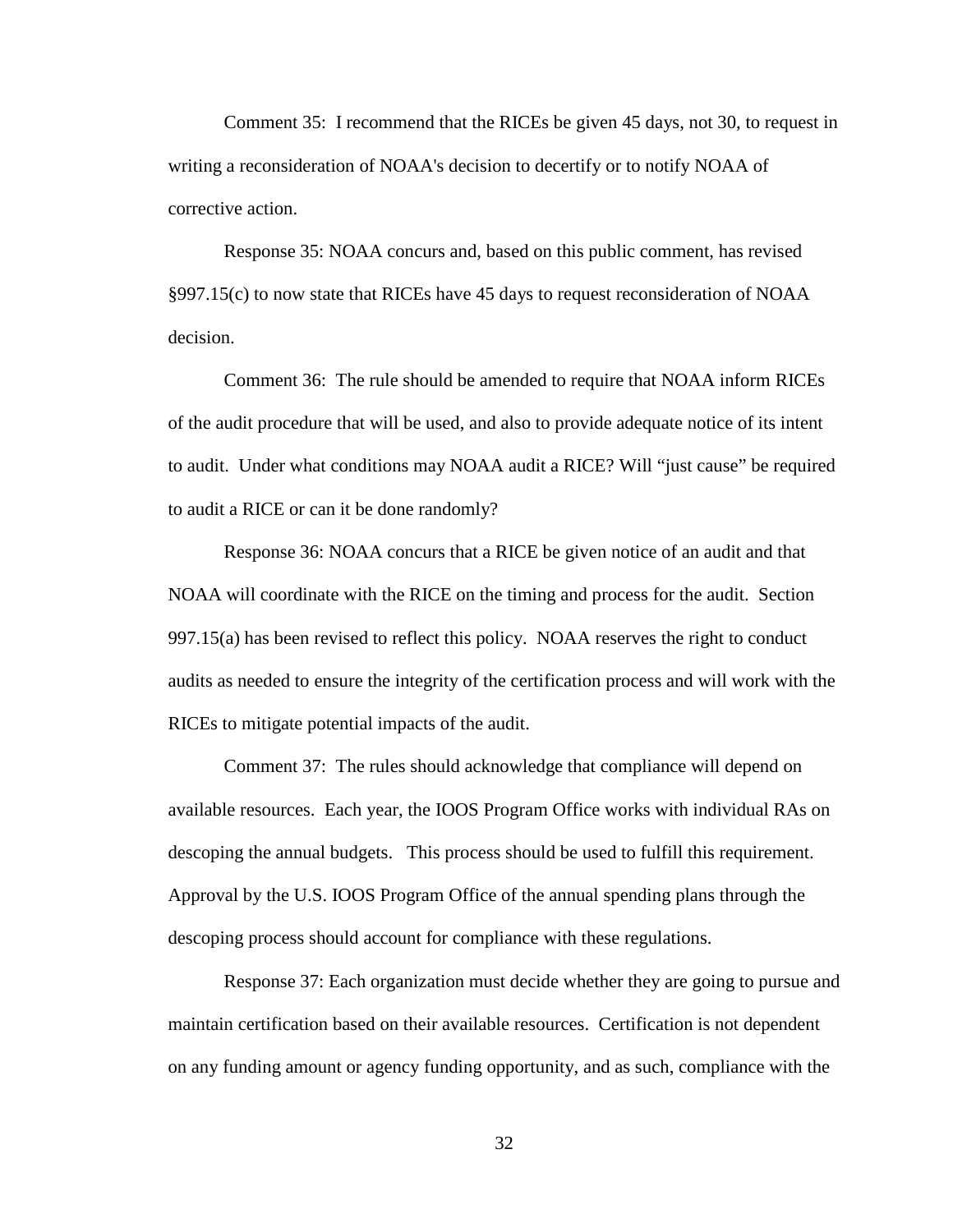certification requirements cannot be re-evaluated year to year based on funding levels. NOAA agrees that existing documents can serve the purpose of showing compliance with the certification requirements and has indicated this in section 997.20(b).

General Comments

Comment 38: Complying with this requirement would be a major new burden on our limited resources. NOAA is underestimating the time, effort, and expense that it will take to come into full compliance with the proposed regulations. The time anticipated to complete the application packet should be no more than one week (40 hours). We estimate it would take roughly 2-2.5 person-months effort for the initial submittal, ~1.5-2 person months every 5 years for recertification as requirement change, ~1 person month each year for annual compliance, and an unknown amount of time to comply with audit requirements. Any cooperative agreement with NOAA should be adjusted to reflect these real costs.

Response 38: The estimate of two or two and one half person months  $(320 - 400)$ hours) effort for the initial submittal is not far from the 293 hour estimate put forth in the proposed rule, and was done without the benefit of the rule implementation guidance that NOAA is developing. NOAA points out that this effort is only required every five years. We disagree with the estimate that annual compliance will require 160 hours of effort, and NOAA is committed to working with a RICE to mitigate the cost of any audit.

When estimating the amount of effort to submit an application, NOAA must include not just the time necessary to fill out the form and submit the application, but also the time estimated to meet the requirements for certification. This amount will vary depending on the relative maturity of the applicant organization.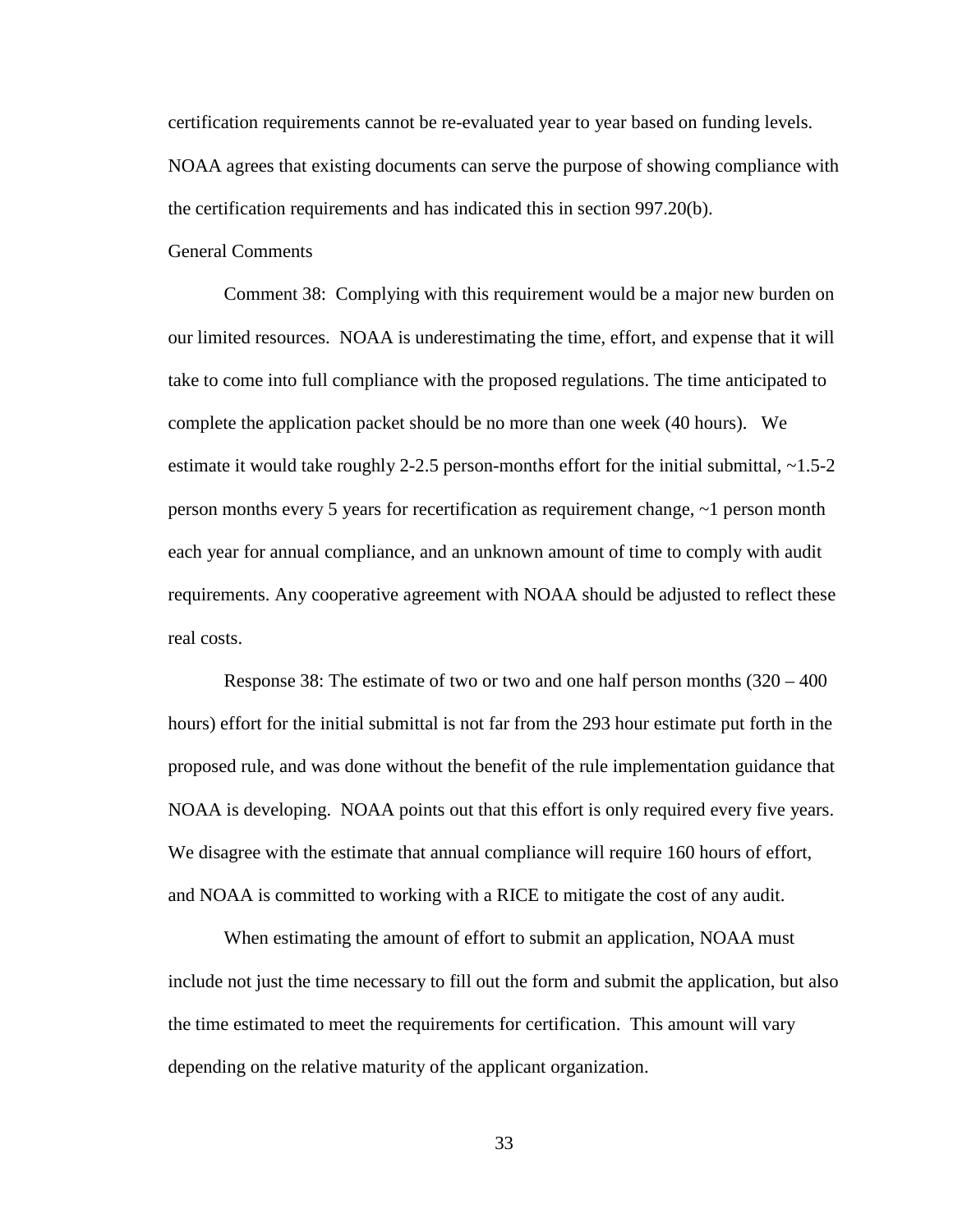Since no justification is given for the statement that the application packet should be no more than 40 hours, we can't respond to its viability.

NOAA disagrees with the comment that it should adjust its existing cooperative agreements with the entities that are interested in pursuing certification. Any applicant with a financial agreement with NOAA can direct their resources towards becoming certified. Through a series of cooperative agreements, NOAA has funded the eleven Regional Associations since FY 2005 to develop the organizational structure, operating procedures, and data management capacity necessary to serve in the role of RICEs. Certification is optional, and a Regional Association opting to pursue certification can reprioritize existing resources to do so, since much of the effort, particularly the data management work, is consistent with their overall work plans established for these agreements. Finally, since application for certification is not mandatory, each organization can determine if the benefits of being certified is worth the cost.

Comment 39: This section should enumerate all potential benefits for a RICE for becoming certified.

Response 39: The potential benefits of a RICE becoming certified are identified in the "Background" and "Classification" sections in this rule.

Comment 40: The rule should clearly state that RICEs not seeking certification will not lose their future eligibility for funding, or the amount of funding they receive as a regional association within U.S. IOOS, or other penalties.

Response 40: U.S. IOOS will have regional entities that cover the entirety of the U.S. ocean, coast, and Great Lakes. These regional entities are an important component of the overall U.S. IOOS system. The certification process is separate from the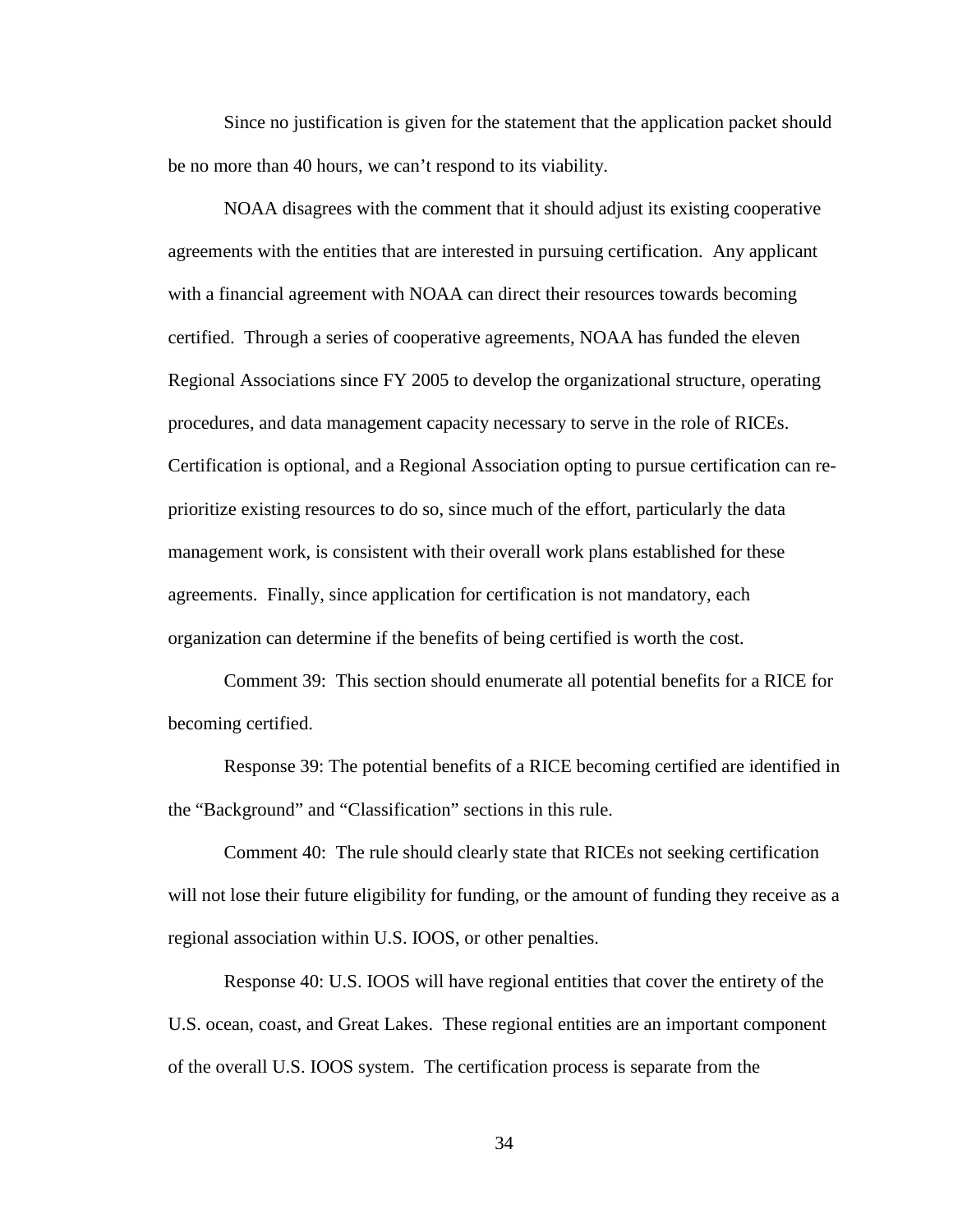competitive grants process that NOAA uses to fund the development of regional observing systems and the regional entities that coordinate this development. The establishment of a certification process is a requirement of the ICOOS Act and creates the formal process for incorporating a RICE into the System. It is not the intent of NOAA to tie certification to the competitive funding program, nor is it NOAA's intent to favor one regional entity over another based on certification decisions.

Comment 41: In general it is unclear what level of detail is required to satisfy the certification criteria. Detailed and reviewed examples of what would pass the process would be very useful. With an inevitable turn-over of personnel at both the US IOOS program office and in the regions, it is important the certification rules be as clear as possible about the requirements.

Response 41: NOAA will publish certification guidance online at <http://www.ioos.noaa.gov/certification> within 30 days of publishing the final rule in the Federal Register.

Comment 42: Certification requirements should be in proportion to the scale of the existing programs. For example, current funding levels do not allow for the clearest organizational design and while RAs may desire to have an observing system manager current funding levels may not allow such a position to exist.

Response 42; This final rule sets minimum requirements for certification based on the ICOOS Act language and the IOOC approved certification criteria. NOAA understands that regional entities are unique and has avoided being prescriptive in the requirements when possible.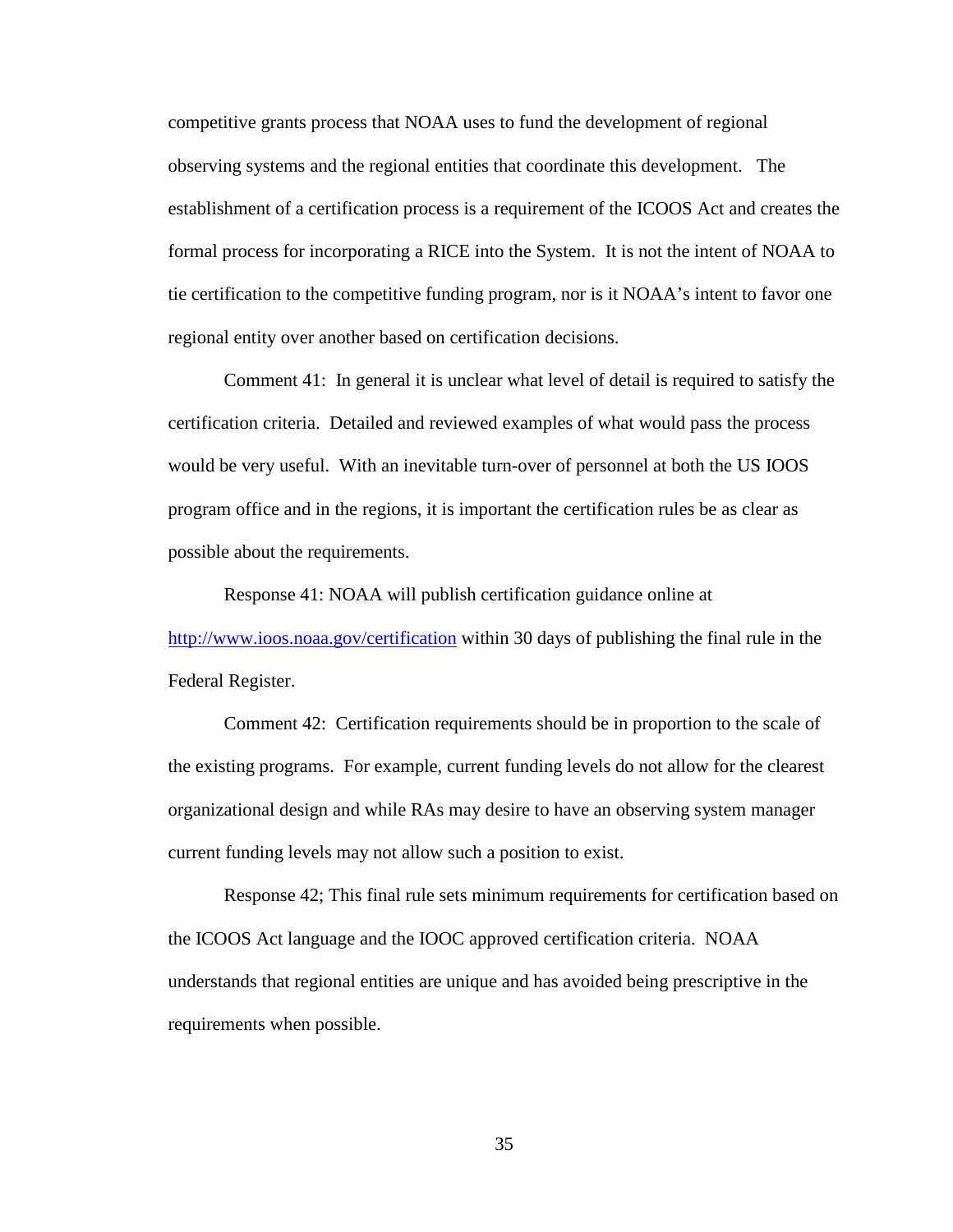Comment 43: We recommend that you keep implementation requirements as simple as possible, and tie them to the existing 5-year cooperative agreement proposals and annual descoped proposals. Execution of the cooperative agreement, also having a life-span of five years, would therefore serve as certification and meet the requirements of the ICOOS Act.

Response 43: The certification process is separate from the competitive grants process that NOAA uses to fund the development of regional observing systems and the regional entities that coordinate this development. The establishment of a certification process is a requirement of the ICOOS Act and creates the formal process for incorporating a RICE into the System. It is an agreement between NOAA, as the lead agency for the System, and the RICE. The cooperative agreements that fund the development of regional IOOS are an agreement between the IOOS Program under NOAA and the regional associations that have been awarded funding through the competitive funding opportunity offered by NOAA. NOAA agrees that existing documents can serve the purpose of showing compliance with the certification requirements and has indicated this in the rule.

Comment 44: The criteria should facilitate the use of ocean acidification research and monitoring for implementation of the Clean Water Act. RICEs should be informed of Clean Water Act water quality criteria and be required to provide their monitoring data and other relevant information to EPA, tribes, and states for use during their water quality assessments. Data quality protocols should be preapproved by EPA, tribes, and coastal states so that ocean acidification data can automatically be used for water quality assessments.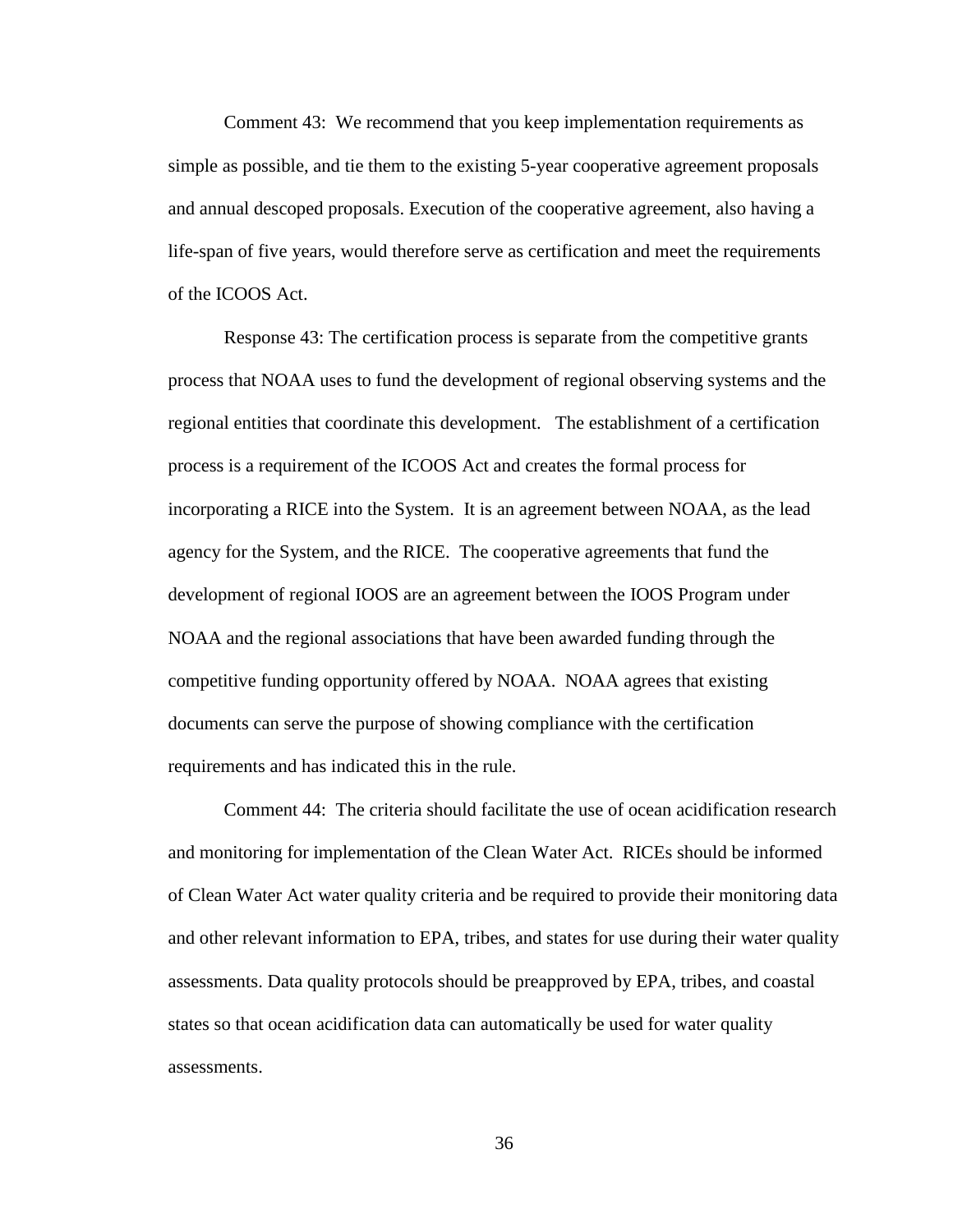Response 44: The U.S. IOOS supports the free and easy access to data by all stakeholders interested in ocean acidification. Many of the regional associations and their partners are actively collecting and distributing ocean acidification data. These organizations are working closely with federal and non-federal partners on data collection and data management processes.

Comment 45: State and industry monitoring programs under the Clean Water Act should be adapted to collect data relevant for ocean acidification.

Response 45: This recommendation is outside the scope of the ICOOS Act and the certification of RICEs.

Comment 46: As written the regulations impose burdens that are likely to prevent many non-federal data providers from contributing their important assets to the IOOS System. I request that NOAA review the regulations and where possible within the mandate of the law to simplify them and narrow their scope so as to encourage participation in the building of the IOOS rather than discourage it.

Response 46: The rule sets minimum requirements for certification based on the ICOOS Act language and the IOOC approved certification criteria. It is not NOAA's intent to create disincentives to participation in the U.S. IOOS, but to establish formally, the organizational qualities of a RICE and ensure a level of data collection, management, and distribution practices are in place. NOAA followed the notice and comment requirements set forth in the Administrative Procedure Act in the development of this action. NOAA has revised the rule based on the comments it received where possible, with the intent of improving the rule.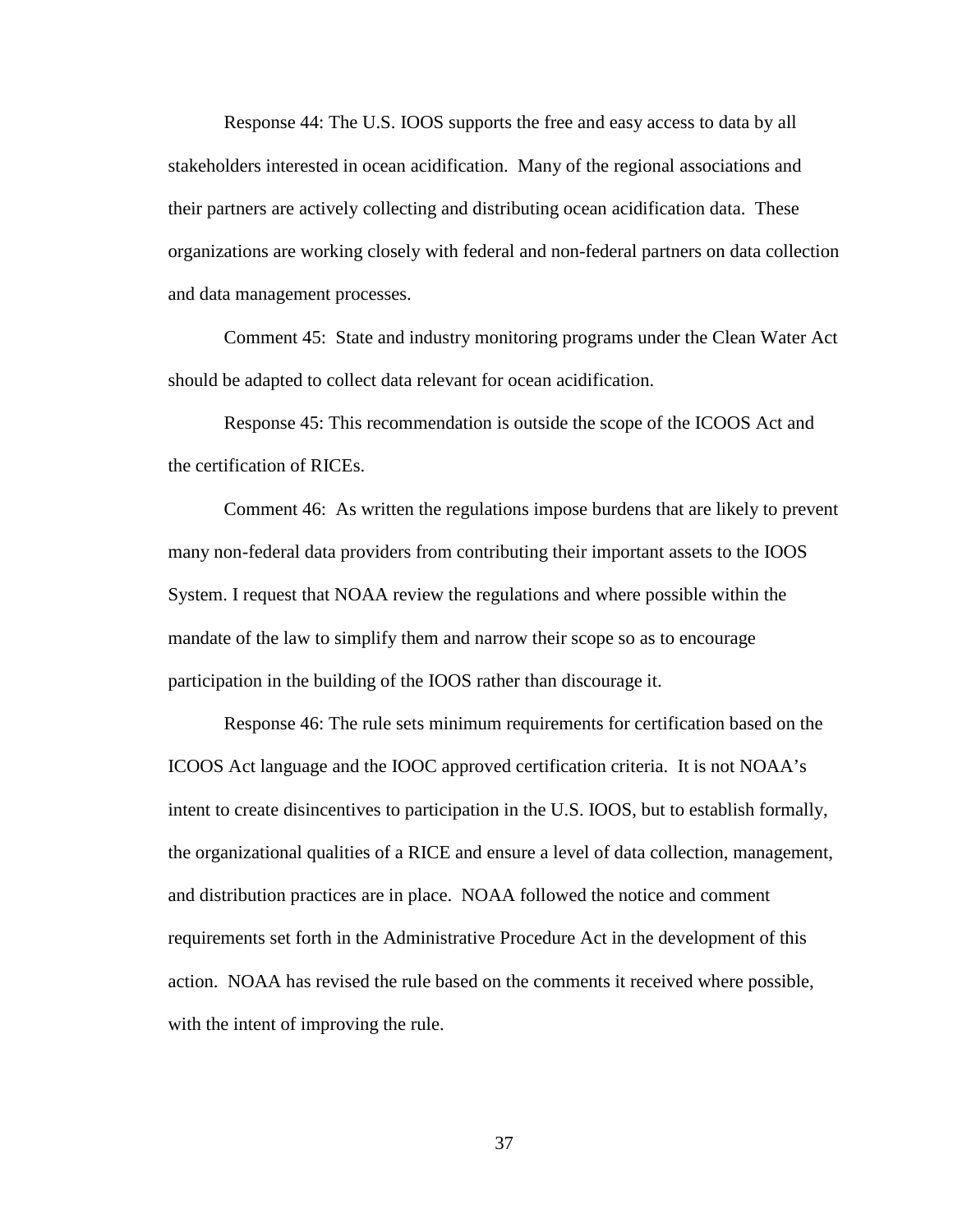Comment 47: While many of the criteria related to governance might be good suggestions for organizational operations, they do not directly influence or improve the ability of a RICE to be "integrated into the System," particularly in the context necessary to support indemnification for the collection, dissemination, and use of observation data.

Response 47: The requirements in this final rule are responsive to the language in the ICOOS Act and the IOOC approved Certification Criteria. Section  $12304 \, (c)(4)(A)$ of the ICOOS Act identifies the requirements a RICE shall meet, including those related to an organizational structure. These are further developed in the IOOC Certification Criteria and form the basis for the requirements contained in this rule.

Comment 48: This rule does not reflect the range of efforts that comprise IOOS including the concept of a spectrum of research and operations that was embraced and the 2012 IOOS Summit. Not all aspects of RA systems are operational  $(\frac{8997.23}{\text{ (f)}(4)})$ . DMAC processes should include those for modeling which is not mentioned in the certification requirements.

Response 48: NOAA disagrees that this rule does not reflect the range of efforts that comprise IOOS. The rule makes several references to the different components that make up the System, such as in §997.21(a) and §997.23(c)(2). This rule sets minimum requirements for certification based on the ICOOS Act language, which includes references to the System Plan, and the IOOC approved certification criteria. While a new concept of a spectrum of research and operations was put forth at the 2012 IOOS Summit, this concept has yet to be formally recognized in the way the System Plan has.

The focus is on creating a process to certify a RICE and incorporate it into the System. NOAA acknowledges that the requirements are not inclusive of all the activities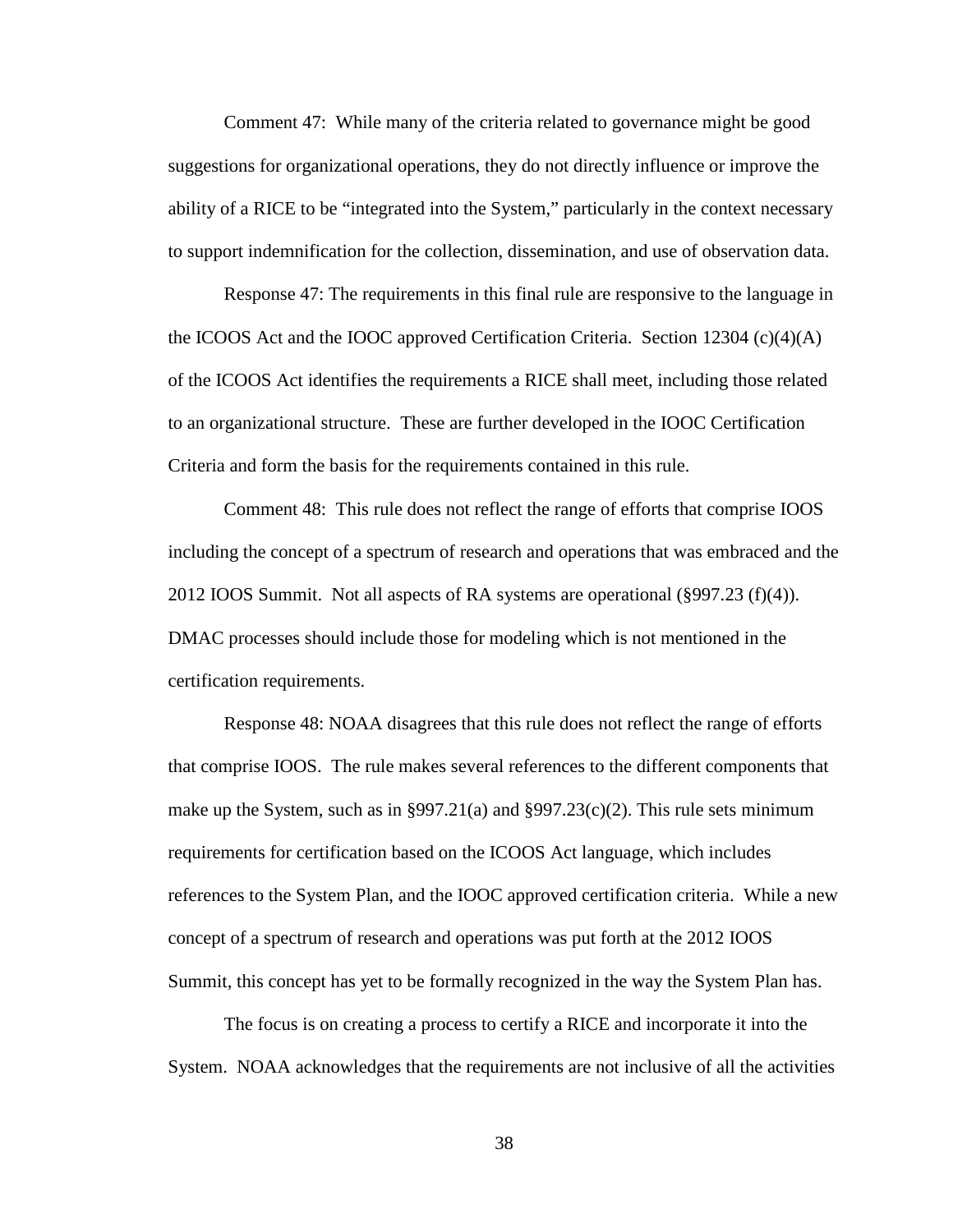that a RICE might engage in, such as modeling. As mentioned in Response 12, NOAA is not providing guidance on model output or any other non-observational data in the certification requirements at this time. Since the extension of liability protection covers observational data, the DMAC requirements are limited to observational data. NOAA will consider including requirements for activities like modeling in the future.

Comment 49: Certification should respect the operational integrity and independence of the RAs. One of the strengths of the RAs and benefits for NOAA is their ability to act nimbly and be responsive. The current regulations would curtail that ability.

Response 49: NOAA disagrees that this rule would curtail the ability of an RA to act nimbly and be responsive to regional issues and stakeholder needs. Since the comment provides no specifics on how the regulations would curtail the ability of the RAs to continue to act nimbly and be responsive to new priorities and needs, we cannot respond more substantially to it. NOAA has revised §997.13(c) to now require a RICE to notify NOAA only when substantive changes are made to its organizational structure or Strategic Operational Plan, rather than when any changes to the details of the structure or Plan as published the proposed rule. NOAA must have in place a process to ensure accountability, but it does not intend to be involved in the day to day operations of the RICE.

Comment 50: We fear that the application of these rules, particularly on the data management and QA/QC process, may discourage data sharing, thereby setting back many of the gains made by the program to date and being counterproductive to the IOOS goal of increasing stakeholder access to data and fostering data discovery.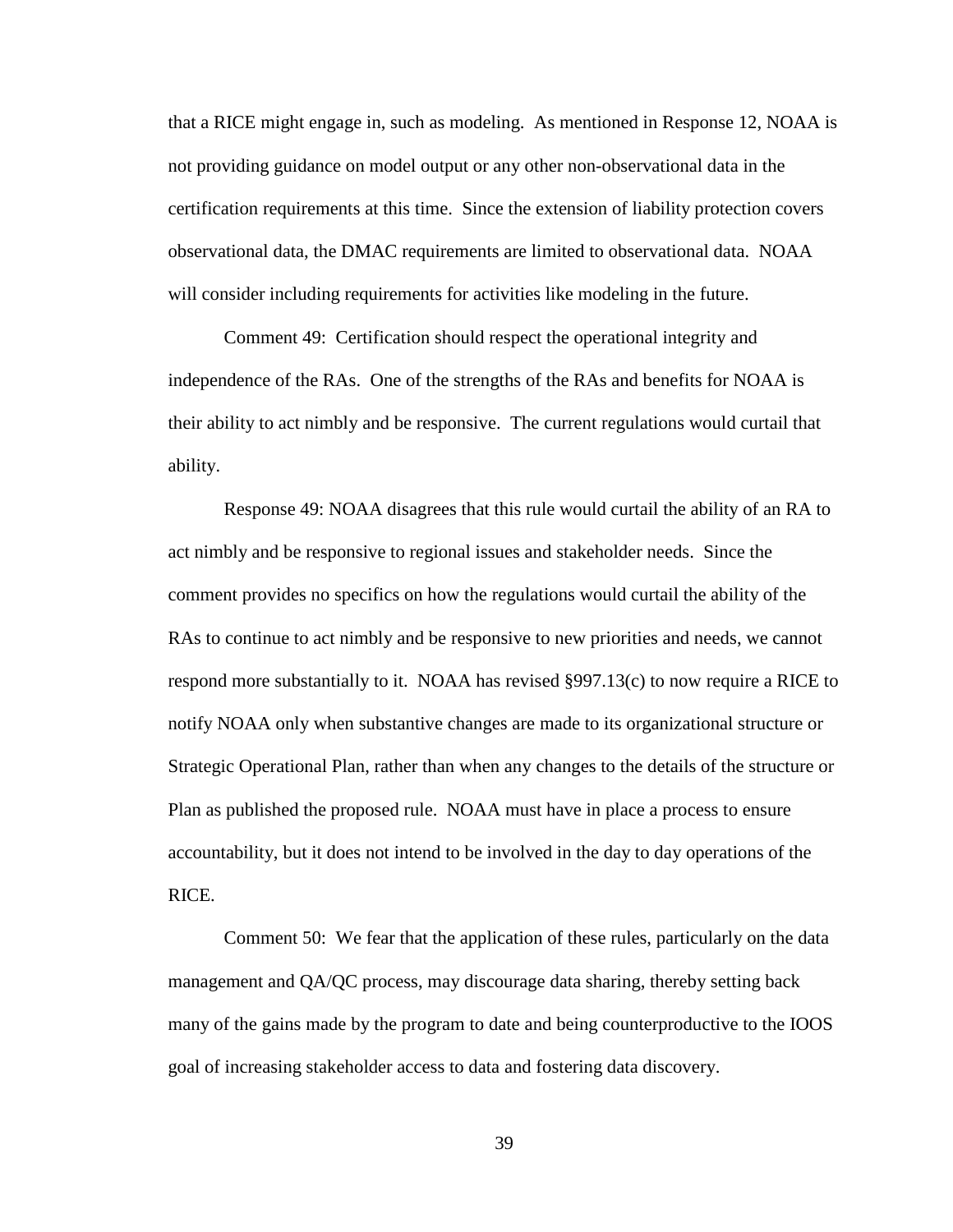Response 50: NOAA has addressed some of the concerns received in the comments about the rule's data management requirements being onerous and discouraging data sharing by clarifying the rule requirements. The RICE may choose to make data contributors responsible for QC, or may perform the QC itself. Because the RICE can choose to perform QC of the data, we believe this requirement should not substantially deter other programs from sharing data through IOOS. Instead of being counterproductive to the U.S. IOOS goals and objectives, NOAA thinks the requirements for data quality assurance and quality control procedures strengthen the U.S. IOOS by ensuring data management practices are in place for all data that are distributed through the System.

Comment 51: We request that the US IOOS Program Office host discussion sessions with the IOOS community about the IOOS standards for metadata and quality assurance and how all the individual parts fit together.

Response 51: NOAA is happy to work with the IOOS community to discuss how standards for metadata and quality assurance, along with other data management processes fit together. The IOOS Program has regular discussions with the regional data management community and continues to sponsor the QARTOD effort.

#### *Classification*

### Executive Order 12866

Under Executive Order (E.O.) 12866, if the proposed regulations are a "significant regulatory action" as defined in  $\S 3(f)$  of the Order, an assessment of the potential costs and benefits of the regulatory action must be prepared and submitted to the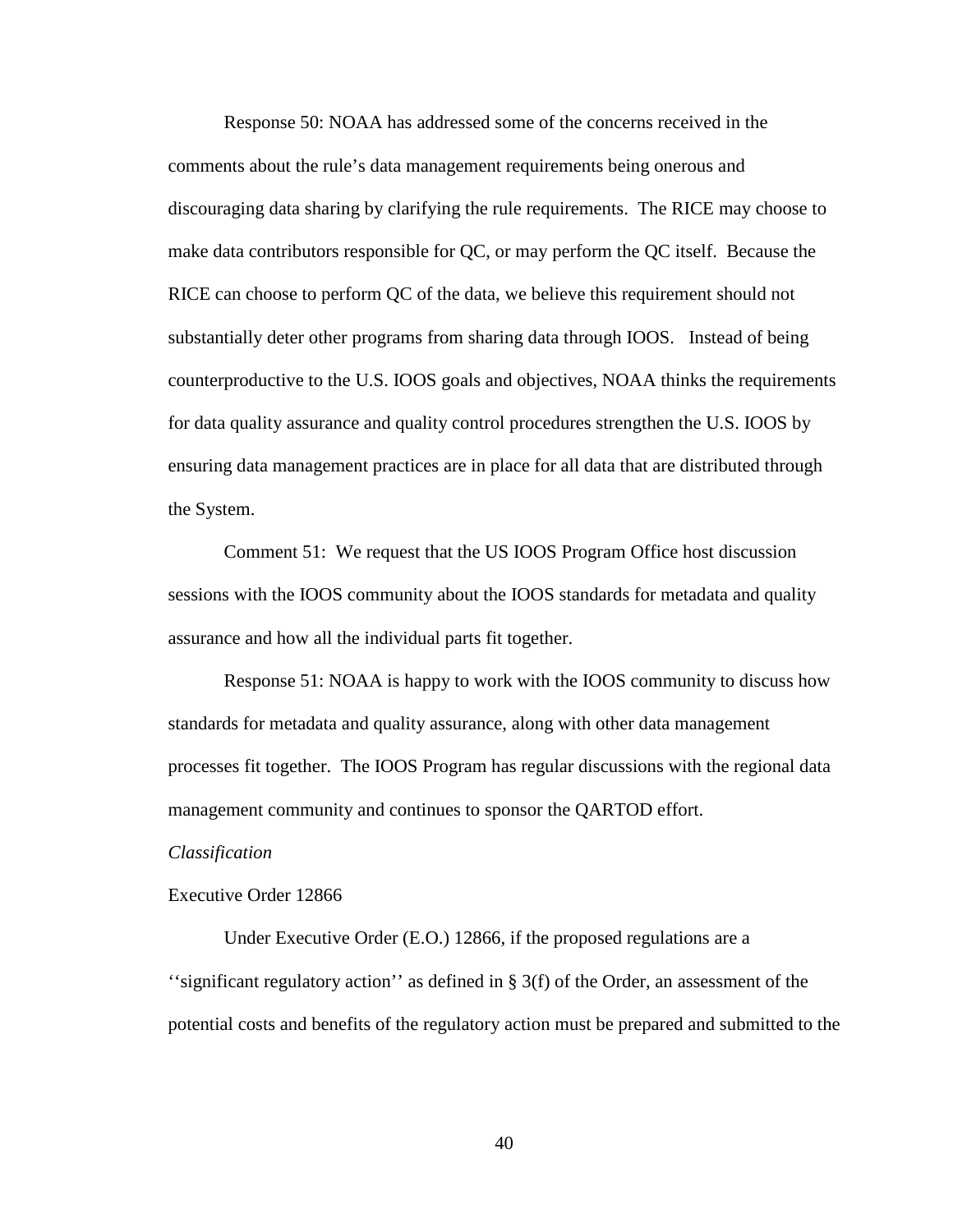Office of Management and Budget (OMB). OMB has determined that this action is not a "significant" regulatory action under E.O. 12866.

Regulatory Flexibility Act

Pursuant to section 605 of the Regulatory Flexibility Act (RFA), at the proposed stage, the Chief Counsel for Regulation of the Department of Commerce certified to the Chief Counsel for Advocacy of the Small Business Administration that this rule will not have a significant economic impact on a substantial number of small entities.

During the public comment period for the proposed rule, NOAA received several comments from the IOOS Regional Associations regarding the economic impact of pursuing certification; NOAA did not receive any comment from the Small Business Administration (SBA) on the matter.

The comments NOAA received on the certification included that:

- NOAA is underestimating the time, effort, and expense that it will take to come into full compliance with the proposed regulations and would be a major new burden on the limited resources of the RICE.
- The assumption that the information needed to document compliance with the regulations is already generally available is incorrect. Several of the documents that are requested will need to be assembled and formatted from existing documents.
- The rule might have the unintended consequence of reducing the amount of nonfederal data now being made available through the RICE's regional portals. NOAA responds to the comments as follows: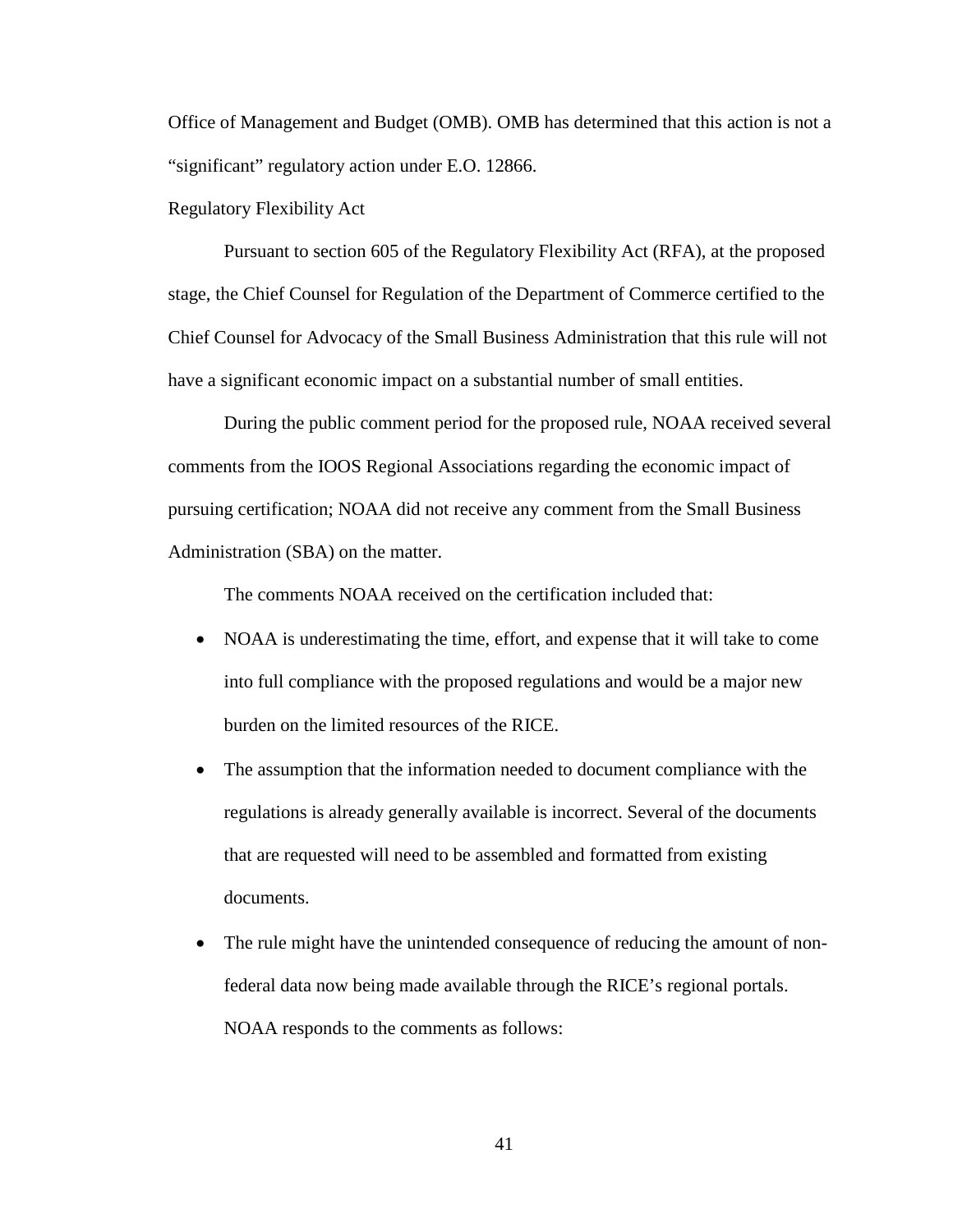The Integrated Coastal and Ocean Observation System Act of 2009 (ICOOS Act or Act) directs NOAA to "promulgate program guidelines to certify and integrate non-Federal assets, including regional information coordination entities into the System." This rule establishes the criteria and procedures for certifying and integrating RICEs into the Integrated Coastal and Ocean Observation System (System), in compliance with the ICOOS Act.

Specifically, the rule requires RICEs to provide NOAA with certain information about their organizational structures, financial capabilities and makeup, oversight, and data quality assurance methods in order to obtain certification under the ICOOS Act. In return for providing NOAA with data of known quality via replicable means and with oversight, NOAA will provide the RICEs with liability protection for activities related to their work on the dissemination and use of observation data. Integration into the System formally establishes the role of the RICE and ensures that the data collected and distributed by the RICE are managed according to the best practices, as identified by NOAA.

Currently, there are eleven RICEs that NOAA expects may be impacted by these regulations, corresponding to those entities that currently coordinate the regional ocean and coastal observing system efforts of the U.S IOOS. RICEs are generally partnerships of entities in the academic, private, governmental, tribal, and non-governmental sectors. Five of the RICEs are organized as not-for-profit organizations under  $\S 501(c)(3)$  of the Internal Revenue Code; the other six are organized pursuant to Memorandums of Agreement between the constituent members. Most of these eleven RICEs employ from three to five full or part-time individuals, either directly or as contractors. Some or all of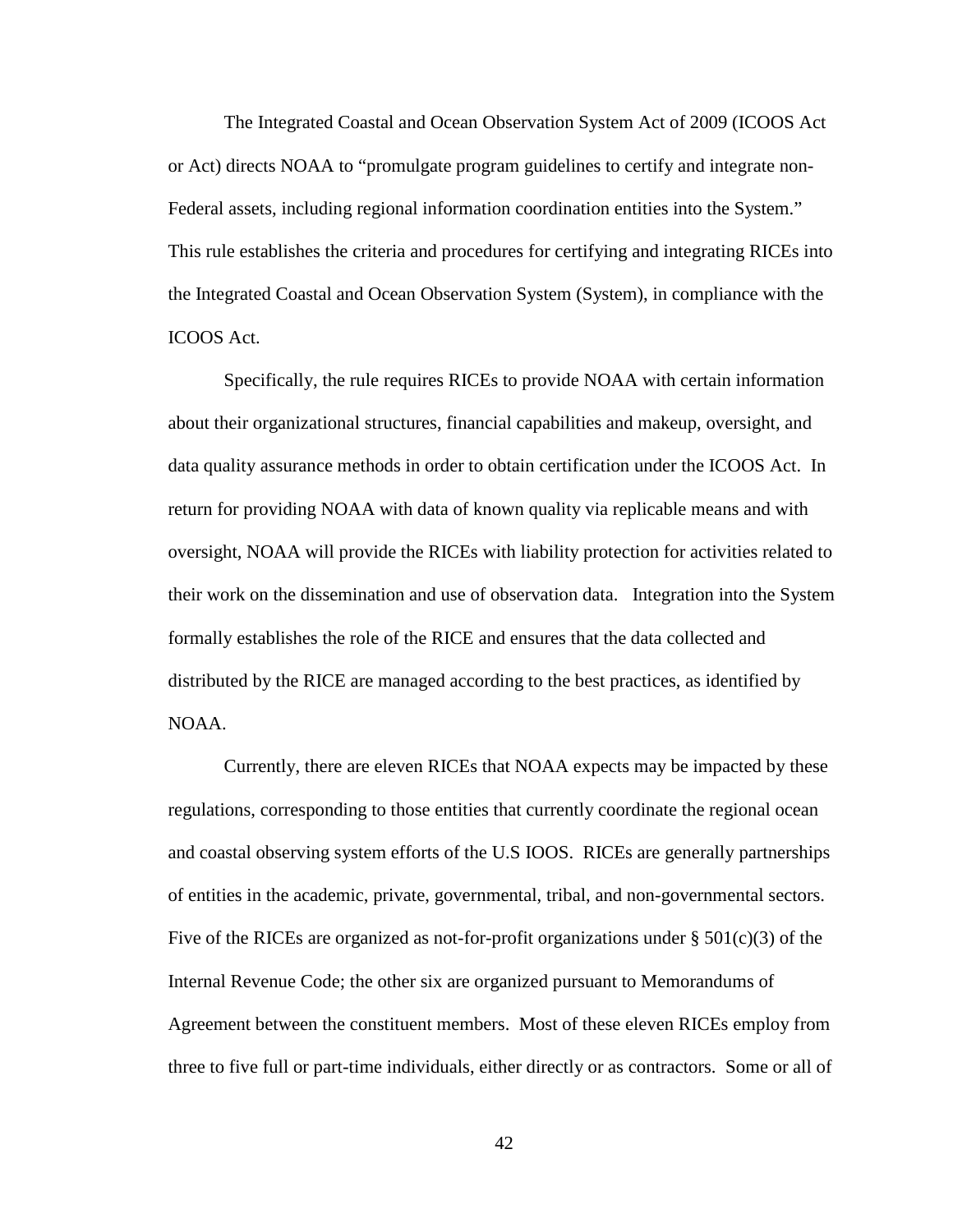these RICEs may be considered "small organizations" under the RFA, although that status is unclear. 5 U.S.C. 601(4).

Regardless of organizing instrument, RICEs primarily depend on funds from NOAA for their operations. Through a series of cooperative agreements, NOAA has been funding these eleven RICEs since FY 2005 to develop the organizational structure, operating procedures, and data management capacity necessary to serve as the entities responsible for planning, coordinating, and operating the regional observing systems. Funding levels to build the organization and coordination capacity of these eleven RICEs, made available through these cooperative agreements, varies by region, but has typically ranged from \$300K to \$400K per year per RICE. In addition, beginning in FY 2008, each of these eleven RICEs entered into cooperative agreements with NOAA to support data collection, data management, and development of products and services. In FY 2012, the funding amounts for these eleven RICEs ranged from \$1.4 million to \$2.5 million per RICE.

This rule establishes generally applicable criteria for data collection and quality that all RICEs must meet, in order to be incorporated into the System and to obtain the liability protection under the Act. In the proposed rule, NOAA set out the expected time of 293 hours that RICEs may need to comply with these rules and submit their applications for incorporation. The additional documentation requirements will help ensure that all RICE data meets the same minimum standard of quality, and it will help NOAA verify compliance with this rule's requirements. NOAA acknowledges that undertaking these efforts may result in some significant time outlays by RICEs, in particular because it may require them to create new procedures to document data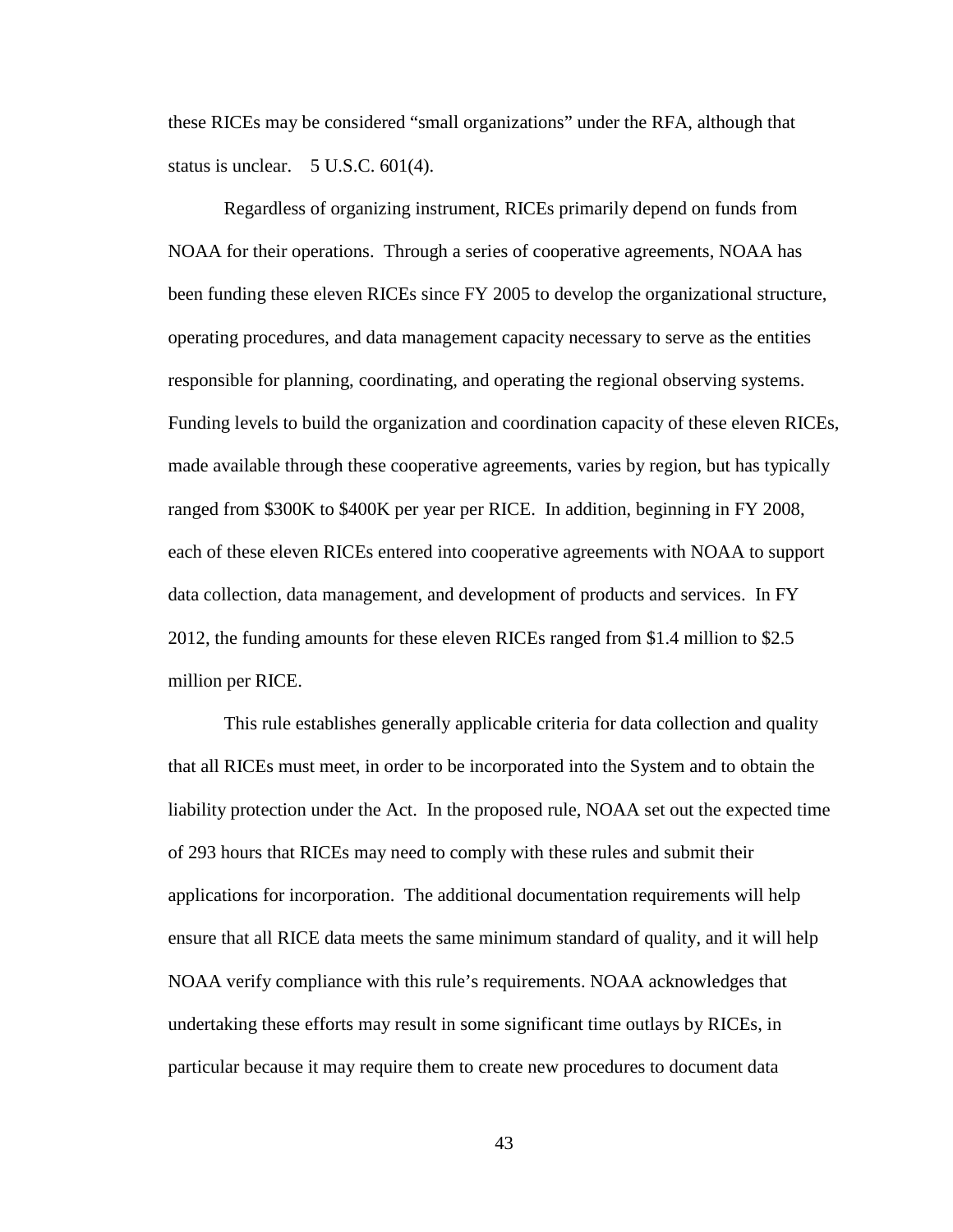management practices. However, NOAA does not expect the RICEs will incur significant costs, but would instead re-prioritize existing resources, as a result of this rule, because these efforts will not affect their current funding agreements with NOAA, and much of the work, particularly the data management work, is consistent with their overall work plans established for these agreements.

NOAA will allow RICE's to use other documents they may already possess to demonstrate they meet certification requirements. Thus, NOAA does not expect the other costs associated with organizing and submitting the information required for certification to NOAA will be significant because in the case of the regional associations, this information is similar to what has been developed as part of their NOAA funded work.

Additionally, most RICEs have some data management and quality control procedures in place. NOAA acknowledges that satisfying the certification requirements may result in a RICE having to re-allocate existing funds to implement new data management practices, and to document that required data management practices are in place. NOAA based its hourly burden estimate on the time it would take a RICE, of average maturity, to meet the standards, but expects that some RICEs will expend less time and fewer resources to meet the new requirements. However, since the RICEs have different levels of data management maturity and have applied varied amounts of staff and financial resources towards data management, NOAA cannot determine the exact costs this rule may impose on any given RICE.

Finally, NOAA notes that this rule does not require RICEs to incur these expenses or time to become certified. RICEs may still apply for grants from NOAA, even if they are not certified. Indeed, NOAA expects those RICEs currently receiving NOAA funds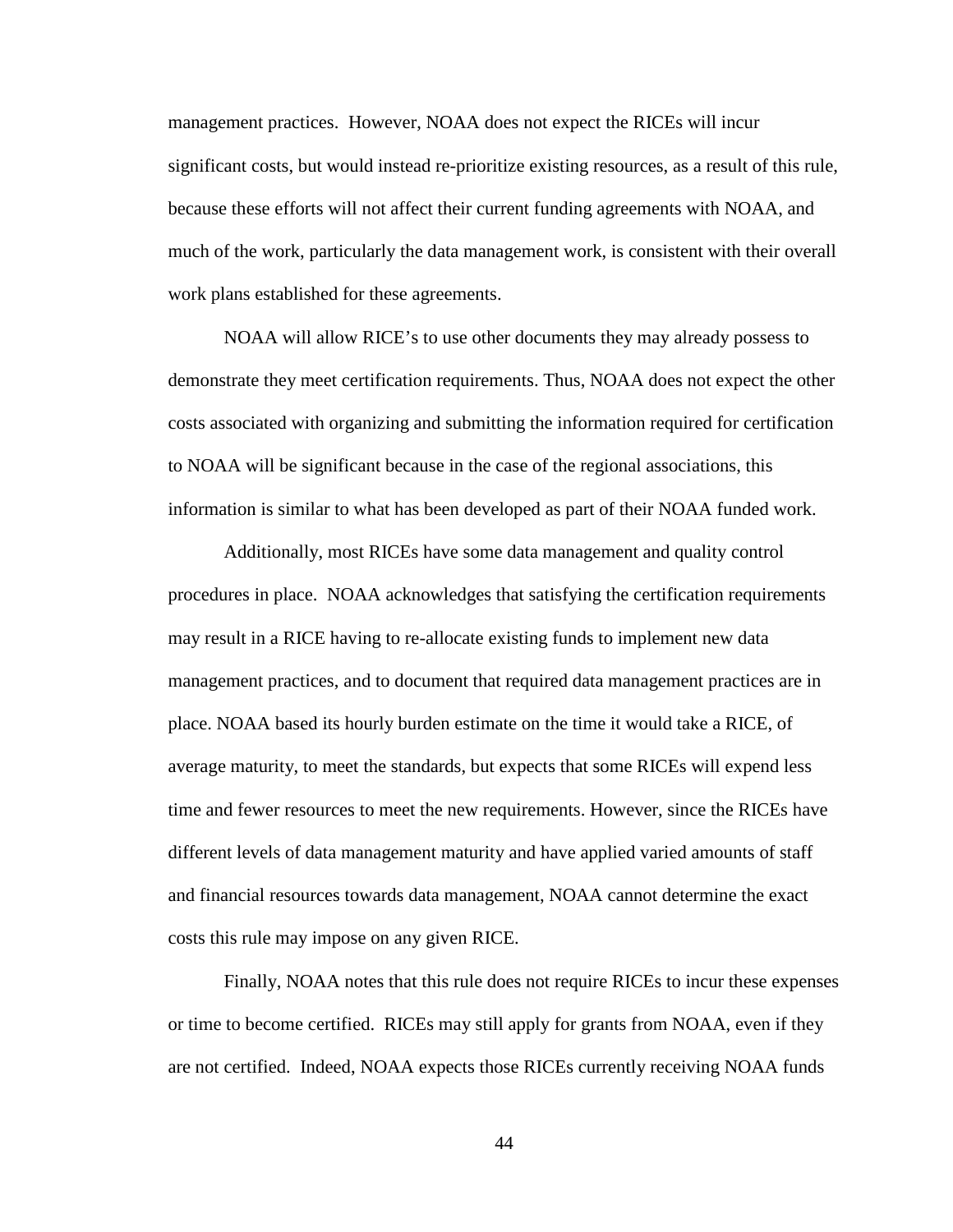under the ICOOS Act to seek certification, but again, lack of certification does not preclude funding opportunities. NOAA does not intend to create disincentives to participate in the U.S. IOOS, but rather to formally establish the organizational qualities of a RICE to ensure a high uniform level of data collection, management, and distribution practices, which NOAA will certify. Therefore, if a RICE wants to be incorporated into the System, and receive the liability protection from NOAA the Act authorizes, then they will need to be certified which includes ensuring their data collection and management practices meet the standards set out in this rule.

Because this rule does not require RICEs to incur any costs to continue operating, but only if they seek certification and the benefits of liability protection under the ICOOS Act, and because the costs to RICEs that seek certification will vary, NOAA maintains that this rule will not have a significant economic impact on a substantial number of small entities. Therefore, no Regulatory Flexibility Analysis is required, and none has been prepared.

Nonetheless, in response to the comments to the certification under the RFA that NOAA received during the comment period to the propose rule, NOAA has made the following changes to this final rule:

- Revised §997.15(a) to state that a RICE be given notice of an audit and that the NOAA will coordinate with the RICE on the timing and process for the audit.
- Revised §997.13(c) to require a RICE only seek approval from NOAA for substantive changes to its organizational structure or Strategic Operational Plan.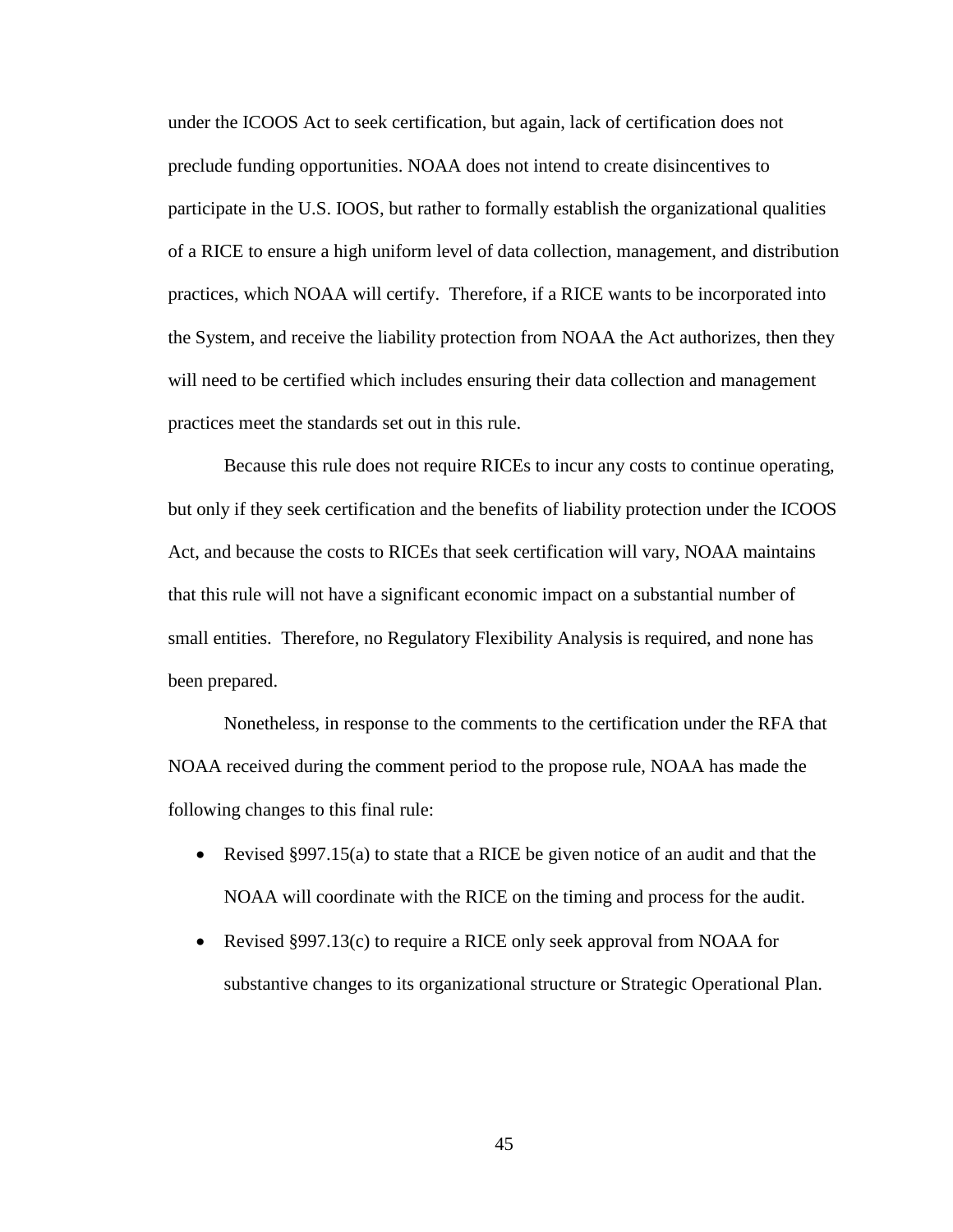- Revised §997.15(c) to allow a RICE 45 days to request in writing a reconsideration of NOAA's decision to decertify or to notify NOAA of corrective action.
- Revised §997.23(d)(4)(i) to bound the extent of the requirement to a tangible asset that is functionally complete for its intended purpose and has a capital cost of over \$5000. Revised §997.23(f)(3) to state that the RICE is not responsible for performing quality control on data it makes available that is accessed from a federal data source.
- Deleted the requirement (proposed as  $\S 997.23(g)(2)$ ) that a RICE describe it plans for diversifying funding sources.

## Paperwork Reduction Act

This rule contains collection-of information requirements subject to the Paperwork Reduction Act (PRA), which OMB has approved under control number 0648- 0672

It is expected that there will be a total of eleven applicants, corresponding to those entities that currently coordinate the regional ocean and coastal observing system efforts of U.S. IOOS, that will pursue certification as a RICE. The response time for each applicant is estimated to be 290 hours. The burden of effort associated with the collection of information is needed to demonstrate that the necessary policies, standards, data, information, and services to function in the role of a RICE are appropriately established, coordinated, overseen and enforced.

During the public comment period for the proposed rule, NOAA received several comments regarding the estimated amount of effort necessary to develop and submit the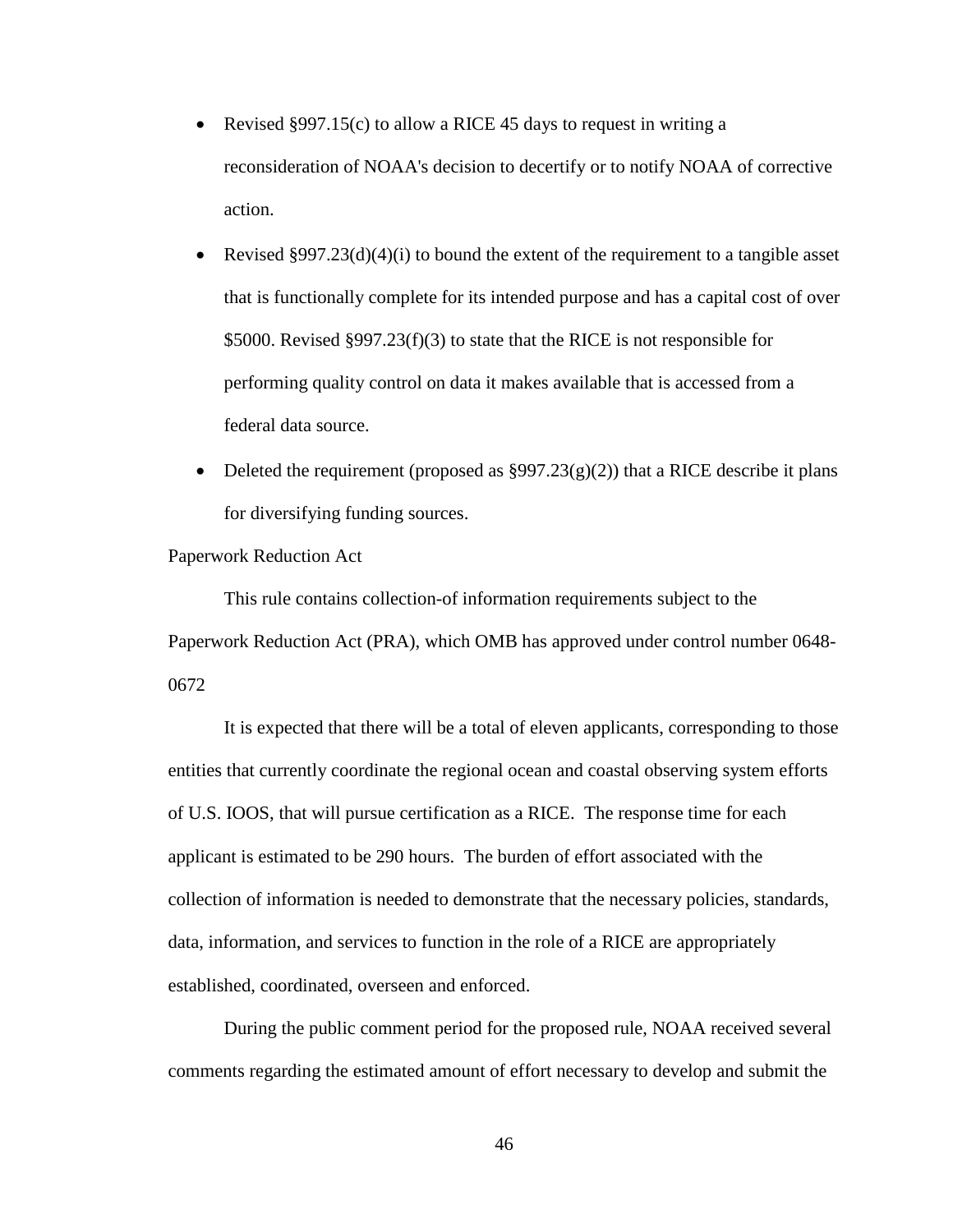information requested to document compliance with the certification requirements. In summary, these comments expressed that NOAA underestimates the time, effort, and expense that it will take to come into full compliance with the proposed regulations and would be a new burden on the limited resources of the RICE. These comments, and NOAA's response, are addressed in the "Response to Comments" section above.

NOAA did not receive any public comments on the application form; however the form was revised to incorporate the changes to the rule requirements. NOAA does not expect that these changes will result in any additional burden on applicants.

Notwithstanding any other provision of the law, no person is required to respond to, nor shall any person be subject to a penalty for failure to comply with, a collection of information subject to the requirements of the PRA, unless that collection of information displays a currently valid OMB Control Number.

Dated:

Holly A. Bamford, Ph.D.

Assistant Administrator for Ocean Services

\_\_\_\_\_\_\_\_\_\_\_\_\_\_\_\_\_\_\_\_\_\_\_\_\_\_\_\_\_\_\_

and Coastal Zone Management

List of Subjects in 15 CFR Part 997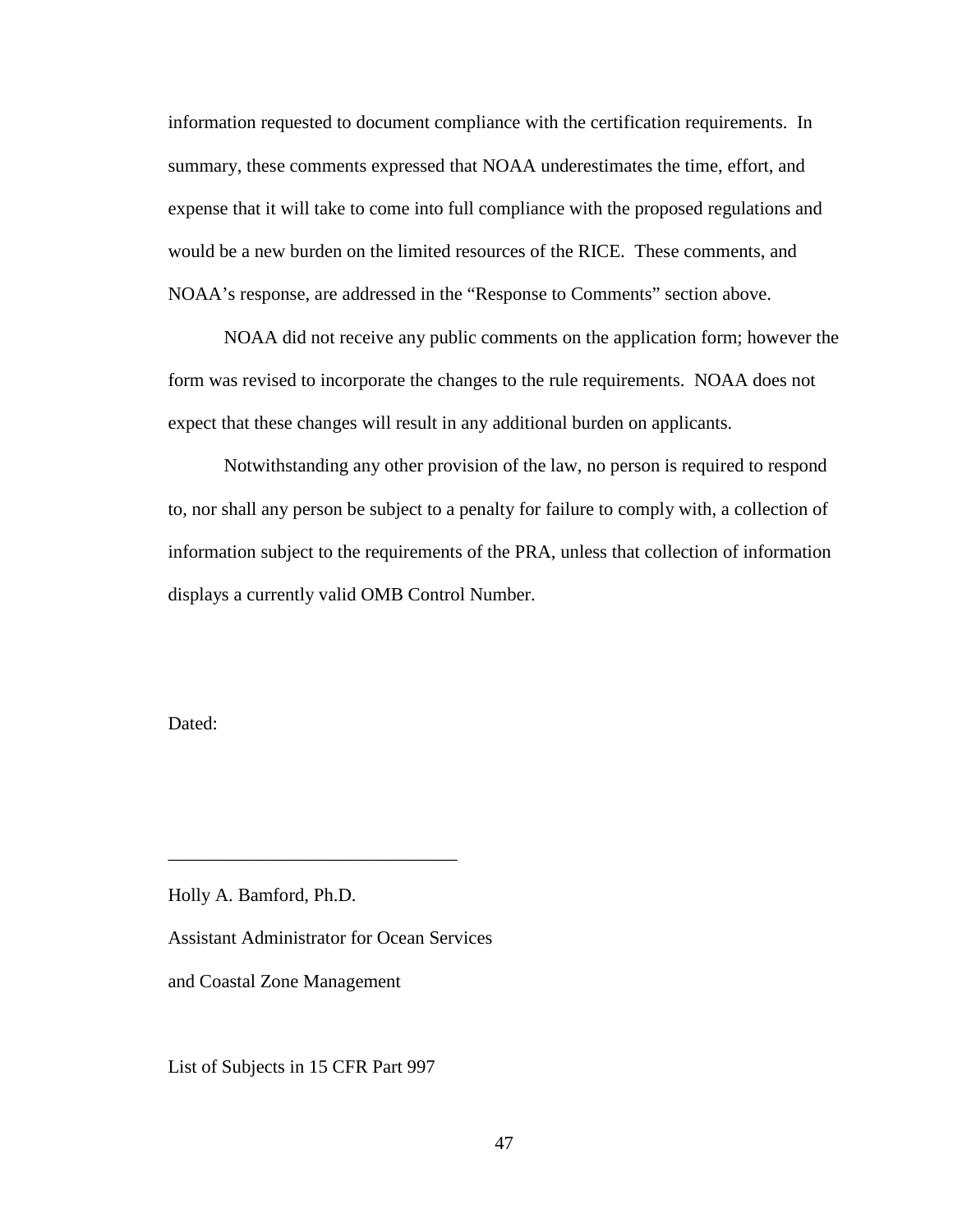Science and technology, Ocean observing, Certification requirements.

For the reasons set forth in the preamble, NOAA amends 15 CFR chapter IX by adding

Subchapter G to read as follows:

# SUBCHAPTER G—REQUIREMENTS FOR CERTIFICATION BY NOAA OF NON-

FEDERAL ASSETS INTO THE INTEGRATED COASTAL AND OCEAN

# OBSERVATION SYSTEM

# PART 997—REGIONAL INFORMATION COORDINATION ENTITIES

Subpart A – General

Sec. 997.1 Definitions 997.2 Acceptance of Procedures by a RICE

Subpart B – Certification and Decertification Process for a Regional Information Coordination Entity (RICE)

Sec.

997.10 Eligibility. 997.11 Application process. 997.12 Review by NOAA. 997.13 Certification process. 997.14 Certification duration and renewal. 997.15 Audit and decertification. 997.16 Final action.

Subpart C – Certification and Application Requirements for a RICE

Sec. 997.20 General. 997.21 Organizational structure. 997.22 Membership policy. 997.23 Strategic Operational Plan. 997.24 Gaps identification. 997.25 Financial oversight. 997.26 Civil liability.

Authority: 33 U.S.C. 3603 et seq.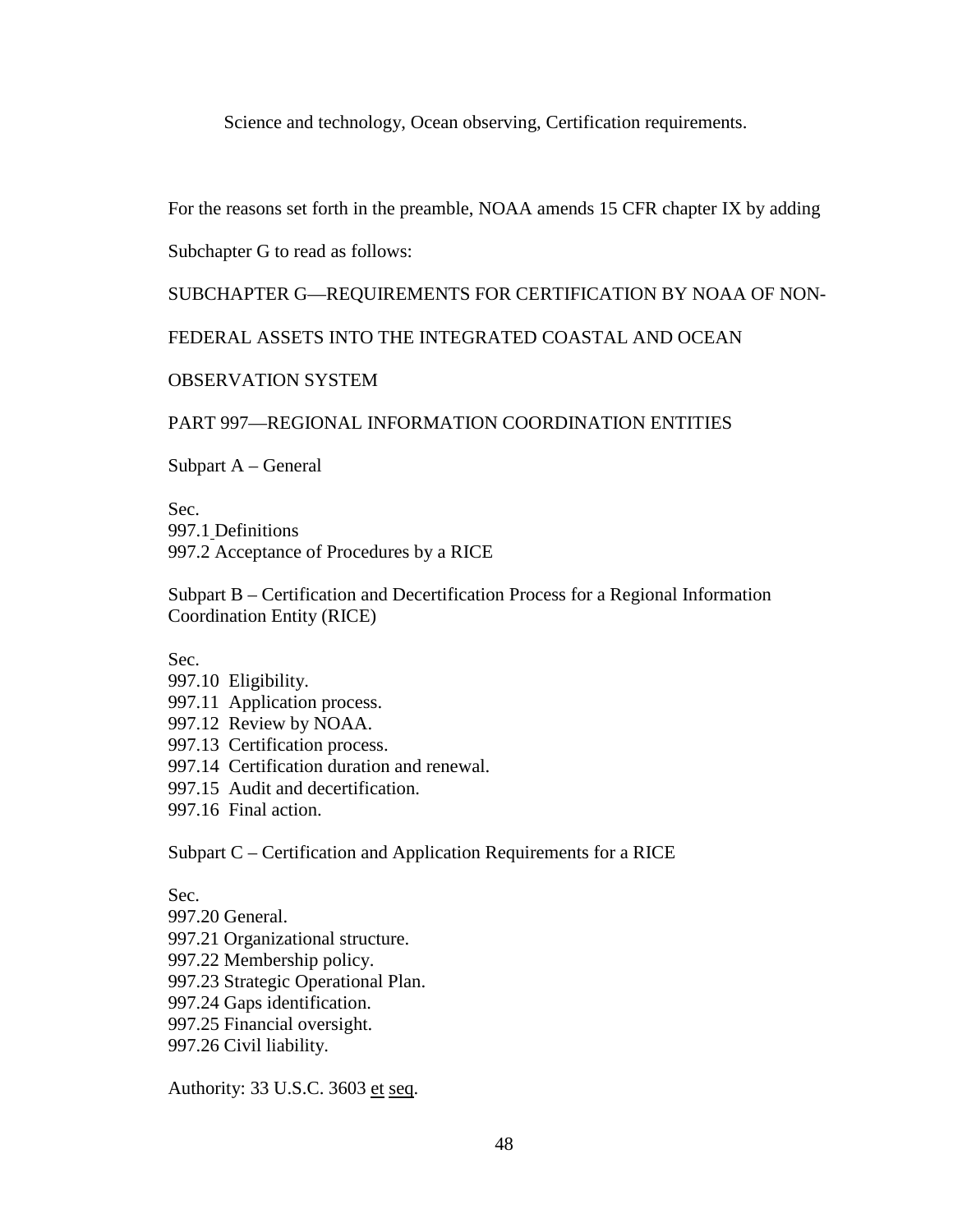Subpart A--General

### §997.1 Definitions.

Certification. For purposes of these regulations, the term "certification" means the granting by NOAA of status to a non-federal entity as a participating RICE of the System authorized by § 12304 of the ICOOS Act. An applicant will not be considered to be participating in the System unless 1) it agrees to meet the certification standards issued by the Administrator issued herein, and 2) the Administrator declares the applicant to be part of the System as a certified RICE.

Equipment. For purposes of these regulations, the term "equipment" is defined as a tangible asset that is functionally complete for its intended purpose and has a capital cost of over \$5000. Both individual sensors and collections of sensors on a platform are considered equipment and are subject to the \$5000 minimum cost.

Non‐Federal Assets. The term "non-federal assets" means all relevant coastal and ocean observation technologies, related basic and applied technology research and development, and public education and outreach programs that are integrated into the System and are managed through State, regional organizations, universities, nongovernmental organizations, or the private sector.

Owned and/or operated by the RICE. The term "owned and/or operated by the RICE" means non-Federal Assets that are either owned and/or operated directly by the RICE, or supported financially in part or in full by the RICE.

Regional Information Coordination Entity. The term "regional information coordination entity" means an organizational body that is certified or established by contract or memorandum by the lead Federal agency (NOAA) designated in the ICOOS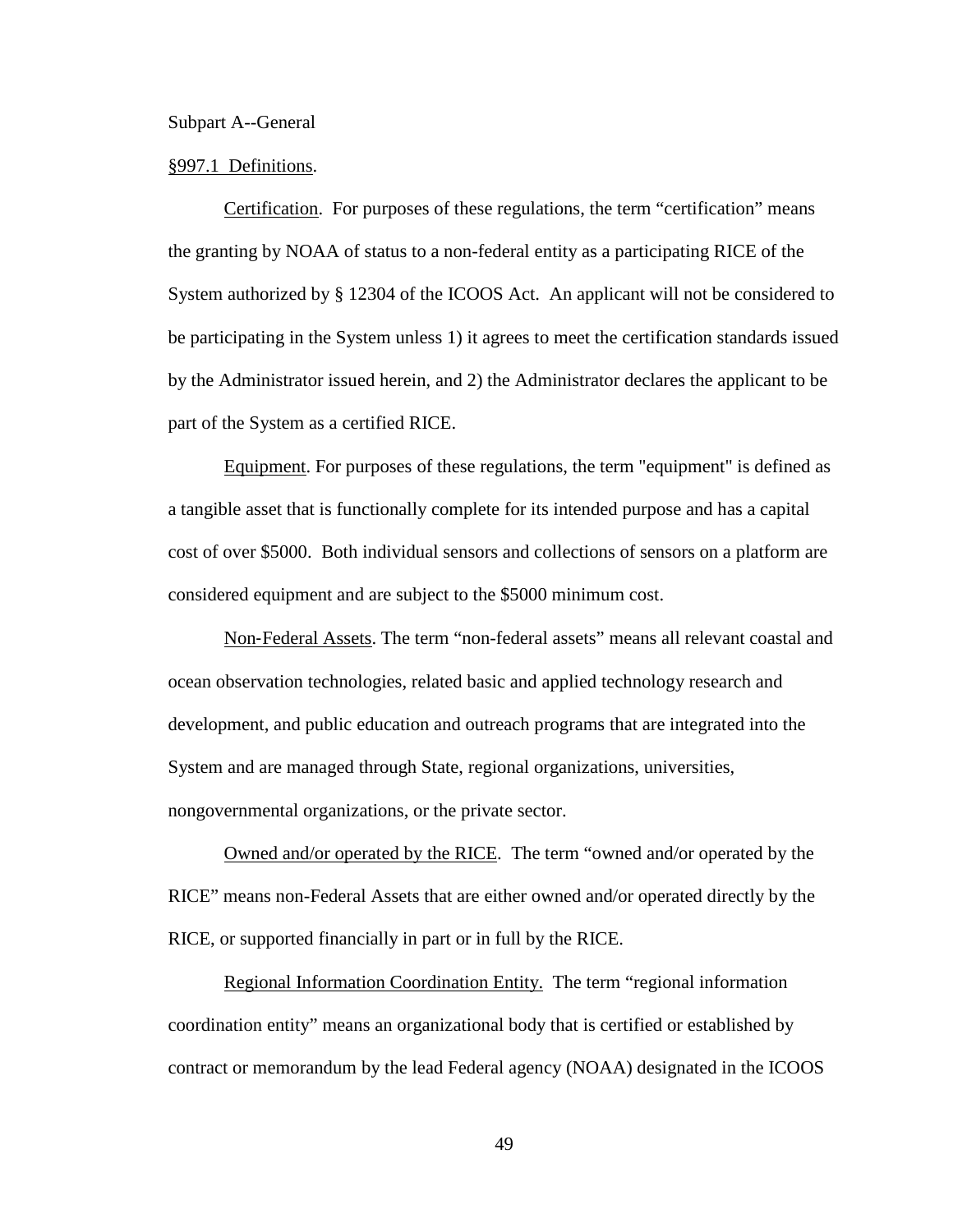Act, and that coordinates State, Federal, local, and private interests at a regional level with the responsibility of engaging the private and public sectors in designing, operating, and improving regional coastal and ocean observing systems in order to ensure the provision of data and information that satisfy the needs of user groups from the respective regions. The term "regional information coordination entity" includes regional associations described in the System Plan.

Employee of a Regional Information Coordination Entity. The term "Employee of a Regional Information Coordination Entity" means an individual identified in §997.23(d)(3) or §997.23(f)(1) of these Regulations and satisfies the requirements listed in §997.26(c).

System. The term "System" means the National Integrated Coastal and Ocean Observation System established in accordance with § 12304 of the ICOOS Act (33 U.S.C. 3603).

System Plan. The term "System Plan" means the plan contained in the document entitled "Ocean.US Publication No. 9, The First Integrated Ocean Observing System (IOOS) Development Plan," as updated by the Council under these regulations.

## §997.2 Acceptance of Procedures by a RICE.

By its voluntary entrance or participation in the System, the RICE acknowledges and accepts the procedures and requirements established by these regulations. Subpart B--Certification and Decertification Process for a Regional Information Coordination Entity (RICE)

# §997.10 Eligibility.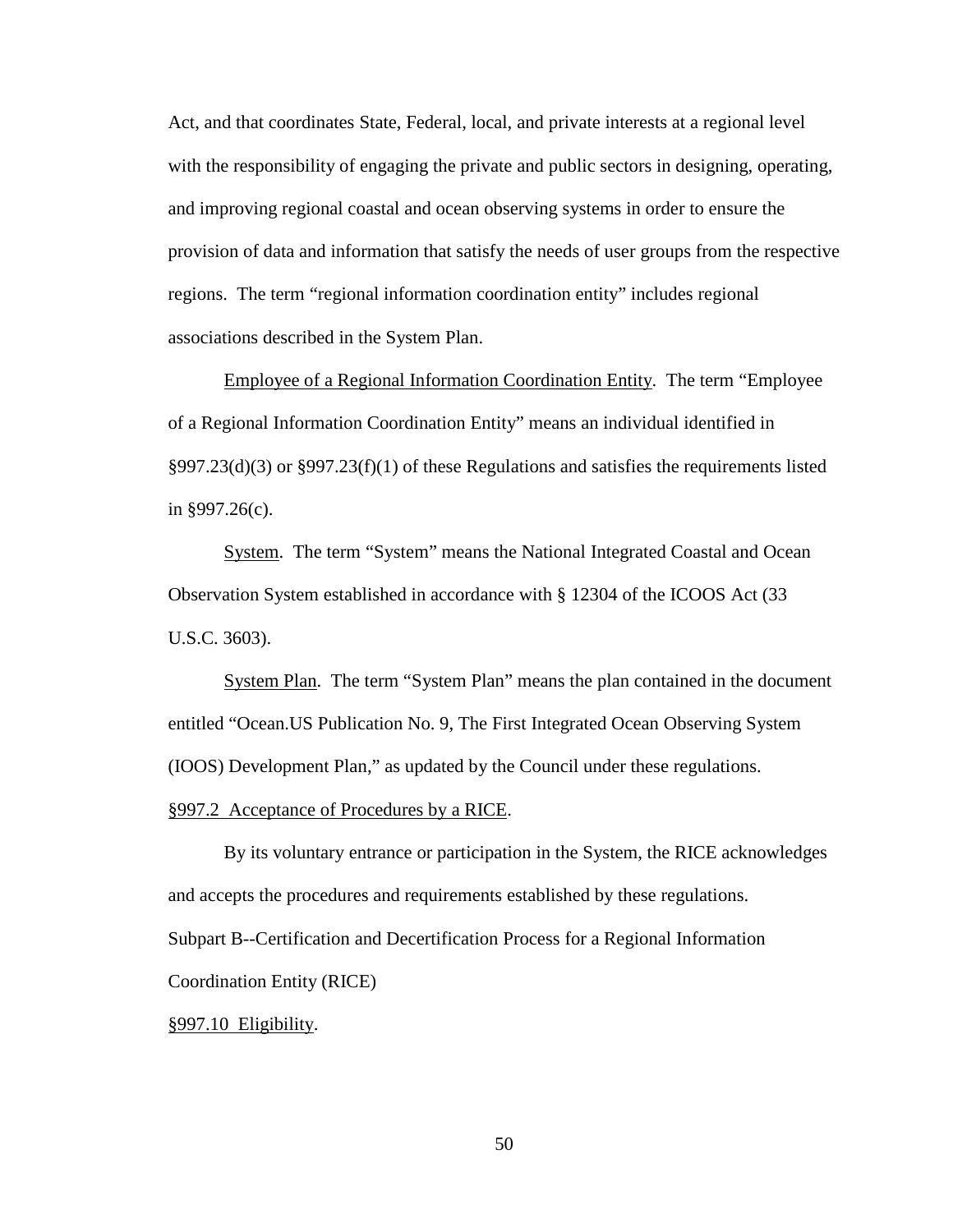Any non-Federal entity may submit an application for certification as a RICE as defined in the ICOOS Act and these Regulations.

#### §997.11 Application process.

(a) The applicant for certification shall submit an application package containing the information and documentation outlined in subpart C—Certification and Application Requirements for a RICE of this part. The submission package shall include the application form, available online at http://www.ioos.noaa.gov/certification.

(b) Submission shall be made to NOAA at the address below, or to such other address as may be indicated in the future: Director U.S. IOOS Program Office, NOAA, 1100 Wayne Ave, Suite 1225, Silver Spring, MD 20910. Submissions may also be made online at http://www.ioos.noaa.gov/certification.

### §997.12 Review by NOAA.

(a) After receiving an application package, NOAA shall have up to 90 calendar days to review the application package and decide whether to certify the applicant.

(b) Before the 90 calendar days have elapsed, NOAA may request additional information, in which case NOAA shall have up to 30 additional calendar days after that additional information has been received by NOAA, above and beyond the original 90 calendar days, to review the application package and decide whether to certify the applicant.

(c) NOAA's decision whether to certify the applicant shall be based on whether the RICE demonstrates that it satisfies the current IOOC certification criteria and these regulations.

#### §997.13 Certification process.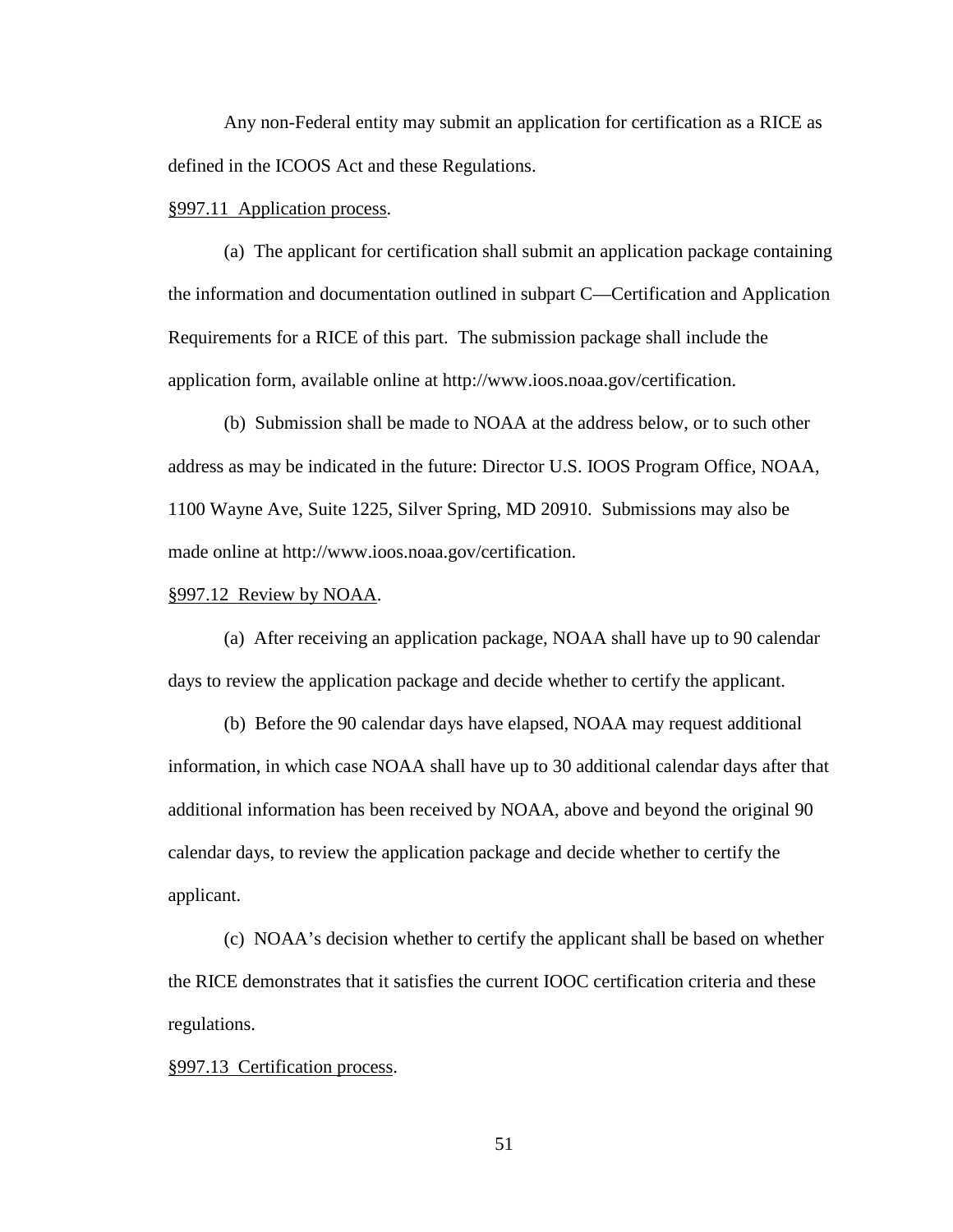(a) NOAA's decision whether to certify the applicant, along with the reason for its decision, shall be delivered to the applicant via letter delivered by first class mail and by electronic means.

(b) Applicants receiving a certification determination in the affirmative shall be designated as "certified" RICEs by NOAA. NOAA shall memorialize this status via a memorandum of agreement with the applicant. Certification shall mean that a RICE is incorporated into the System.

(c) A certified RICE shall provide NOAA with written notification of the RICE's intention to substantively change its organizational structure or Strategic Operational Plan, and shall request approval from NOAA for the change. After receiving the written notification, NOAA shall have up to 30 calendar days to review the requested change and decide whether to approve the requested change. NOAA's decision, along with the reason for its decision, shall be included in a written notification to the RICE.

### §997.14 Certification duration and renewal.

(a) Certification of a RICE shall be for a term of 5 years, unless otherwise specified by the NOAA Administrator.

(b) Certification may be renewed, at the request of the RICE, for a period of five years. A RICE seeking to renew its certification shall provide NOAA with a written request to renew at least 120 calendar days before the expiration of the existing certification. The request shall include the application form, available online at http://www.ioos.noaa.gov/certification, and all information providing evidence that the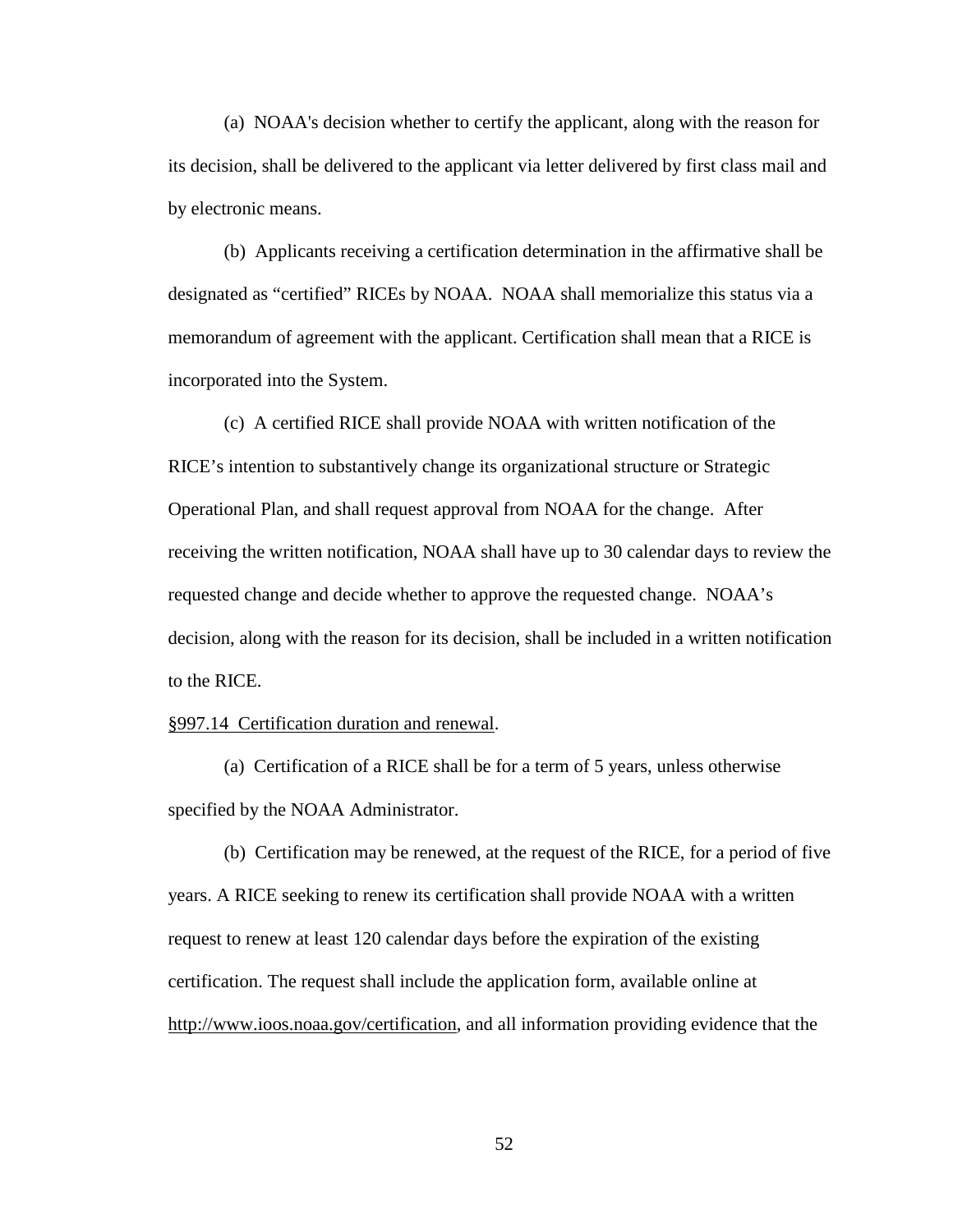applicant satisfies the IOOC certification criteria and NOAA regulations promulgated to certify and integrate non-Federal assets into the System.

(c) After receiving a written request for renewal of certification, NOAA shall have up to 90 calendar days to review the request and decide whether to renew the certification.

(d) Before the 90 calendar days have elapsed, NOAA may request additional information, in which case NOAA shall have up to 30 additional calendar days after that additional information has been received by NOAA, above and beyond the original 90 calendar days, to review the request and decide whether to renew the certification.

(e) NOAA's decision whether to renew the certification shall be based on whether the RICE continues to demonstrate that it satisfies the current IOOC certification criteria and these regulations. NOAA's decision, along with the reason for its decision, shall be included in a written notification to the RICE.

#### §997.15 Audit and decertification.

(a) NOAA may audit a RICE that it has certified to ensure compliance with the IOOC certification criteria and these regulations. NOAA will notify the RICE of its intent to conduct an audit and will coordinate with the RICE on the audit schedule and process.

(b) NOAA may decertify a RICE. In general, a RICE may be decertified when:

(1) The results of an audit indicate that the RICE no longer satisfies the requirements under which it was certified; or

(2) Other relevant reasons for decertification become apparent.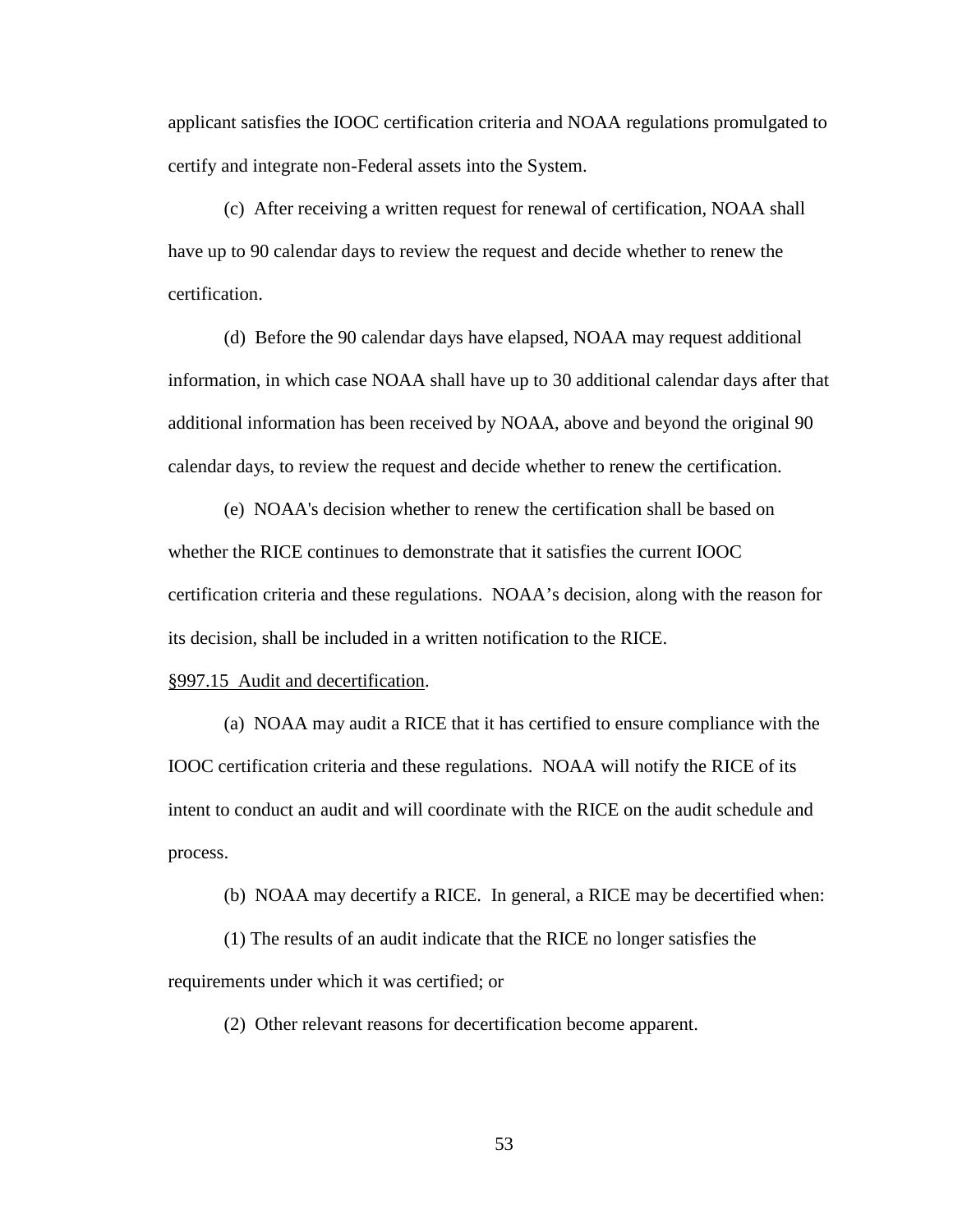(c) NOAA's intent to decertify a RICE, along with the identification of a specific deficiency(ies) and a recommended corrective action(s), shall be included in a written notification to the RICE. After receiving NOAA's written notification, a RICE shall have up to 45 calendar days to request in writing that NOAA reconsider its intent to decertify the RICE. The RICE's request for reconsideration shall contain sufficient information for NOAA to determine whether to grant the request for reconsideration. Alternatively, the RICE may correct the deficiency(ies) identified by NOAA within 45 calendar days, notify NOAA in writing of the corrective action(s) taken, and provide sufficient evidence for NOAA to determine the correctness and effectiveness of the corrective action(s) taken.

(d) If a RICE submits to NOAA a written request for reconsideration or a written assertion that the identified deficiency(ies) has been corrected, NOAA shall have up to 60 calendar days after receipt of the request or assertion, to review the request for reconsideration or the assertion of corrective action. NOAA's decision, along with the reason for its decision, shall be delivered to the applicant via letter delivered by first class mail and by electronic means.

(e) Upon decertification, a RICE shall no longer be incorporated into the System.

(f) A RICE may act voluntarily to terminate its certification at any time by notifying NOAA in writing of its desire to do so. Upon receipt of the notification by NOAA, the RICE will no longer be incorporated into the System. §997.16 Final action.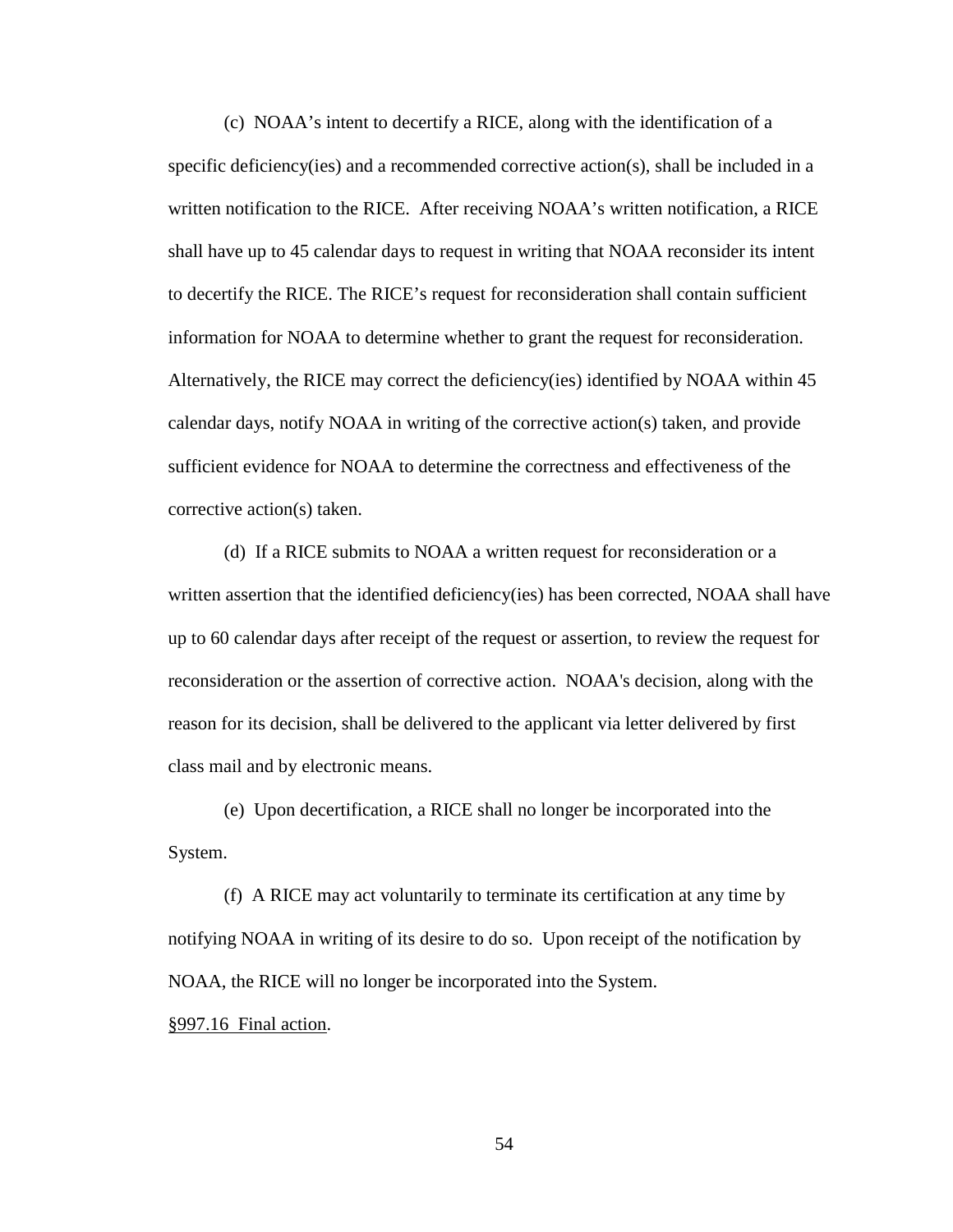NOAA's decision, whether to certify, renew or decertify a RICE shall be considered final agency action.

Subpart C—Certification and Application Requirements for a RICE

### §997.20 General.

(a) For the purposes of these certification regulations, when the verb "describe" is used it indicates that the RICE shall give an account in text that responds to the requirement. This text shall contain sufficient information to demonstrate how the RICE satisfies the certification requirement. The RICE may include a link(s) to additional information. When the verb "document" is used, it indicates that the RICE shall furnish a document(s) that responds to the requirement. A text statement accompanying the document(s) will normally be necessary to provide context for the document(s) and to demonstrate how the RICE satisfies the certification requirement. The RICE may include a link to a document in the accompanying text statement.

(b) Documentation that addresses the certification requirements may include references to existing RICE documents. All documents and materials may be submitted directly to the U.S. IOOS Program Office or made accessible for public viewing on the RICE's website.

(c) To become certified, a RICE must submit an application that addresses each of the requirements listed in this subpart.

## §997.21 Organizational structure.

(a) To become certified, a RICE must demonstrate an organizational structure capable of gathering required System observation data, supporting and integrating all aspects of coastal and ocean observing and information programs within a region and that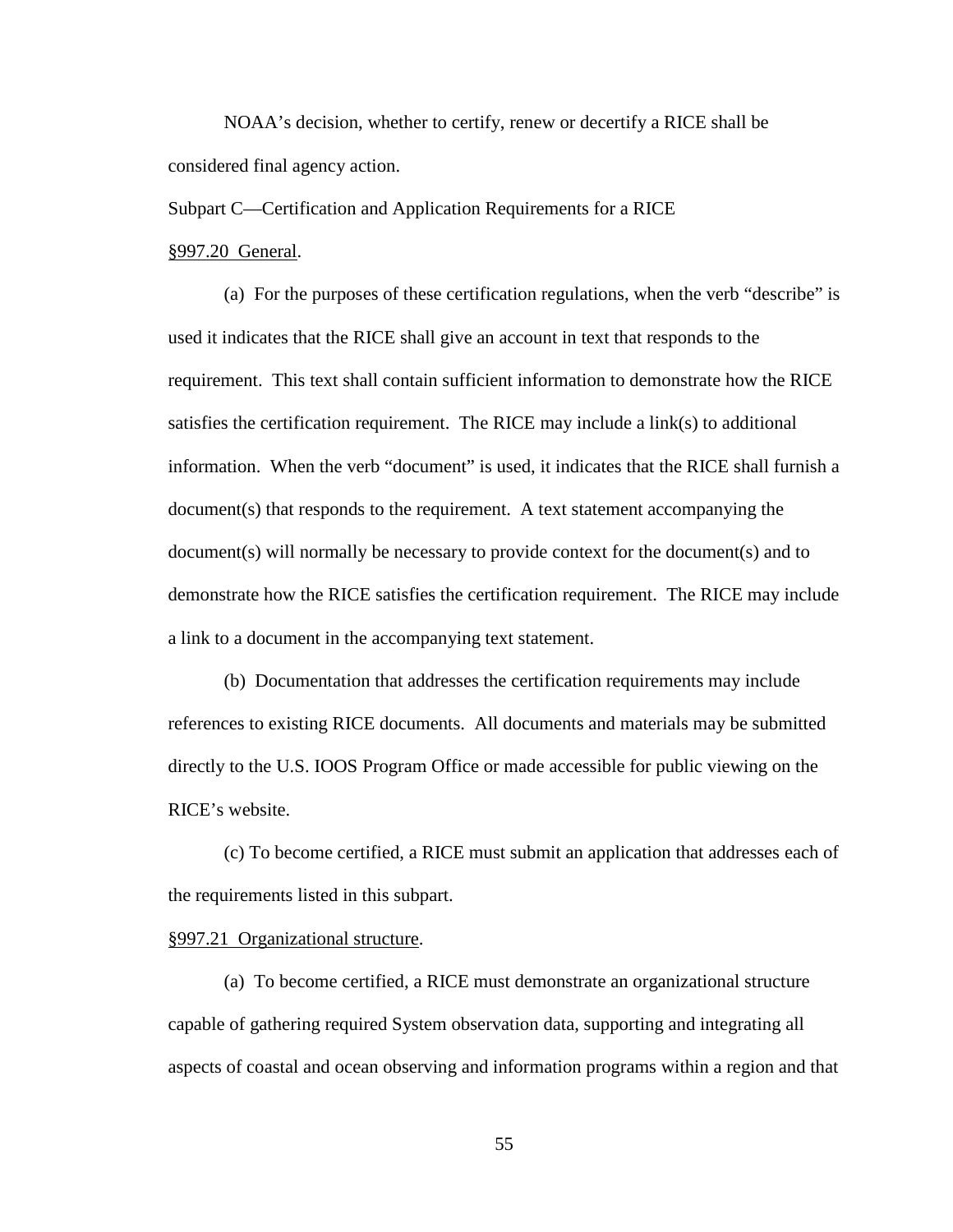reflects the needs of State and local governments, commercial interests, and other users and beneficiaries of the System and other requirements specified in this subchapter and the System Plan.

(b) The application shall:

(1) Describe the RICE's organizational structure (e.g., 26 U.S.C.  $\S501(c)(3)$  taxexempt organization, establishment via MOU or MOA).

(2) Document the RICE's ability to satisfy applicable legal criteria for accepting and disbursing funds, and entering into agreements. Sufficient documentation may be provided in the form of: 1) evidence of a current grant, cooperative agreement, or contract in good standing with the Federal government; or 2) evidence of fiscal agreements, standard operating procedures for financial activities, and proof of an audit process.

(3) Document the RICE's measures for addressing issues of accountability and liability. For this criterion, accountability and liability refer to the RICE's governance and management activities. Sufficient documentation may be provided in the form of 1) a conflict of interest policy for the Governing Board or governing body, which clearly states that a member of the governing board will declare any conflict of interest he or she may have and will recuse him or herself from associated funding decisions that may result in the Board member or a direct family member benefiting financially, and 2) a policy statement in the RICE's by-laws that addresses liability issues.

(4) Describe the process the RICE uses to set priorities for distributing funds (e.g., requirement for Governing Board or governing body approval when responding to funding opportunities or adjusting to funding level changes in existing agreements); and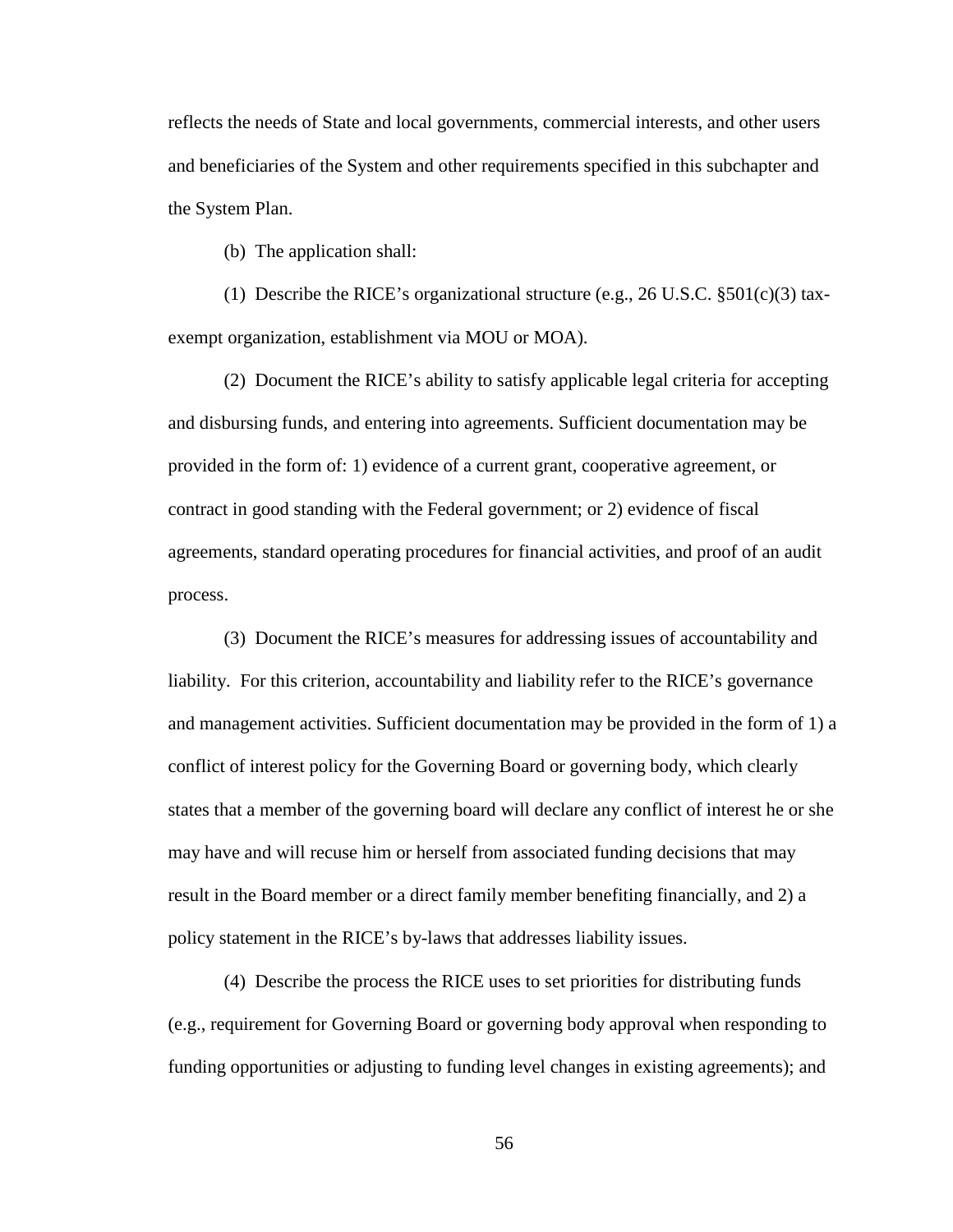(5) Document the by-laws, signed articles of agreement, or any binding agreements that demonstrate how the RICE establishes and maintains a Governing Board or governing body. The documentation shall demonstrate:

(i) How the composition of the Governing Board or governing body is selected and how it is representative of regional ocean observing interests. NOAA defines "representative" in this specific context to include geographic, sector, expertise, and stakeholder considerations.

(ii) How and with what frequency the RICE solicits and receives advice on RICE participant diversity, stakeholder coordination, and engagement strategies, to ensure the provision of data and information that satisfy the needs of user groups.

(iii) How the RICE collects and assesses user feedback to gauge the effectiveness of the regional system and subsystems in satisfying user needs, and how the RICE responds to this user feedback in setting its priorities. Sufficient documentation may be provided in the form of a description of the method the RICE uses in its annual planning process to assess priorities among the identified user needs in the region and to respond to those user needs, and

(iv) Steps the RICE takes to ensure decisions on priorities and overall regional system design are transparent and available. At a minimum, RICE priorities and regional system design decisions shall be made accessible for public viewing on the RICE's website.

§997.22 Membership policy.

The application shall describe: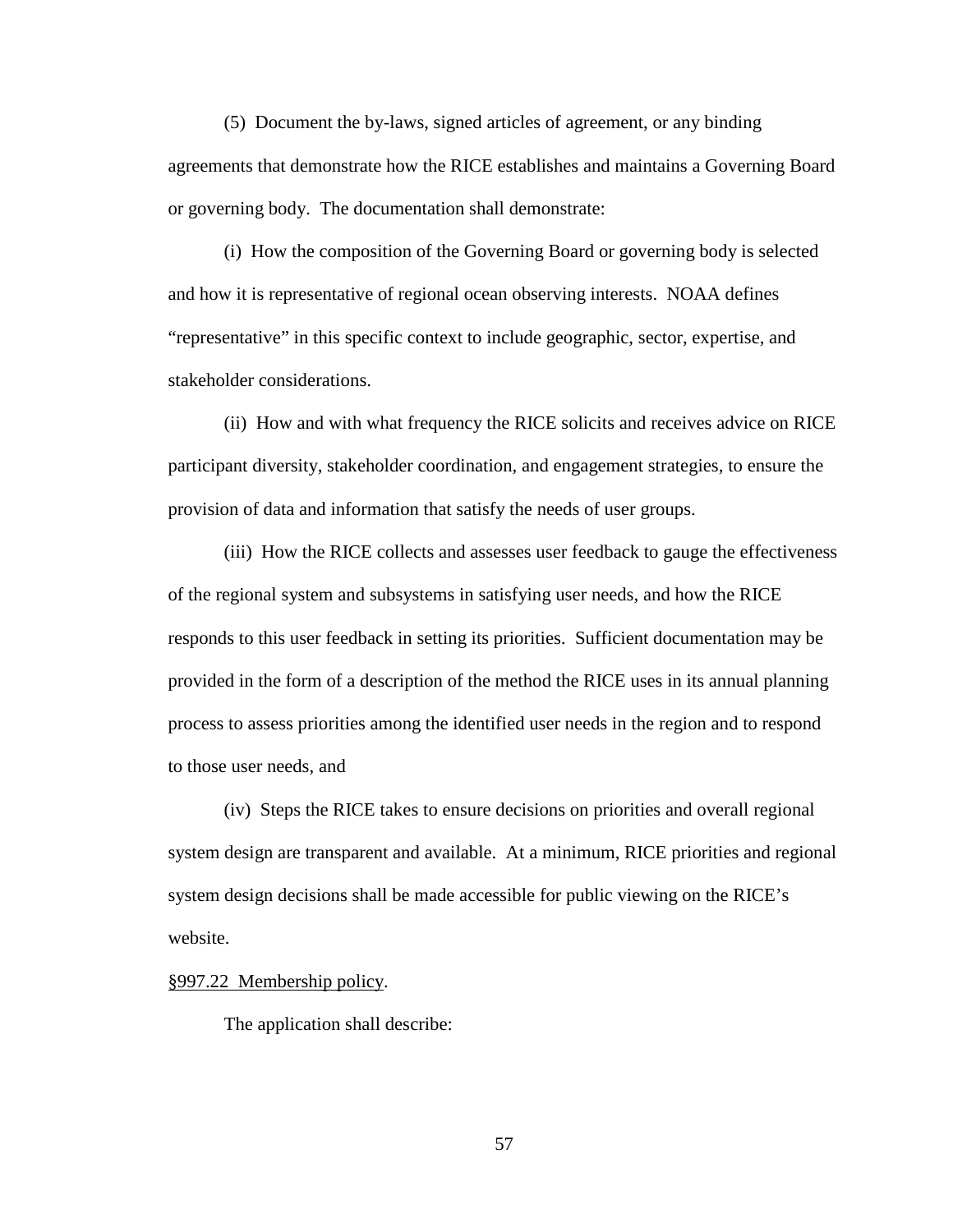(a) The process by which individuals or organizations may formally participate in the governance activities of the RICE;

(b) The rights and responsibilities of this participation;

(c) The process by which the RICE strives for organizational diversity through intra-regional geographic representation, and diversity of activities and interests from both public and private sectors; and

(d) How the RICE allows for participation from adjacent regions or nations. §997.23 Strategic Operational Plan.

(a) To become certified, a RICE must:

(1) develop and operate under a strategic operational plan that will ensure the efficient and effective administration of programs and assets to support daily data observations for integration into the System, pursuant to the standards approved by the Council; and

(2) work cooperatively with governmental and non‐governmental entities to identify and provide information products of the System for multiple users within the service area of the regional information coordination entities.

The application must contain a Strategic Operational Plan, which is a high-level document that outlines how a RICE manages and operates an integrated regional observing system. This Plan should evolve as a RICE matures, new technologies become available, regional priorities change, and new users and stakeholders are identified. The Plan may be responsive to changing funding levels, and shall contain sections that each address the requirements in paragraphs (b)-(g) of this section, referencing other plans directly when applicable.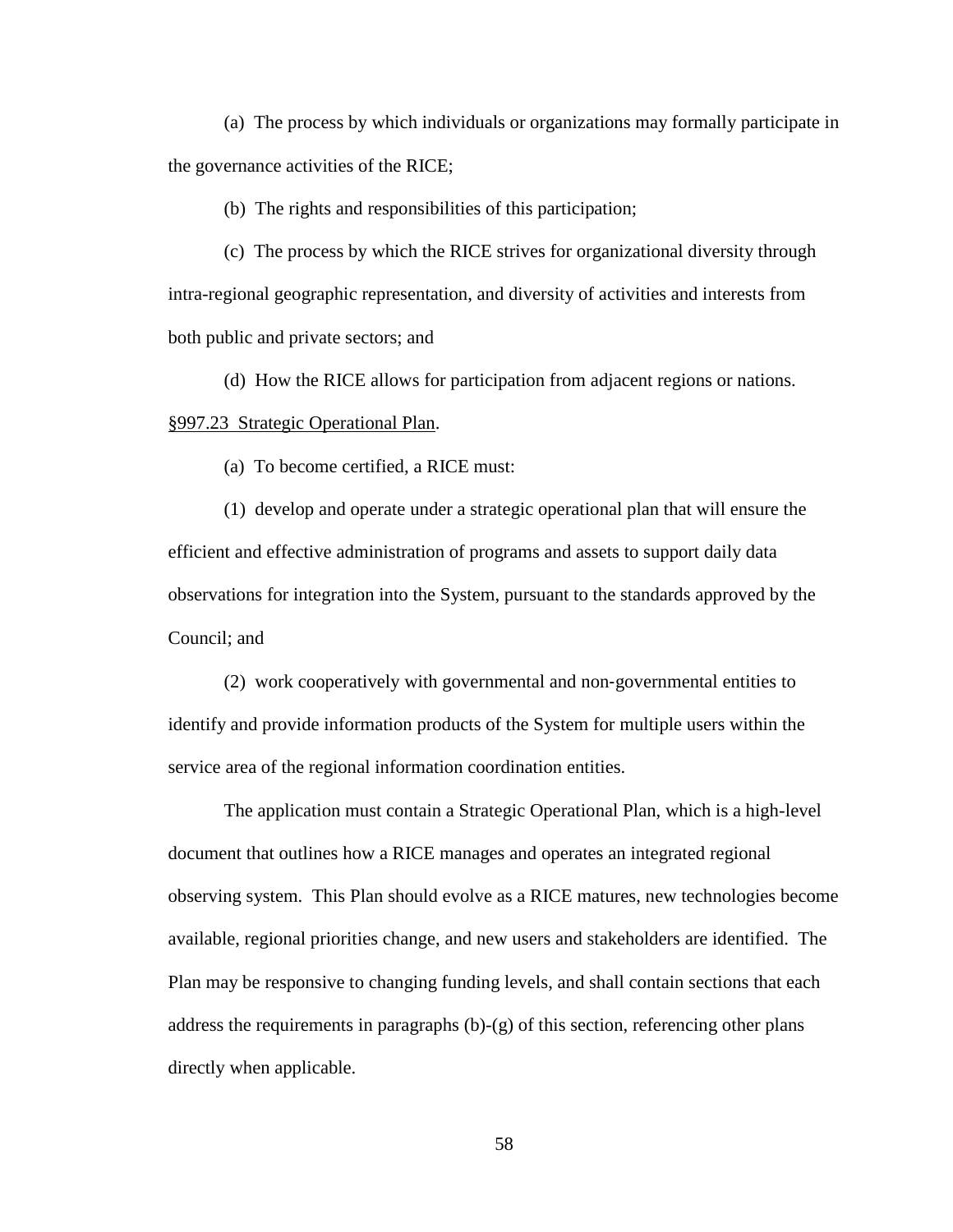(b) Background and Context

The Strategic Operational Plan shall contain a Background and Context section that describes:

(1) The role of the RICE in furthering the development of the regional component of the System;

(2) The process by which the RICE updates the Strategic Operational Plan at least once every five years and how the RICE seeks inputs from the broader user community; and

(3) The RICE's primary partners and any contributing observing systems. For the purposes of §997.23, NOAA defines a primary partner as any organization or individual that contributes significant staff time, funding or other resources to project activities. This is not an exhaustive list of all RICE partners but the primary partners the RICE is working with on a given project.

(c) Goals and Objectives

The Strategic Operational Plan shall contain a Goals and Objective section that describe:

(1) How the RICE addresses marine operations; coastal hazards; ecosystems, fisheries and water quality; and climate variability and change; and

(2) The major objectives that guide the RICE's priorities for data collection and management, development of products and services, research and development, and education and outreach.

(d) Operational Plan for the Observing System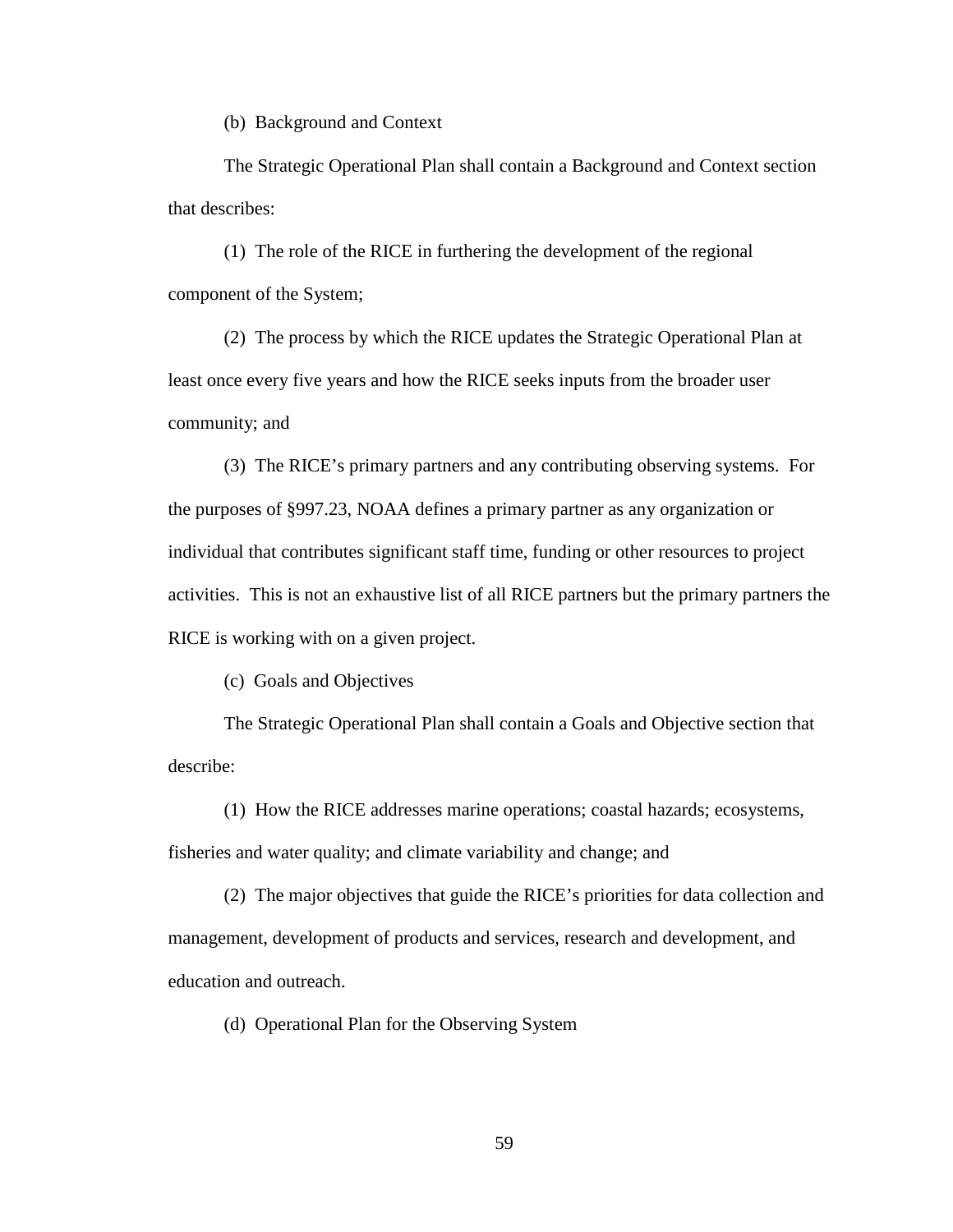The Strategic Operational Plan shall include or reference an Operational Plan for the Observing System that:

(1) Describes the desired outcomes of the observing system;

(2) Describes the elements of the operational integrated observing system that will deliver those outcomes;

(3) Documents to NOAA's satisfaction that the individual(s) responsible for RICE operations has the necessary qualifications and possesses relevant professional education and work experience to deliver observations successfully. At a minimum the Strategic Operational Plan shall:

(i) Identify the individual(s) responsible for overall RICE management;

(ii) Identify, as applicable, the individual(s) responsible for observations system management across the region;

(iii) Provide the curriculum vitae for each identified individual; and

(iv) Identify the procedures used to evaluate the capability of the individual(s) identified in §997.23(d)(3) to conduct the assigned duties responsibly; and

(4) Describes how the RICE manages ongoing regional system operations and maintenance. At a minimum the Strategic Operational Plan shall:

(i) Describe the RICE's standard operating procedures for calibrating, validating, operating, and maintaining equipment owned and/or operated by the RICE regularly and in accordance with manufacturer guidance or industry best practice. Equipment is defined in §997.1; and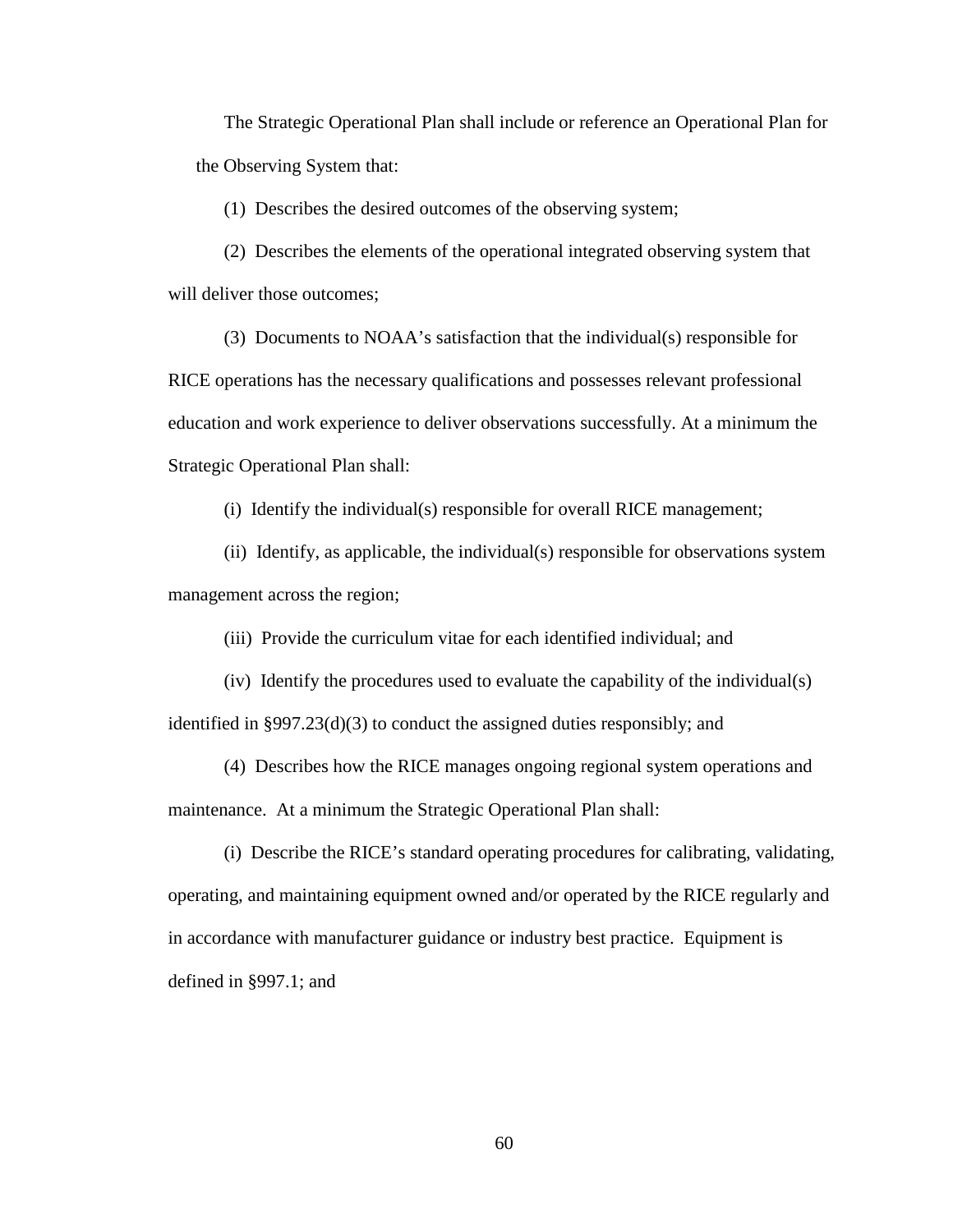(ii) Describe the RICE's standard operating procedures for maintaining equipment inventories, shipping logs and instrument history logs for equipment owned and/or operated by the RICE.

(e) Development of a Strategy to Sustain and Enhance the System

The Strategic Operational Plan shall describe its strategy for balancing changes in regional priorities with the need to maintain established data sets, the primary value of which may be in their long-term records. At a minimum the description shall:

(1) Identify the guiding principles that inform the strategy;

(2) Reference and show connections to a long-term (five-to-ten-year) regional Build-out Plan for the full implementation of the regional observing system based on the RICE's priorities and identified user needs; and

(3) Relate the annual planning process the RICE uses to review its priorities in light of funding levels and its plans for system enhancement as outlined in the regional Build-out Plan.

(f) Data Management and Communications (DMAC) Plan

The Strategic Operational Plan shall include or reference a DMAC Plan that:

(1) Documents to NOAA's satisfaction that the individual(s) responsible for management of data operations for the RICE has the necessary technical skills, and possesses relevant professional education and work experience to support DMAC capabilities and functionality for the System. At a minimum the DMAC Plan shall:

(i) Identify the individual(s) responsible for the coordination and management of observation data across the region;

(ii) Provide the curriculum vitae for the identified individual(s); and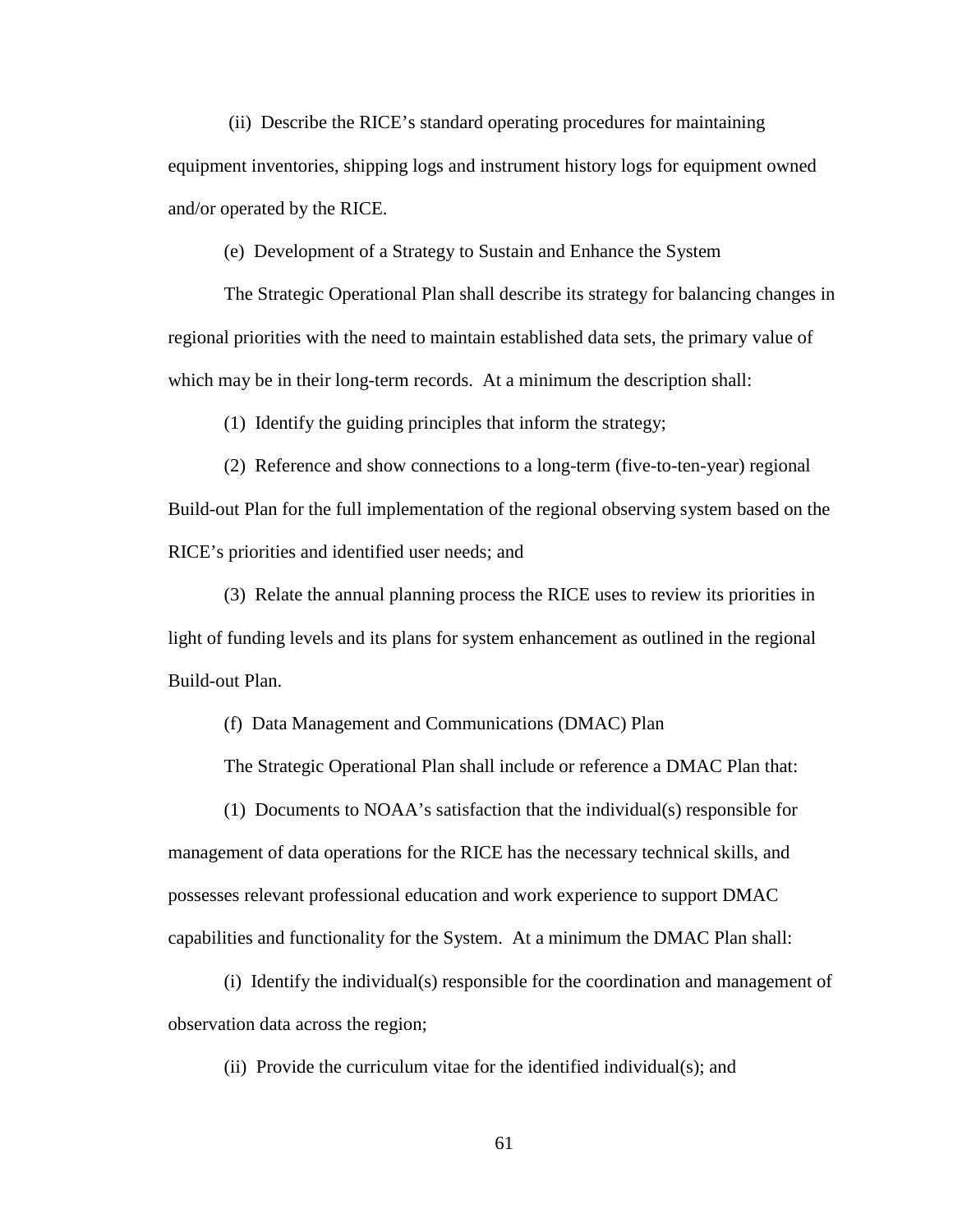(iii) Identify the procedures used to evaluate the capability of the individual(s) identified in §997.23(f)(1) to conduct the assigned duties responsibly.

(2) Describes how data are ingested, managed and distributed, including a description of the flow of data through the RICE data assembly center from the source to the public dissemination/access mechanism. The description shall include any transformations or modifications of data along the data flow pathway including, but not limited to, format translations or aggregations of component data streams into an integrated product.

(3) Describes the data quality control procedures that have been applied to data, not obtained through a federal data source, that are distributed by the RICE. All data shall be quality controlled and QARTOD procedures shall be employed for data with QARTOD manuals. For each data stream, describe the quality control procedure applied to the data, by the RICE or other named entity, between the data's collection and publication by the RICE. The description will also include a reference to the procedure used.

(4) Adheres to the NOAA Data Sharing Procedural Directive.<sup>[1](#page-61-0)</sup> The System is an operational system; therefore the RICE should strive to provide as much data as possible, in real-time or near real-time, to support the operation of the System. When data are collected in part or in whole with funds distributed to a RICE through the U.S. IOOS Program Office, the RICE should strive to make the data available as soon as logistically feasible for each data stream. When data are not collected with funds distributed to a

 $\overline{a}$ 

<span id="page-61-0"></span><sup>&</sup>lt;sup>1</sup> NOAA Data Sharing Policy for Grants and Cooperative Agreements Procedural Directive, Version 2.0 https://www.nosc.noaa.gov/EDMC/documents/EDMC\_PD-DSPNG\_final\_v2.pdf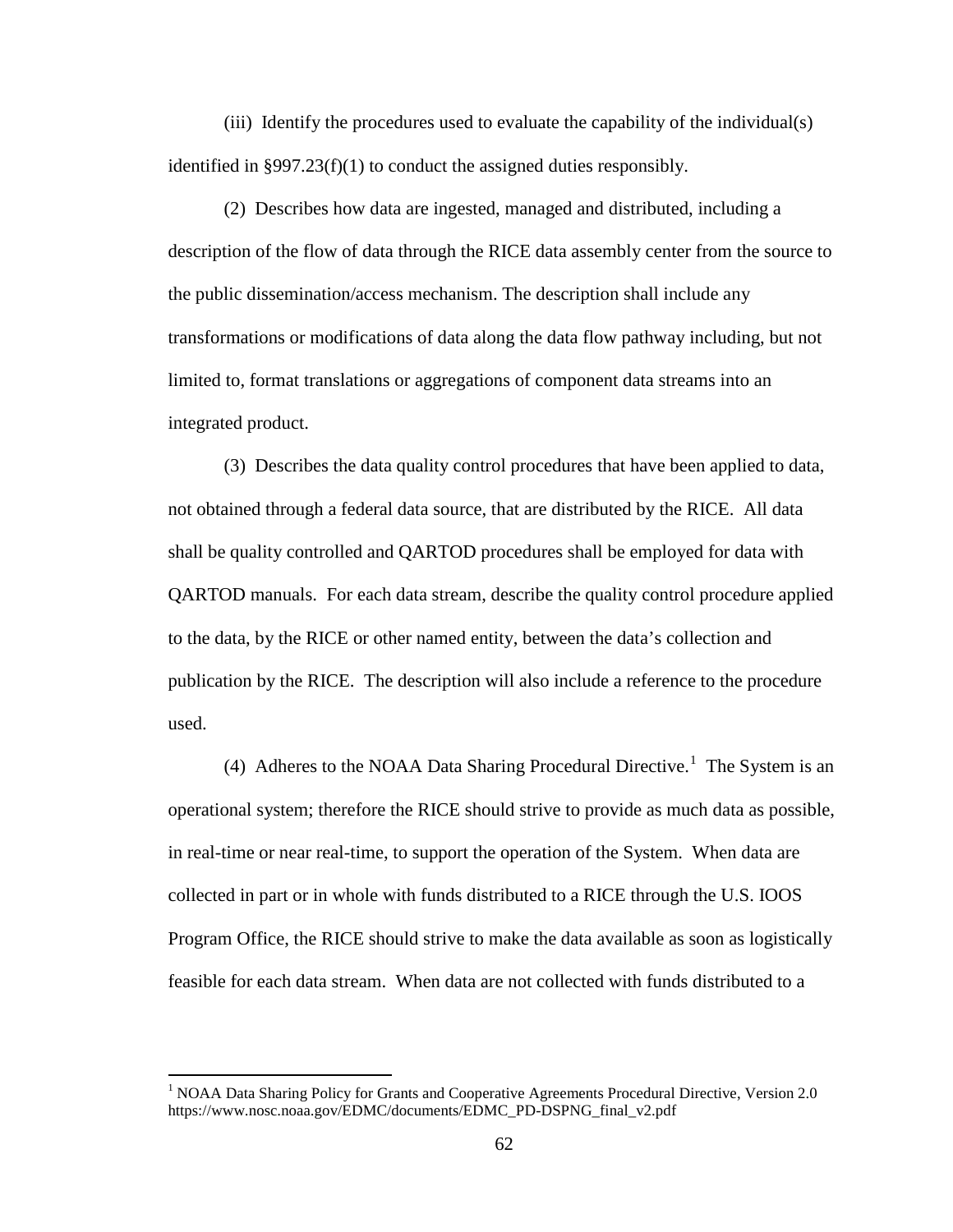RICE through the U.S. IOOS Program Office, the data may be made available in accordance with any agreement made with the data provider.

(5) Describes how the RICE will implement data management protocols promulgated by the IOOC and the U.S. IOOS Program Office in a reasonable and timely manner as defined for each protocol; and

(6) Documents the RICE's data archiving process or describes how the RICE intends to archive data at a national archive center (e.g., NODC, NGDC, NCDC) in a manner that follows guidelines outlined by that center. Documentation shall be in the form of a Submission Agreement, Submission Information Form (SIF) or other, similar data producer-archive agreement.

(g) Budget Plan

The Strategic Operational Plan shall include or reference a Budget Plan that:

(1) Identifies who supports the RICE financially;

(2) Identifies how RICE priorities guide funding decisions; and

(3) Assesses funding constraints and the associated risks to the observing System that the RICE must address for the future.

#### §997.24 Gaps identification.

(a) To become certified, a RICE must identify gaps in observation coverage needs for capital improvements of Federal assets and non‐Federal assets of the System, or other recommendations to assist in the development of annual and long‐terms plans and transmit such information to the Interagency Ocean Observing Committee via the Program Office.

(b) The application shall: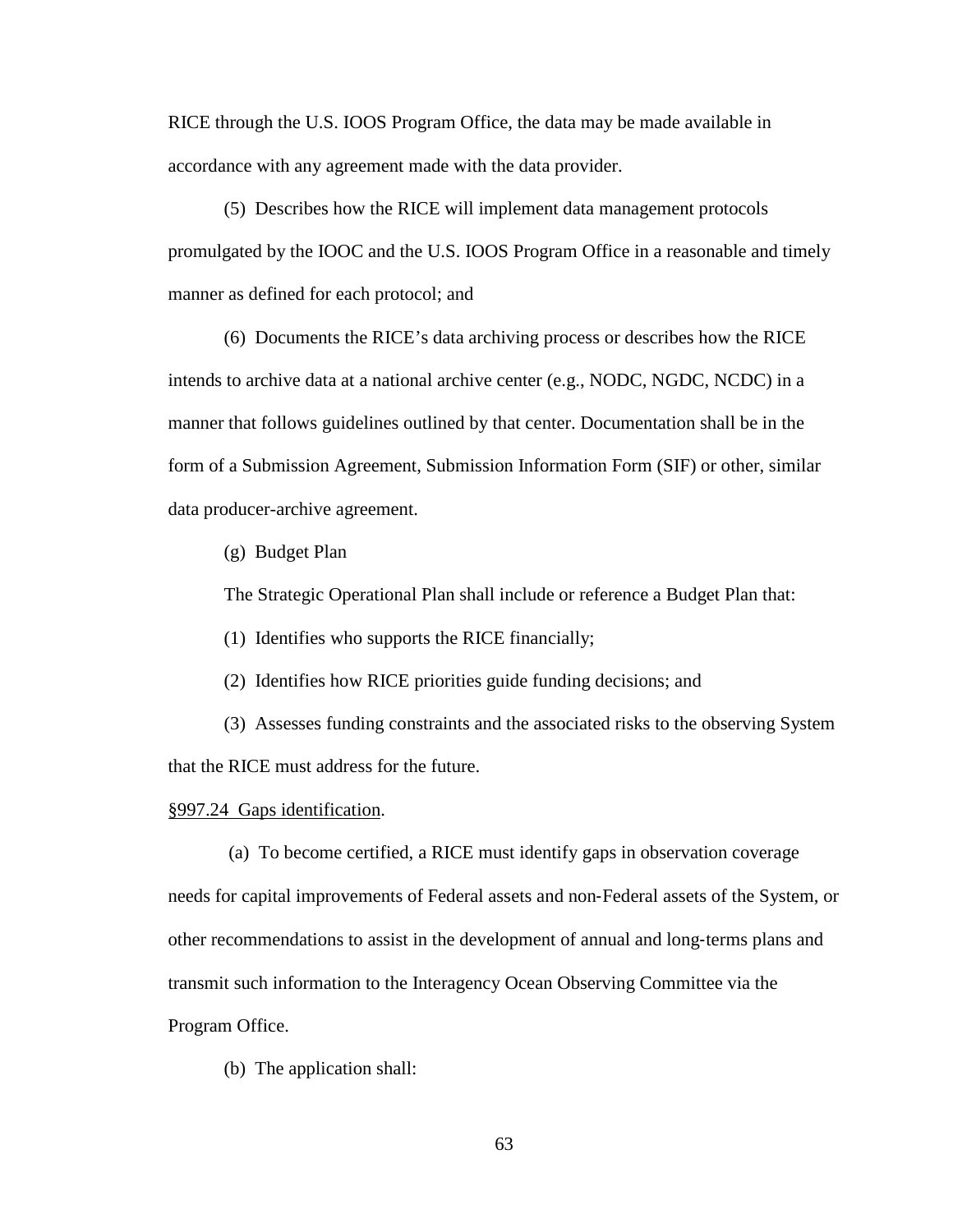(1) Document that the RICE's asset inventory contains up-to-date information. This could be demonstrated by a database or portal accessible for public viewing and capable of producing a regional summary of observing capacity;

(2) Provide a regional Build-out Plan that identifies the regional priorities for products and services, based on its understanding of regional needs, and a description of the integrated system (observations, modeling, data management, product development, outreach, and R&D). The RICE shall review and update the Build-out Plan at least once every five years; and

(3) Document the priority regional gaps in observation coverage needs, as determined by an analysis of the RICE asset inventory and Build-out Plan. The RICE shall review and update the analysis of priority regional gaps in observation coverage needs at least once every five years.

## §997.25 Financial oversight.

(a) To become certified, a RICE must comply with all financial oversight requirements established by the Administrator, including requirement relating to audits.

(b) The application shall document compliance with the terms and conditions set forth in 2 CFR Part 215 – Uniform Administrative Requirements for Grants and Agreements with Institutions of Higher Education, Hospitals, and Other Non-profit Organizations, Subpart C – Post Award Requirements. Subpart C prescribes standards for financial management systems, among others. (Compliance with this criterion can be demonstrated by referencing any existing grant, cooperative agreement, or contract the RICE has with NOAA.)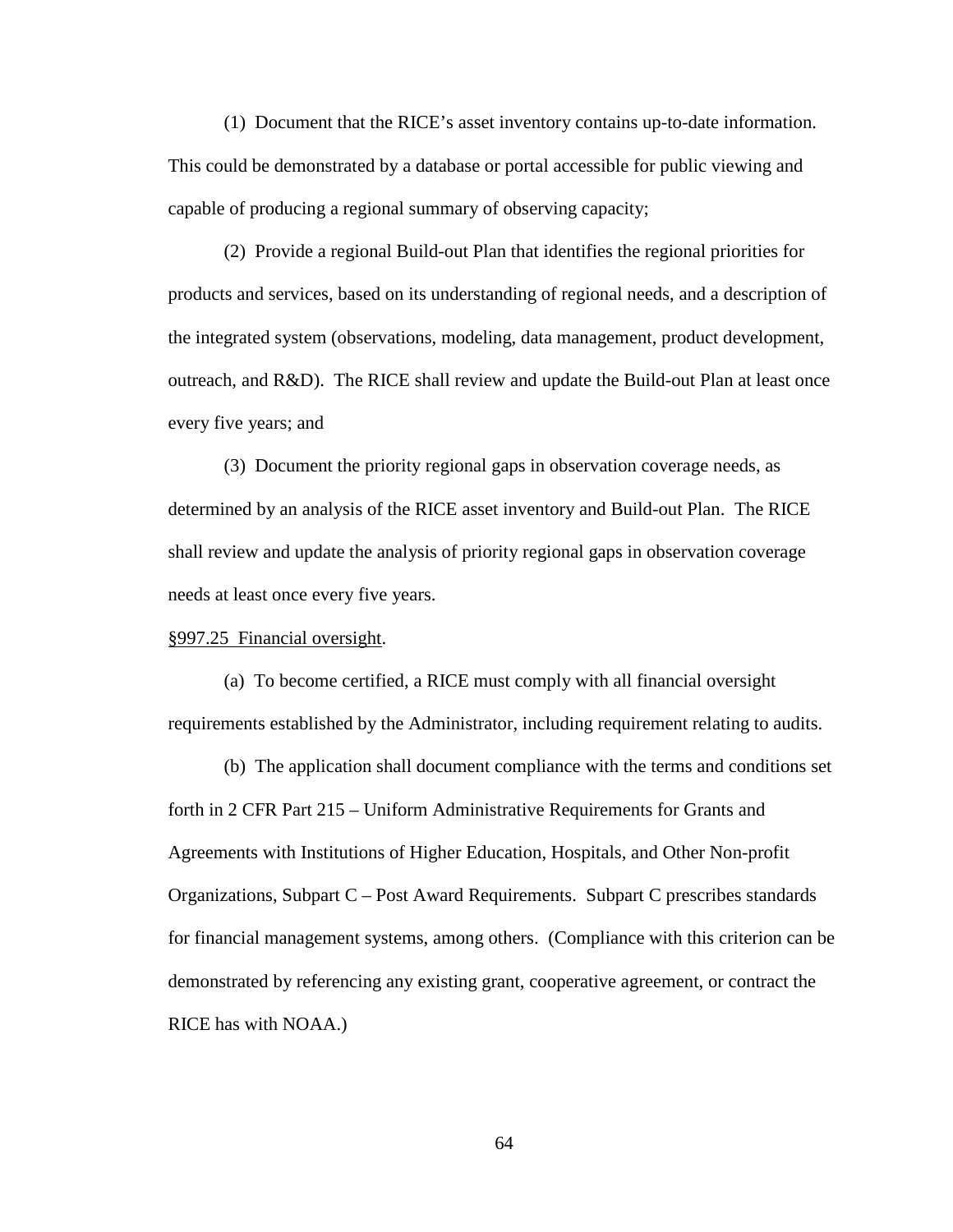(c) The RICE shall document annually the RICE's operating and maintenance costs for all observing platforms and sensors, etc., owned and/or operated by the RICE. This information shall be made available to NOAA upon request.

## §997.26 Civil liability.

(a) For purposes of determining liability arising from the dissemination and use of observation data gathered pursuant to the ICOOS Act and these regulations, any non-Federal asset or regional information coordination entity incorporated into the System by contract, lease, grant, or cooperative agreement that is participating in the System shall be considered to be part of the National Oceanic and Atmospheric Administration. Any employee of such a non-Federal asset or regional information coordination entity, while operating within the scope of his or her employment in carrying out the purposes of this subtitle, with respect to tort liability, is deemed to be an employee of the Federal Government.

(b) The ICOOS Act's grant of civil liability protection (and thus the RICE's limited status as part of NOAA) applies only to a RICE that:

(1) is participating in the System, meaning the RICE has been certified by NOAA in accordance with the ICOOS Act and these regulations; and

(2) has been integrated into the System by memorandum of agreement with NOAA.

(c) An "employee" of a regional information coordination entity is an individual who satisfies all of the following requirements: